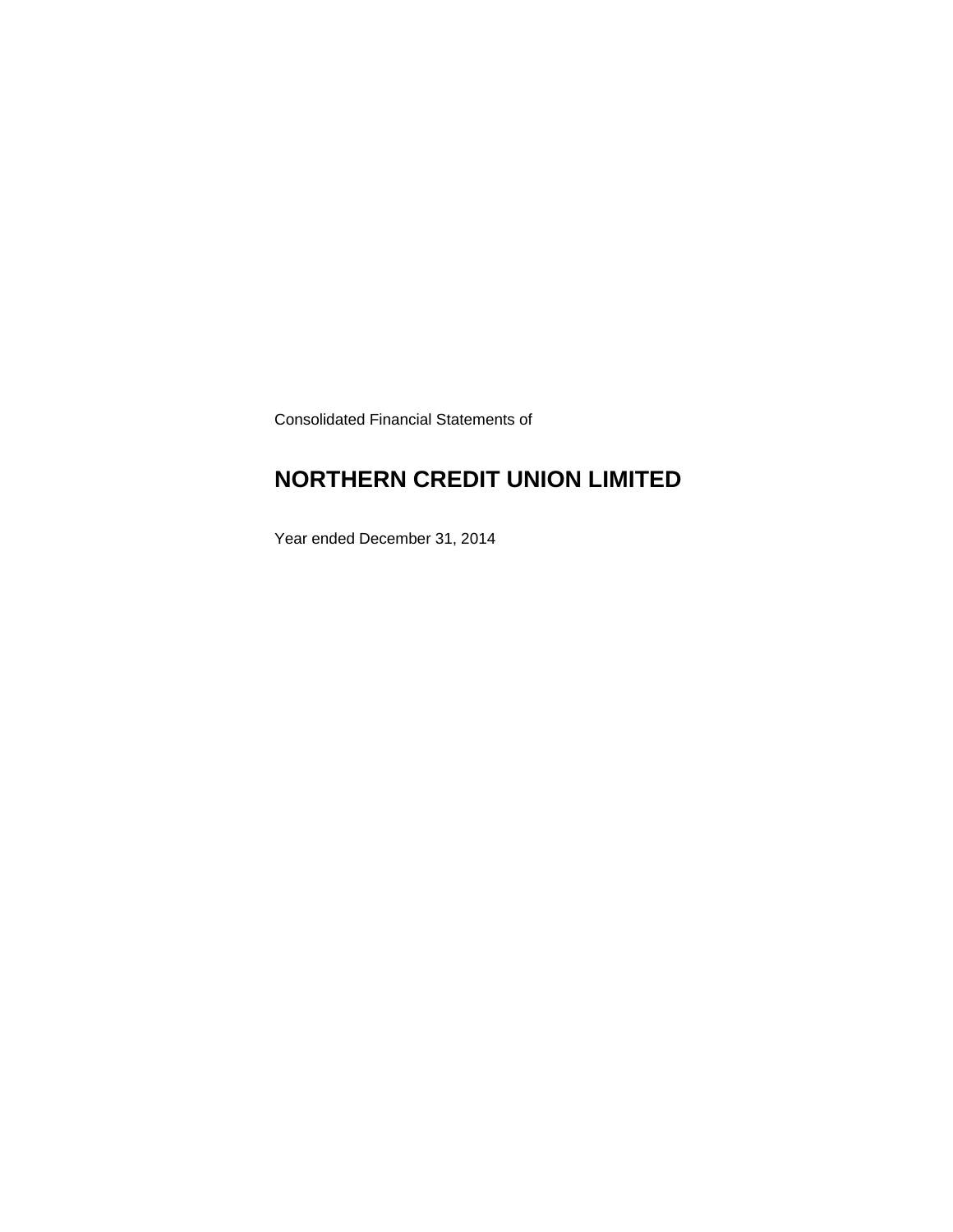

**Chartered Accountants** Fax (705) 949-0911 111 Elgin Street, PO Box 578 Internet www.kpmg.ca Sault Ste. Marie ON P6A 5M6

**KPMG LLP** Telephone (705) 949-5811

### **INDEPENDENT AUDITORS' REPORT**

To the Members of Northern Credit Union Limited

We have audited the accompanying consolidated financial statements of Northern Credit Union Limited, which comprise the consolidated statement of financial position as at December 31, 2014, and the consolidated statements of income, comprehensive income (loss), changes in members' equity and cash flows for the year ended December 31, 2014, and notes, comprising a summary of significant accounting policies and other explanatory information.

#### *Management's Responsibility for the Consolidated Financial Statements*

Management is responsible for the preparation and fair presentation of these consolidated financial statements in accordance with International Financial Reporting Standards, and for such internal control as management determines is necessary to enable the preparation of consolidated financial statements that are free from material misstatement, whether due to fraud or error.

#### *Auditors' Responsibility*

Our responsibility is to express an opinion on these consolidated financial statements based on our audit. We conducted our audit in accordance with Canadian generally accepted auditing standards. Those standards require that we comply with ethical requirements and plan and perform the audit to obtain reasonable assurance about whether the consolidated financial statements are free from material misstatement.

An audit involves performing procedures to obtain audit evidence about the amounts and disclosures in the consolidated financial statements. The procedures selected depend on our judgment, including the assessment of the risks of material misstatement of the consolidated financial statements, whether due to fraud or error. In making those risk assessments, we consider internal control relevant to the entity's preparation and fair presentation of the consolidated financial statements in order to design audit procedures that are appropriate in the circumstances, but not for the purpose of expressing an opinion on the effectiveness of the entity's internal control. An audit also includes evaluating the appropriateness of accounting policies used and the reasonableness of accounting estimates made by management, as well as evaluating the overall presentation of the consolidated financial statements.

We believe that the audit evidence we have obtained is sufficient and appropriate to provide a basis for our audit opinion.

#### *Opinion*

In our opinion, the consolidated financial statements present fairly, in all material respects, the consolidated financial position of Northern Credit Union Limited as at December 31, 2014 and its consolidated financial performance and its consolidated cash flows for the year then ended in accordance with International Financial Reporting Standards.

 $KPMG$   $\mu P$ 

Chartered Professional Accountants, Licensed Public Accountants

February 26, 2015 Sault Ste. Marie, Canada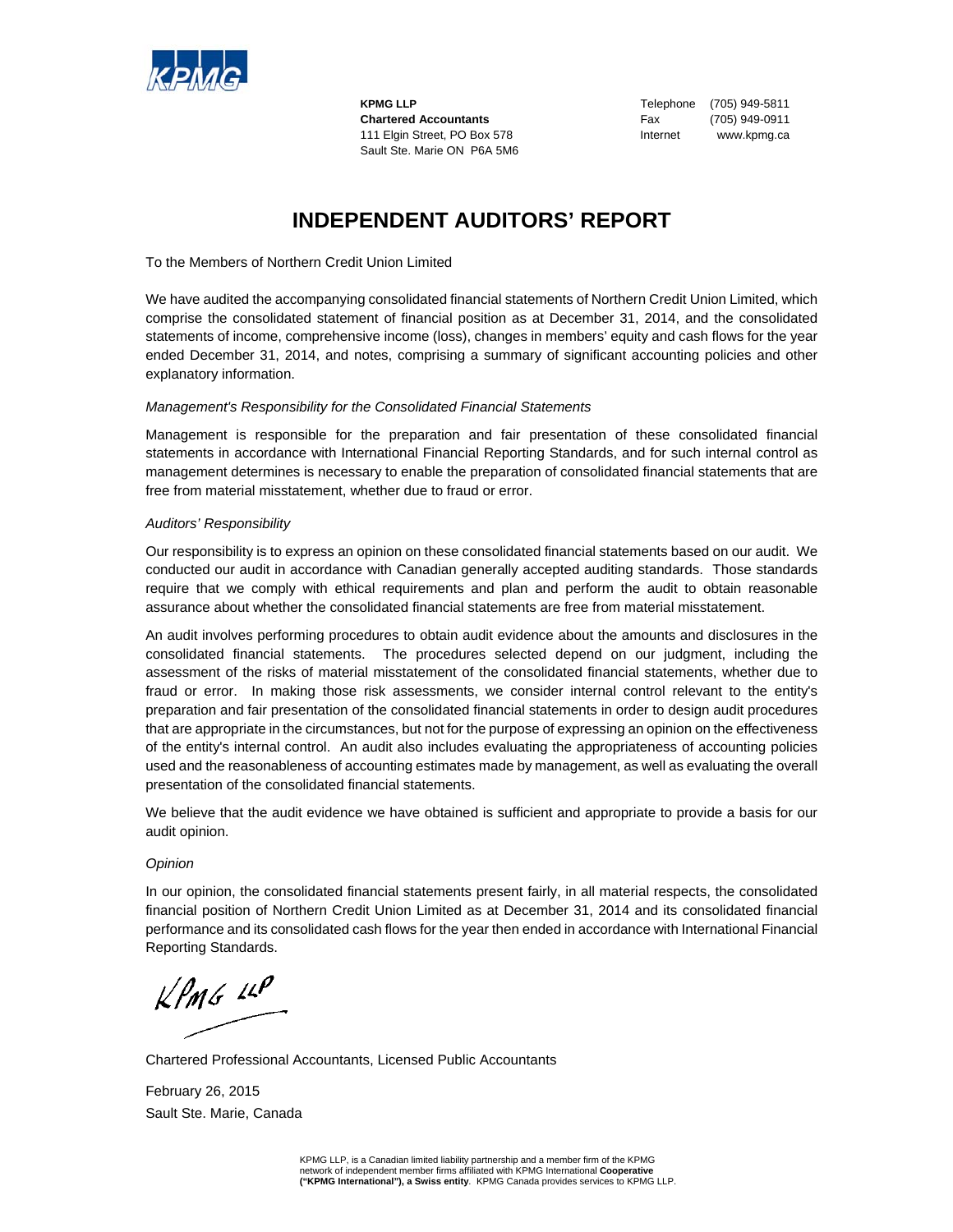Consolidated Statement of Financial Position

December 31, 2014, with comparative information for 2013

|                                               | 2014             | 2013             |
|-----------------------------------------------|------------------|------------------|
| <b>Assets</b>                                 |                  |                  |
| Cash and cash equivalents                     | \$<br>21,934,700 | \$<br>18,610,820 |
| Investments (note 8)                          | 56,791,514       | 54,911,153       |
| Other assets (note 9)                         | 1,550,845        | 1,482,556        |
| Loans to members (notes 5 and 6)              | 711,717,482      | 672,385,636      |
| Deferred income taxes (note 16)               | 222,600          |                  |
| Property and equipment (note 10)              | 18,665,365       | 18,146,774       |
| Intangible assets (note 10)                   | 1,684,223        | 1,916,063        |
| <b>Total assets</b>                           | \$812,566,729    | \$767,453,002    |
| <b>Liabilities and Members' Equity</b>        |                  |                  |
| Members' deposits (note 11)                   | \$683,237,189    | \$686,509,505    |
| Accounts payable and accrued liabilities      | 7,082,447        | 4,378,607        |
| Short-term borrowings (note 12)               | 8,000,000        | 10,000,000       |
| Securitized liabilities (note 7)              | 43,098,353       | 14,892,461       |
| Liabilities qualifying as regulatory capital: |                  |                  |
| Share capital (note 13)                       | 30,563,942       | 10,419,109       |
| Deferred income taxes (note 16)               |                  | 469,000          |
| <b>Total liabilities</b>                      | 771,981,931      | 726,668,682      |
| Members' equity:                              |                  |                  |
| Contributed surplus                           | 8,892,785        | 8,892,785        |
| Retained earnings                             | 31,300,298       | 30,234,167       |
| Accumulated other comprehensive income        | 391,715          | 1,657,368        |
| Total members' equity                         | 40,584,798       | 40,784,320       |
| Commitments and contingencies (note 15)       |                  |                  |
| Total liabilities and members' equity         | \$812,566,729    | \$767,453,002    |

On behalf-of the Board: Director leal Director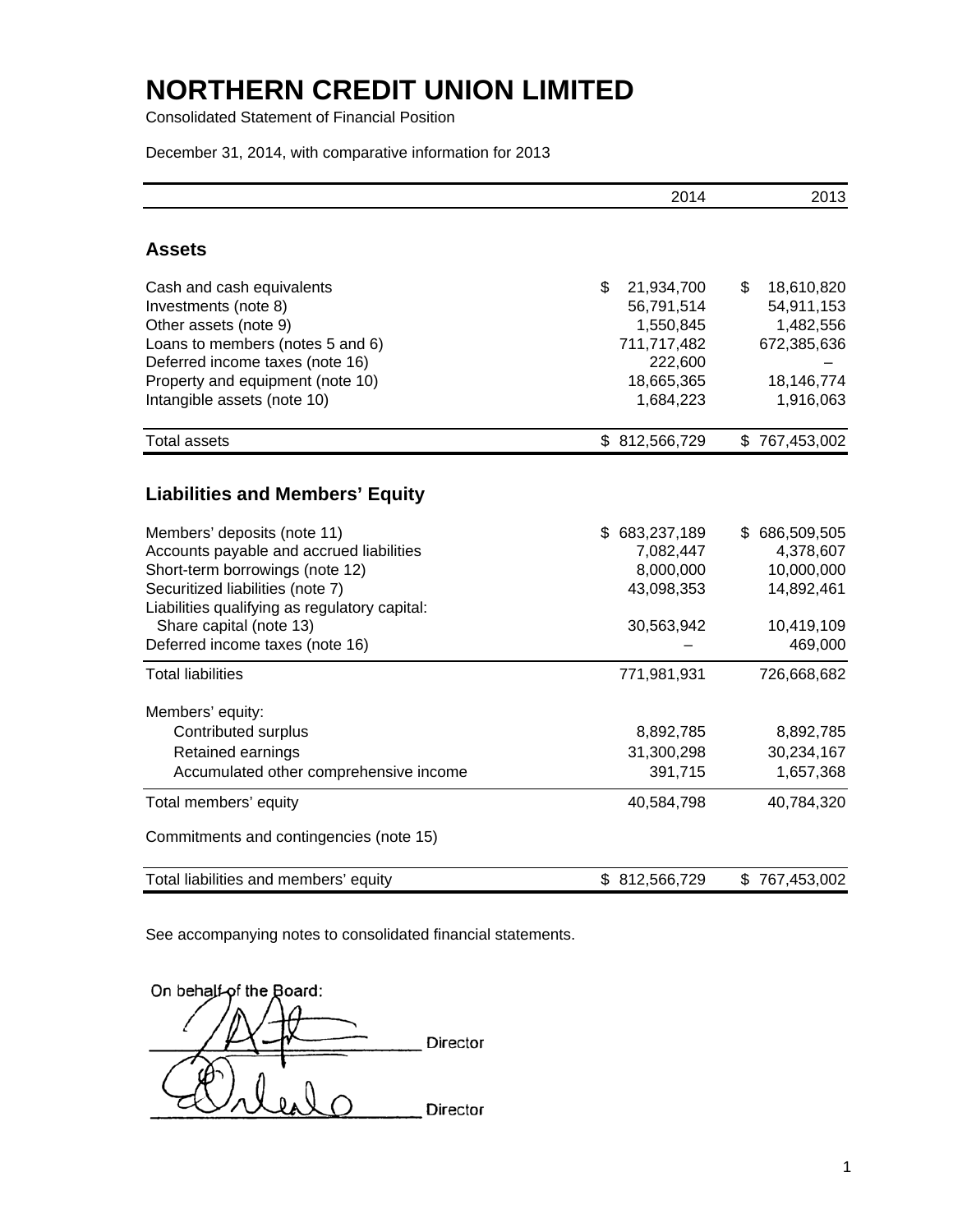Consolidated Statement of Income

Year ended December 31, 2014, with comparative information for 2013

|                                                        | 2014             | 2013             |
|--------------------------------------------------------|------------------|------------------|
| Revenue:                                               |                  |                  |
| Interest - residential mortgage loans                  | \$<br>17,232,988 | 16,992,328<br>\$ |
| - personal loans                                       | 7,859,457        | 6,403,608        |
| - commercial loans                                     | 7,199,322        | 7,328,571        |
| Investment income                                      | 794,269          | 659,514          |
|                                                        | 33,086,036       | 31,384,021       |
| Cost of financing:                                     |                  |                  |
| Interest - demand deposits                             | 1,157,181        | 937,648          |
| - term deposits                                        | 3,219,852        | 3,368,301        |
| - registered savings plans                             | 3,282,933        | 3,260,080        |
| Distribution to members                                | 612,635          | 259,246          |
| Interest on external borrowings                        | 815,174          | 169,434          |
|                                                        | 9,087,775        | 7,994,709        |
| Net interest income                                    | 23,998,261       | 23,389,312       |
| Net impairment loss on loans (note 6)                  | 1,468,556        | 878,380          |
| Net interest income after provision for impaired loans | 22,529,705       | 22,510,932       |
| Non-interest revenue                                   | 9,377,634        | 8,821,797        |
|                                                        | 31,907,339       | 31,332,729       |
| Operating expenses:                                    |                  |                  |
| Salaries, wages and benefits                           | 15,401,732       | 15,634,393       |
| Board, delegate and committee                          | 508,597          | 602,432          |
| Data processing and clearing                           | 1,136,545        | 1,006,269        |
| General and administration                             | 8,650,061        | 8,307,208        |
| Insurance                                              | 854,658          | 800,174          |
| Occupancy                                              | 2,236,331        | 2,092,298        |
| Depreciation and amortization                          | 2,008,712        | 1,990,018        |
|                                                        | 30,796,636       | 30,432,792       |
| Operating income                                       | 1,110,703        | 899,937          |
| Unrealized gains:                                      |                  |                  |
| Unrealized gain on interest rate swaps                 | 28,566           | 123,676          |
| Unrealized gains on investments                        | 140,813          | 442,604          |
|                                                        |                  |                  |
| Income before income taxes                             | 1,280,082        | 1,466,217        |
| Income taxes (note 16):                                |                  |                  |
| Current                                                | 363,951          | 165,500          |
| Deferred (recovery)                                    | (150,000)        | 333,168          |
|                                                        | 213,951          | 498,668          |
| Net income                                             | \$<br>1,066,131  | \$<br>967,549    |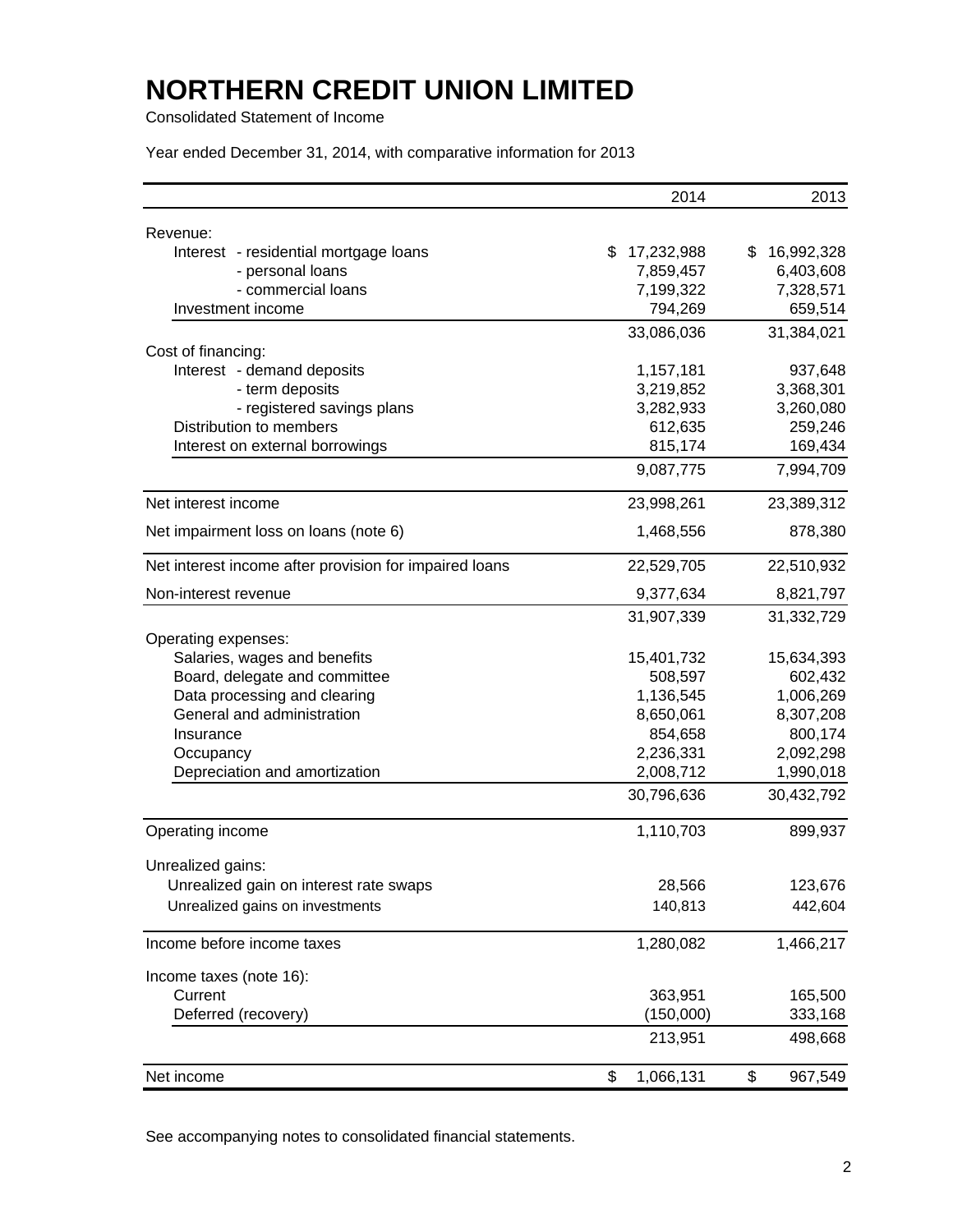Consolidated Statements of Comprehensive Income (Loss)

Year ended December 31, 2014, with comparative information for 2013

|                                                                                                                                                                          | 2014            | 2013             |
|--------------------------------------------------------------------------------------------------------------------------------------------------------------------------|-----------------|------------------|
| Net income                                                                                                                                                               | \$<br>1,066,131 | 967,549<br>S     |
| Other comprehensive income, net of income taxes:<br>Items that are or may be reclassified to profit or loss:<br>Net change in fair value of available-for-sale financial |                 |                  |
| assets, net of tax of \$3,700 (2013 - \$18,962)<br>Items that will never be reclassified to profit or loss:                                                              | (10, 553)       | 44.245           |
| Defined benefit plan actuarial (losses) gain net of<br>income tax of \$537,900 (2013 - \$929,850)                                                                        | (1,255,100)     | 2,169,650        |
| <b>Comprehensive (loss) income</b>                                                                                                                                       | \$<br>(199,522) | 3,181,444<br>\$. |

### Consolidated Statement of Changes in Members' Equity

Year ended December 31, 2014, with comparative information for 2013

|                                                                                       | 2014             | 2013             |
|---------------------------------------------------------------------------------------|------------------|------------------|
|                                                                                       |                  |                  |
| Contributed surplus:                                                                  |                  |                  |
| Balance, beginning of year                                                            | 8,892,785<br>\$  | 8,243,485<br>\$. |
| Acquisition of O.N.R. Employees (North Bay)                                           |                  |                  |
| <b>Credit Union Limited</b>                                                           |                  | 649,300          |
| Balance, end of year                                                                  | 8,892,785        | 8,892,785        |
| Retained earnings:                                                                    |                  |                  |
| Balance, beginning of year                                                            | 30,234,167       | 29,266,618       |
| Net income                                                                            | 1,066,131        | 967,549          |
| Balance, end of year                                                                  | 31,300,298       | 30,234,167       |
| Accumulated other comprehensive income (loss):<br>Representing the fair value reserve |                  |                  |
| Balance, beginning of year                                                            | 1,657,368        | (556,527)        |
| Net change in fair value of available-for-sale                                        |                  |                  |
| financial assets, net of tax                                                          | (10, 553)        | 44,245           |
| Defined benefit plan actuarial (losses) gains, net of tax                             | (1,255,100)      | 2,169,650        |
| Balance, end of year                                                                  | 391,715          | 1,657,368        |
| Members' equity, end of year                                                          | \$<br>40,584,798 | \$<br>40,784,320 |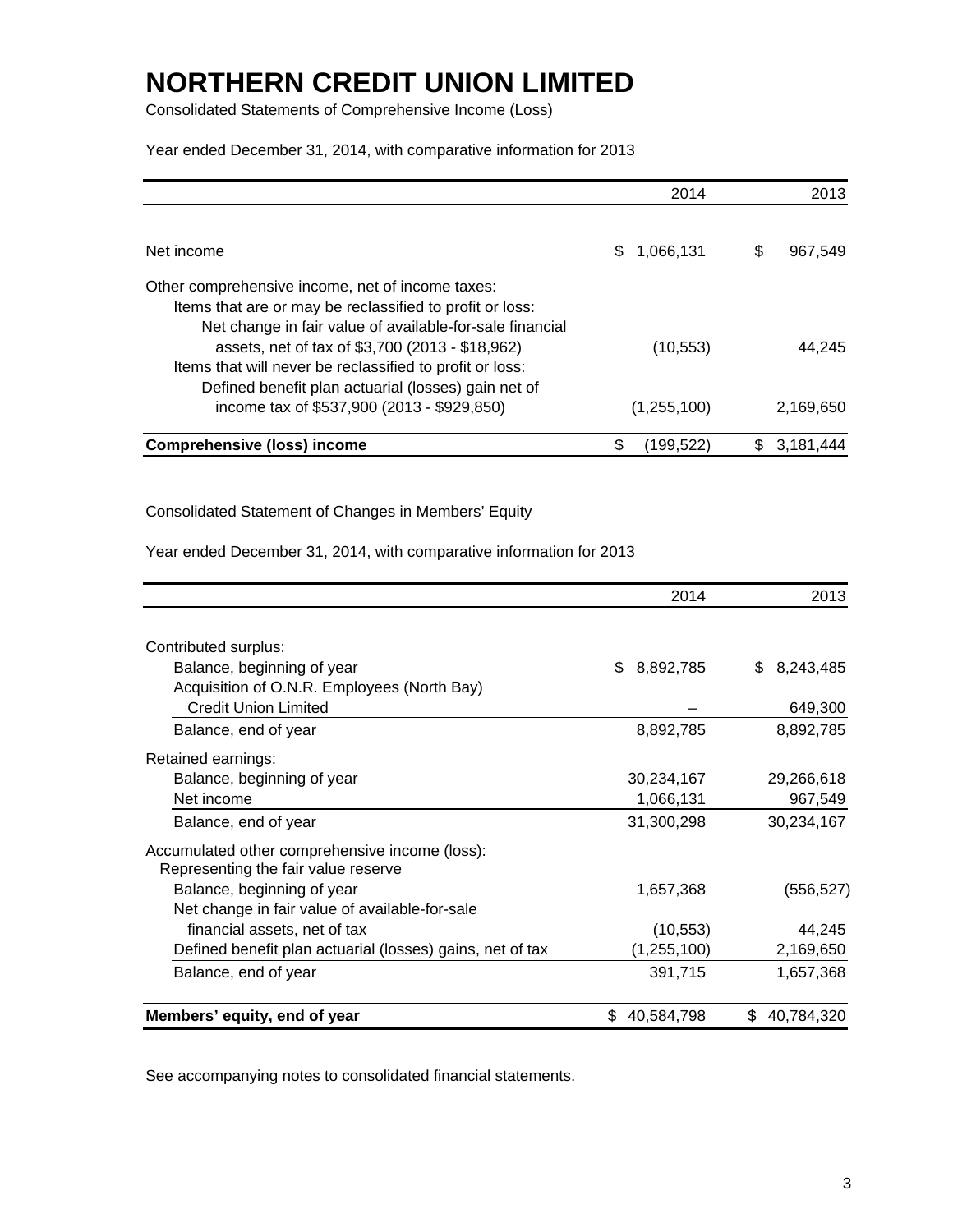Consolidated Statement of Cash Flows

Year ended December 31, 2014, with comparative information for 2013

|                                                             | 2014                     | 2013             |
|-------------------------------------------------------------|--------------------------|------------------|
|                                                             |                          |                  |
| Cash flows from operating activities:<br>Net income         | \$                       | \$               |
|                                                             | 1,066,131                | 967,549          |
| Adjustments for:<br>Change in non-cash items:               |                          |                  |
| Net interest income                                         | (23,998,261)             | (23, 389, 312)   |
| Provision for impaired loans                                | 1,468,556                | 878,380          |
| Provision for income tax                                    | 213,951                  | 498,668          |
| Depreciation and amortization                               | 2,008,712                | 1,990,018        |
| Unrealized loss on interest rate swaps                      | (28, 566)                | (123, 676)       |
| Unrealized gains on investments                             |                          |                  |
|                                                             | (140, 813)               | (442, 604)       |
| Gain on disposal of property and equipment                  | (2, 210)                 | (441, 616)       |
|                                                             | (19, 412, 500)           | (20,062,593)     |
| Changes in other assets:                                    |                          |                  |
| Changes in other assets                                     | (39, 724)                | 5,229            |
| Changes in accounts payable and accrued liabilities         | 898,606                  | 2,644,999        |
|                                                             | 858,882                  | 2,650,228        |
| Changes in member activities (net):                         |                          |                  |
| Changes in member loans                                     | (40, 736, 560)           | (49, 874, 603)   |
| Changes in member deposits                                  | (2,743,903)              | 23,335,626       |
|                                                             | (43, 480, 463)           | (26, 538, 977)   |
| Cash flows related to interest, dividends and income taxes: |                          |                  |
| Interest received on member loans                           | 32,365,008               | 30,650,701       |
| Interest received on investments                            | 883,947                  | 777,095          |
| Interest paid on member deposits                            | (8,329,193)              | (7,853,709)      |
|                                                             |                          | (169, 434)       |
| Interest paid on external borrowings                        | (815, 174)<br>(612, 635) |                  |
| Dividends paid                                              |                          | (259, 246)       |
| Income taxes paid                                           | (363, 951)               | (874, 828)       |
|                                                             | 23,128,002               | 22,270,579       |
|                                                             | (38,906,079)             | (21,680,763)     |
| Cash flows from financing activities:                       |                          |                  |
| Redemption of membership shares                             | 8,399                    | 19,362           |
| Redemption of Class A patronage shares                      | (80, 284)                | (62, 796)        |
| Issuance of Class B investment shares                       | 20,216,717               | 211,781          |
| Proceeds from Central 1 Credit Union Ioan                   | 28,205,892               | 14,892,461       |
|                                                             | 46,352,437               | 15,060,808       |
| Cash flows from investing activities:                       |                          |                  |
| Proceeds from disposal of property and equipment            |                          | 750,000          |
| (Purchase of) proceeds from sale of investments             | (1,829,226)              | 3,434,503        |
| Additions to intangible assets                              | (231, 840)               | (238, 819)       |
| Additions to property and equipment                         | (2,061,412)              | (1,918,629)      |
| Net cash inflow from purchase of O.N.R. Employee            |                          |                  |
|                                                             |                          |                  |
| (North Bay) Credit Union Limited                            |                          | 1,493,070        |
|                                                             | (4, 122, 479)            | 3,520,125        |
| Net increase (decrease) in cash and cash equivalents        | 3,323,880                | (3,099,830)      |
| Cash and cash equivalents, beginning of year                | 18,610,820               | 21,710,650       |
| Cash and cash equivalents, end of year                      | \$<br>21,934,700         | \$<br>18,610,820 |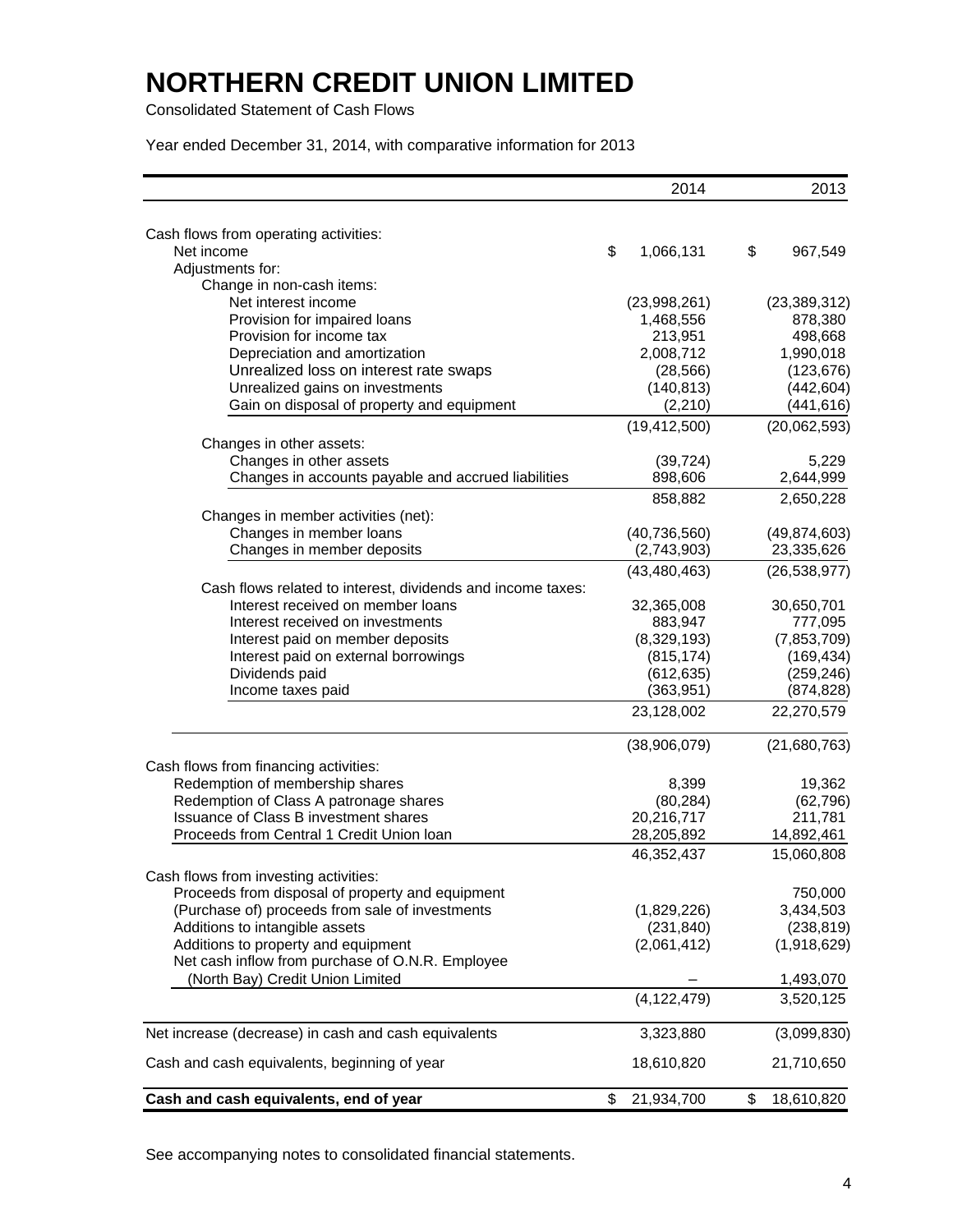Notes to Consolidated Financial Statements

Year ended December 31, 2014

### **1. Reporting entity:**

Northern Credit Union Limited (the "Credit Union"), was incorporated under the laws of Ontario and operates in compliance with the Credit Union Caisse Populaires Act of Ontario (the "Act"). The Credit Union is a member of the Deposit Insurance Corporation of Ontario ("DICO") and of the Central 1 Credit Union. The Credit Union is domiciled in Canada. The address of the Credit Union's registered office is 280 McNabb Street, Sault Ste. Marie, Ontario. The Credit Union is primarily involved in corporate and retail banking.

### **2. Basis of preparation:**

(a) Statement of compliance:

These consolidated financial statements have been prepared in accordance with International Financial Reporting Standards (IFRS) as issued by the International Accounting Standards Board (the IASB).

These consolidated financial statements have been authorized for issue by the Board of Directors on February 26, 2015.

(b) Basis of measurement:

The consolidated financial statements have been prepared on the historical cost basis except for the following:

- derivative financial instruments are measured at fair value
- non-derivative financial instruments at fair value through profit or loss are measured at fair value
- available for sale financial assets are measured at fair value
- the liability for defined benefit obligation is recognized as the present value of the defined benefit obligations less the total of the plan assets.
- (c) Functional and presentation currency:

The Credit Union's functional and presentation currency is the Canadian dollar. The financial statements are presented in Canadian dollars.

(d) Use of estimates and judgments:

The preparation of consolidated financial statements in compliance with IFRS requires management to make certain critical accounting estimates. It also requires management to exercise judgment in applying the Credit Union's accounting policies. The areas involving a higher degree of judgment or complexity, or areas where assumptions and estimates are significant to the consolidated financial statements are disclosed in note 4 below.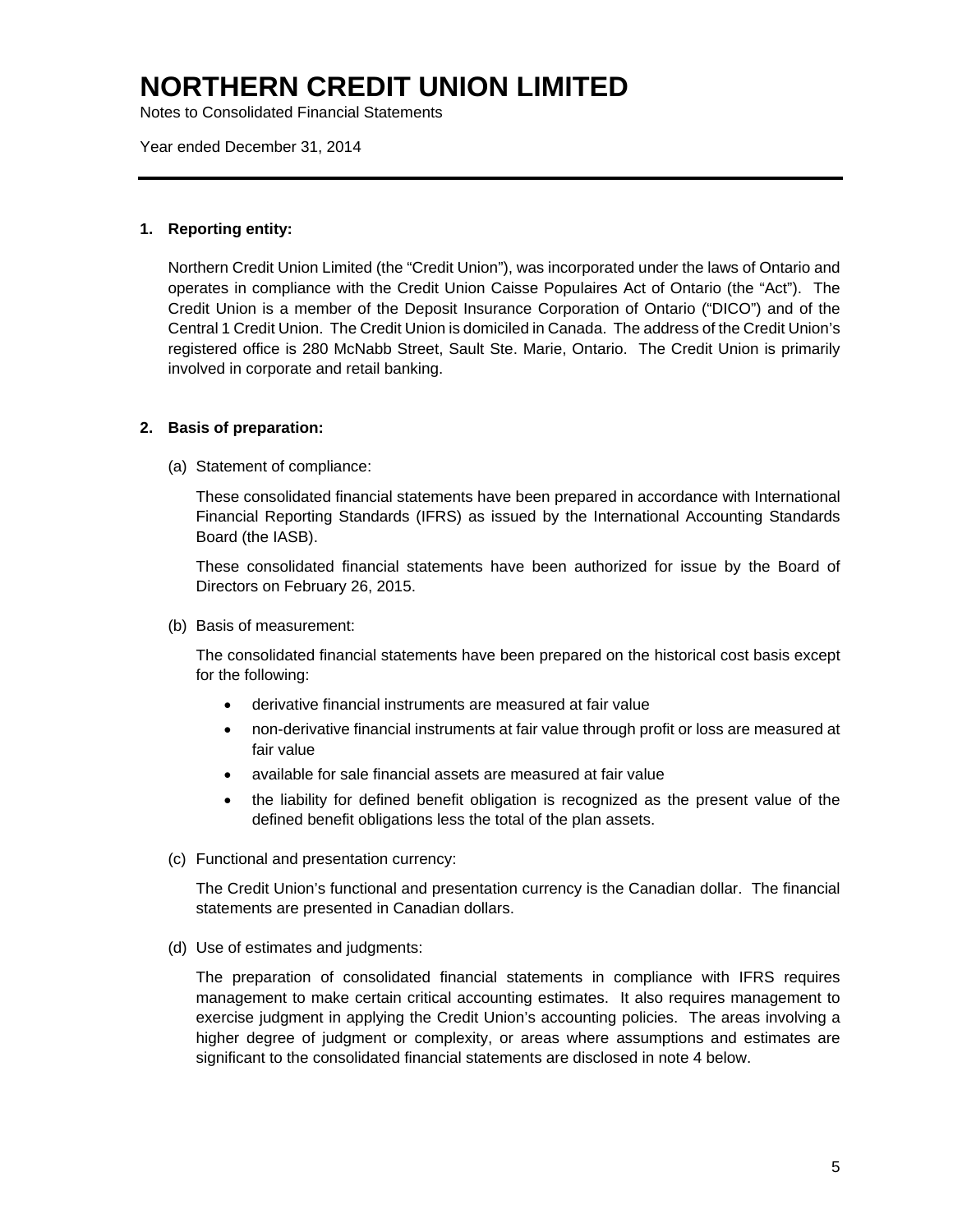Notes to Consolidated Financial Statements

Year ended December 31, 2014

#### **3. Significant accounting policies:**

The accounting policies set out below have been applied consistently to all periods presented in these consolidated financial statements.

(a) Basis of consolidation:

The consolidated financial statements include the financial statements of the wholly-owned subsidiary company, 2011500 Ontario Limited. The financial statements have been prepared using uniform accounting policies for like transactions and other events in similar circumstances. All material intercompany transactions and balances have been eliminated.

(b) Loans receivable from members:

Loans are initially measured at fair value plus incremental direct transaction costs less loan fees received and subsequently remeasured at their amortized cost using the effective interest method. Loans receivable from members are reported net of an allowance for credit losses.

(i) Loan interest:

 Interest income from loans is recorded on the effective yield basis. Accrued but uncollected interest is provided for when loans are determined to be impaired.

(ii) Provision for credit losses:

 The Credit Union maintains a provision for credit losses, which, in management's opinion, is considered adequate to provide for credit-related losses.

 The Credit Union considers evidence of impairment for loans receivable at both a specific asset and collective level. All individually significant receivables are assessed for specific impairment. All individually significant receivables found not to be specifically impaired are then collectively assessed for any impairment that has been incurred but not yet identified. Receivables that are not individually significant are collectively assessed for impairment by grouping together receivables with similar risk characteristics.

 In assessing collective impairment the Credit Union uses historical trends of the probability of default, timing of recoveries and the amount of loss incurred, adjusted for management's judgment as to whether current economic and credit conditions are such that the actual losses are likely to be greater or less than suggested by historical trends.

 An impairment loss in respect of a financial asset measured at amortized cost is calculated as the difference between its carrying amount and the present value of the estimated future cash flows discounted at the asset's original effective interest rate. Losses are recognized in profit or loss and reflected in an allowance account against receivables. Interest on the impaired asset continues to be recognized through the unwinding of the discount. When a subsequent event causes the amount of impairment loss to decrease, the decrease in impairment loss is reversed through profit or loss.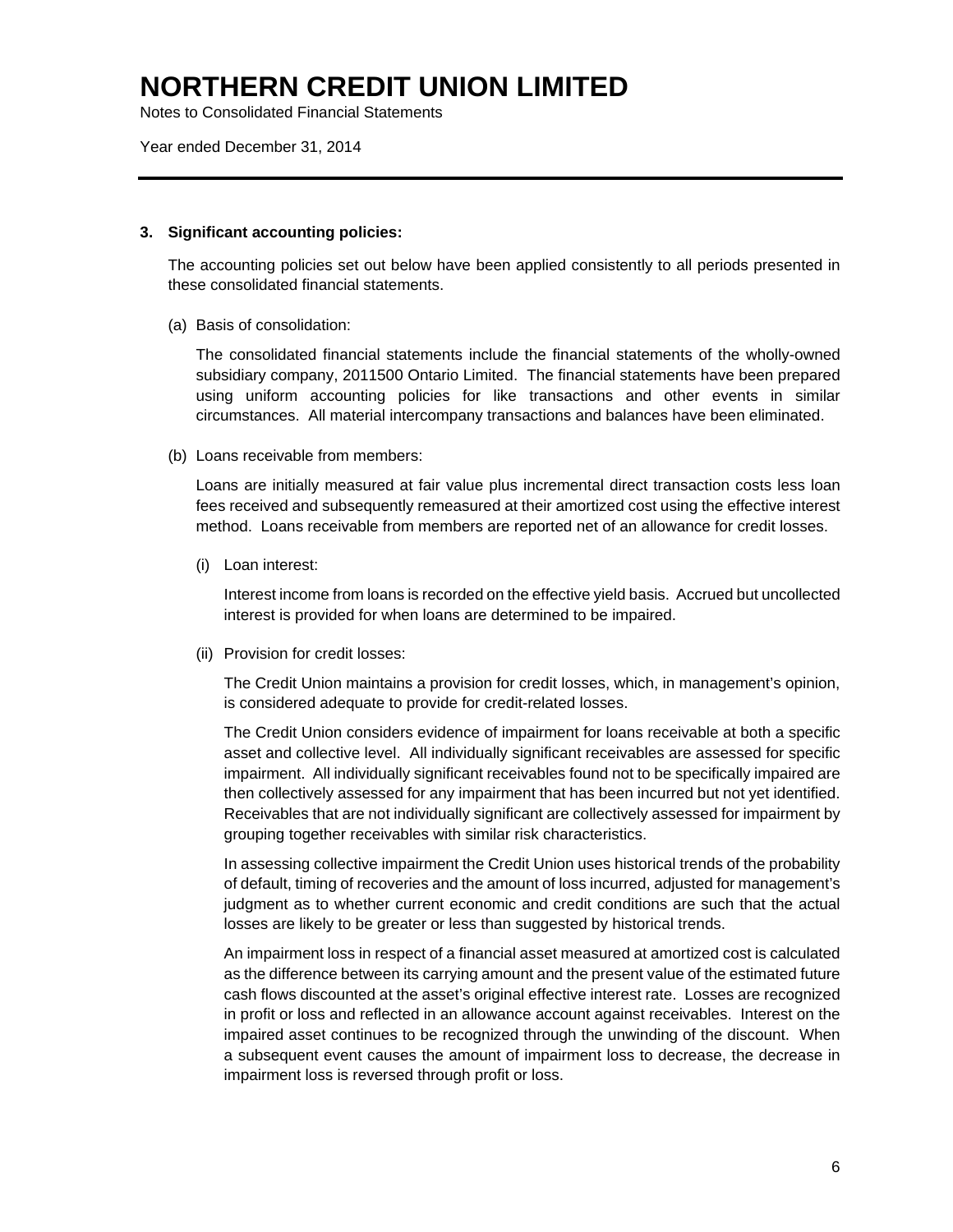Notes to Consolidated Financial Statements

Year ended December 31, 2014

#### **3. Significant accounting policies (continued):**

(c) Interest income and expense:

 Interest income and expense are recognized in the consolidated statement of income using the effective interest method. The effective interest rate is the rate that exactly discounts the estimated future cash payments and receipts through the expected life of the financial asset or liability to its fair value at inception. The effective interest rate is established on initial recognition of the financial asset or liability and is not revised subsequently.

 The calculation of the effective interest rate includes all fees and points paid or received and transaction costs and discounts or premiums that are an integral part of the effective interest rate. Transaction costs include incremental costs that are directly attributable to the acquisition or issue of a financial asset or liability.

(d) Non-interest revenue:

Fees and commission income and expense that are integral to the effective interest rate on a financial asset or liability are included in the measurement of the effective interest rate.

Other fees and commission income, including account servicing fees, investment management fees, sales commission, placement fees and syndication fees, are recognized as the related services are performed. When a loan commitment is not expected to result in the draw-down of a loan, the related loan commitment fees are recognized on a straight-line basis over the commitment period.

Other fees and commission expense relate mainly to transaction and service fees, which are expensed as the services are received.

Net income from other financial instruments designated at fair value through profit or loss relates to non-trading derivatives held for risk management purposes that do not form part of qualifying hedge relationships and financial assets and liabilities so designated, and includes all realized and unrealized fair value changes, interest, dividends and foreign exchange differences.

Dividend income is recognized when the right to receive income is established. Usually this is the ex-dividend date for equity securities. Dividends are reflected as a component of net trading income, net income from other financial instruments at fair value through profit or loss or other operating income based on the underlying classification of the equity investment.

(e) Cash and cash equivalents:

Cash and cash equivalents includes cash on hand, current accounts, cheques and other items in transit. Given their short term nature, the carrying value of cash and cash equivalents equals fair value.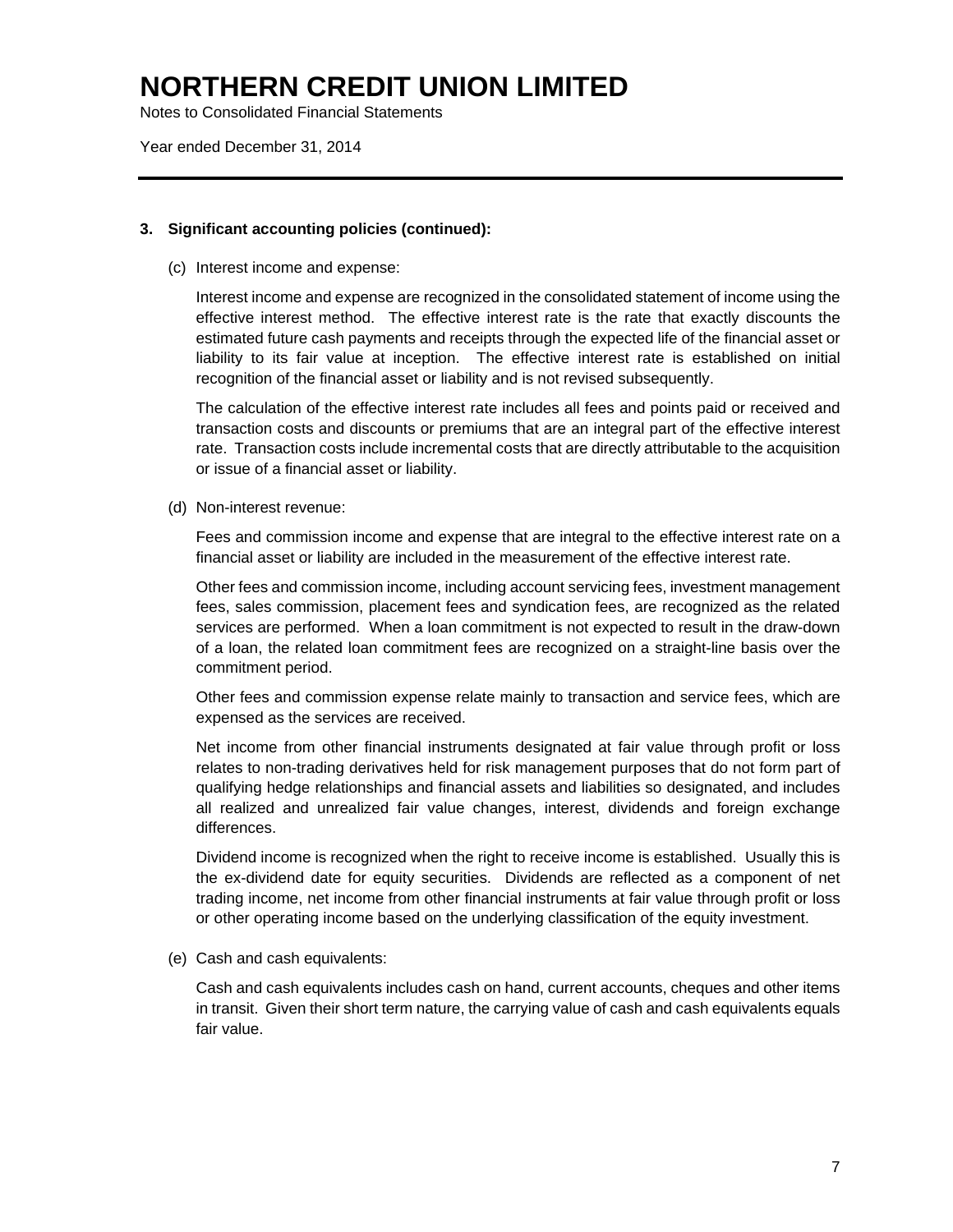Notes to Consolidated Financial Statements

Year ended December 31, 2014

### **3. Significant accounting policies (continued):**

(f) Financial instruments - non-derivative financial instruments:

 The Credit Union initially recognizes loans and receivables and deposits on the date that they are originated. All other financial assets (including assets designated at fair value through profit or loss) are recognized initially on the trade date at which the Credit Union becomes a party to the contractual provisions of the instrument.

The Credit Union derecognizes a financial asset when the contractual rights to the cash flows from the asset expire, or it transfers the rights to receive the contractual cash flows on the financial asset in a transaction in which substantially all the risks and rewards of ownership of the financial asset are transferred. Any interest in transferred financial assets that is created or retained by the Credit Union is recognized as a separate asset or liability.

The Credit Union has the following non-derivative financial assets: financial assets at fair value through profit or loss, held-to-maturity financial assets, loans and receivables and availablefor-sale financial assets.

 Non-derivative financial instruments comprise cash and cash equivalents, investments, loans to members, members' deposits, accounts payable and accrued liabilities and liabilities qualifying as regulatory capital.

### *Fair value through profit and loss*:

 Financial assets and liabilities designated as fair value through profit and loss ("FVTPL") are financial instruments either classified as held for trading ("HFT") or are managed and evaluated on a fair value basis in accordance with a documented risk management strategy. HFT financial assets and liabilities are acquired or incurred principally for resale, generally within a short period of time.

 FVTPL financial assets and liabilities are measured at fair value at each reporting date. Gains and losses realized on disposal together with dividends and interest earned on these instruments are reported in interest and investment income. Unrealized gains and losses from market fluctuations are reported separately in the consolidated statement of income. There are regulatory restrictions imposed by the Financial Services Commission of Ontario on the use of this designation including that loan financial assets are precluded from being designated at FVTPL and that the fair value designated financial instruments are managed on a fair value basis.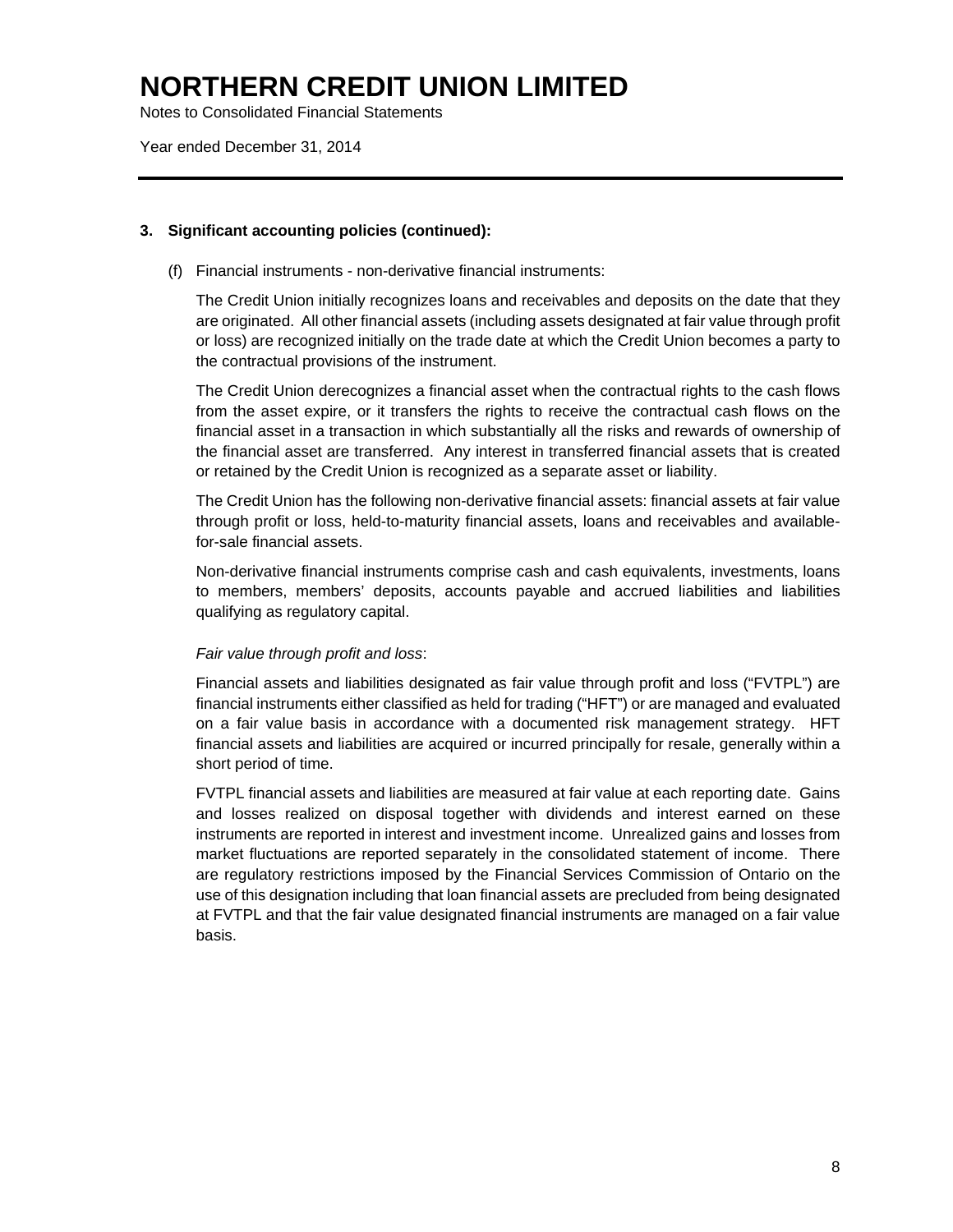Notes to Consolidated Financial Statements

Year ended December 31, 2014

### **3. Significant accounting policies (continued):**

(f) Financial instruments – non-derivative financial instruments (continued):

### *Offsetting*:

Financial assets and liabilities are offset and the net amount presented in the statement of financial position when, and only when, the Credit Union has the legal right to set off the recognized amounts and it intends either to settle on a net basis or to realized the asset and settle the liability simultaneously.

Income and expenses are presented on a net basis only when permitted under IFRSs, or for gains and losses arising from a group of similar transactions such as the Credit Union's trading activities.

### *Held to maturity:*

Held to maturity financial assets are non-derivative financial assets with fixed or determinable payments and a fixed maturity, other than loans and receivables, that the Credit Union has the positive intention and ability to hold to maturity. These financial assets are initially recognized at fair value including direct and incremental transaction costs. They are subsequently accounted for at amortized cost using the effective interest rate method.

#### *Available for sale:*

 Available-for-sale financial assets are non-derivative financial assets that are designated as available-for-sale and that are not classified in any of the previous categories. The Credit Union's investments in equity securities and certain debt securities are classified as available-for-sale financial assets. Subsequent to initial recognition, they are measured at fair value and changes therein, other than impairment losses (see note 3(b) (ii)), are recognized in other comprehensive income and presented within equity in the fair value reserve. When an investment is derecognized, the cumulative gain or loss in other comprehensive income is transferred to profit or loss.

#### *Loans and receivables:*

 Loans and receivables are financial assets with fixed or determinable payments that are not quoted in an active market. Such assets are recognized initially at fair value plus any directly attributable transaction costs. Subsequent to initial recognition loans and receivables are measured at amortized cost using the effective interest method, less any impairment losses.

Loans and receivables comprise trade and other receivables.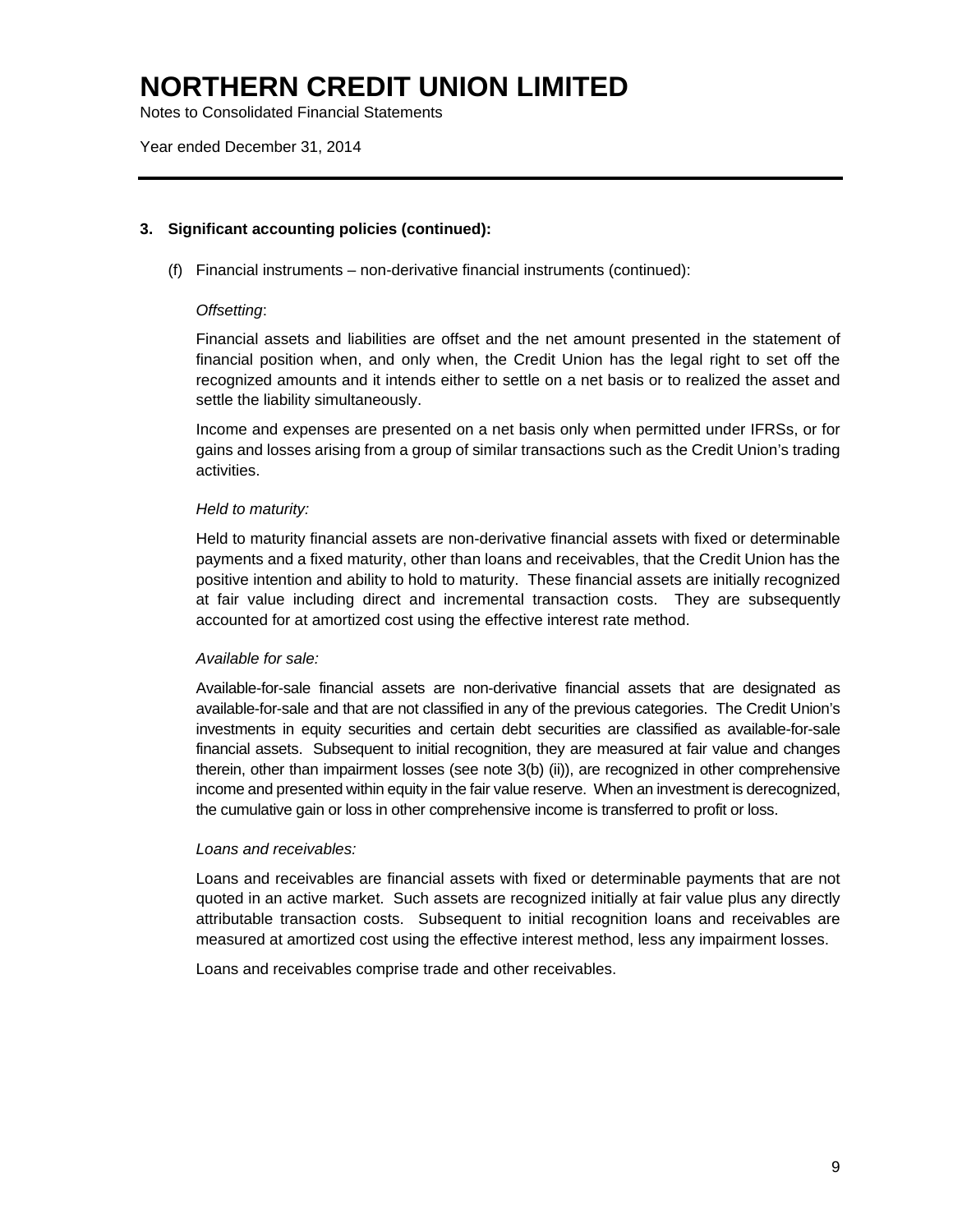Notes to Consolidated Financial Statements

Year ended December 31, 2014

### **3. Significant accounting policies (continued):**

(f) Financial instruments – non-derivative financial instruments (continued):

### *Other liabilities:*

 The Credit Union has designated all financial liabilities with the exception of derivatives as Other Liabilities. Financial liabilities designated as Other Liabilities are recorded at amortized cost. Interest incurred on these liabilities is included in interest expense. Transaction costs related to Other Liabilities are capitalized and then amortized over the life of the instrument using the effective interest method.

(g) Financial instruments - derivative financial instruments:

 Derivative financial instruments are financial contracts that require or provide an option to exchange cash flows or payments determined by applying certain rates, indices or changes therein to notional contract amounts. The Credit Union periodically enters into derivative contracts to manage financial risks associated with movements in interest rates and other financial indices such as interest rate swaps and equity swap agreements. The Credit Union's policy is not to utilize derivative financial instruments for trading or speculative purposes.

Derivative financial instruments are recorded on the consolidated statement of financial position at fair value, including those derivatives that are embedded in financial or non-financial contracts that are closely related to the host contracts. Changes in the fair value of those derivative instruments are recognized in net income for the year. The Credit Union does not apply hedge accounting on its derivative portfolio.

(h) Financial instruments - derecognition:

For securitization transactions initiated prior to the date of transition to IFRS, in accordance with pre-changeover Canadian GAAP, the loan securitizations were treated as a sale, provided that control over the transferred loans has been surrendered and consideration other than beneficial interests in the transferred loans has been received in exchange. Gains on these transactions were reported as non-interest revenue. The amount of these gains are based on the present value of expected future cash flows using management's best estimates and key assumptions such as prepayment rates, excess spread, credit (losses) and discount rates. The Credit Union has a contractual obligation to service the loans on behalf of the transferee.

For securitization transactions initiated after the date of transition to IFRS, loans are derecognized only when the contractual rights to receive the cash flows from these assets have ceased to exist or substantially all the risks and rewards of the loans have been transferred. If the criteria for derecognition has not been met, the securitization is reflected as a financing transaction and the related liability is initially recorded at fair value and subsequently measured at amortized costs, using the effective interest rate method.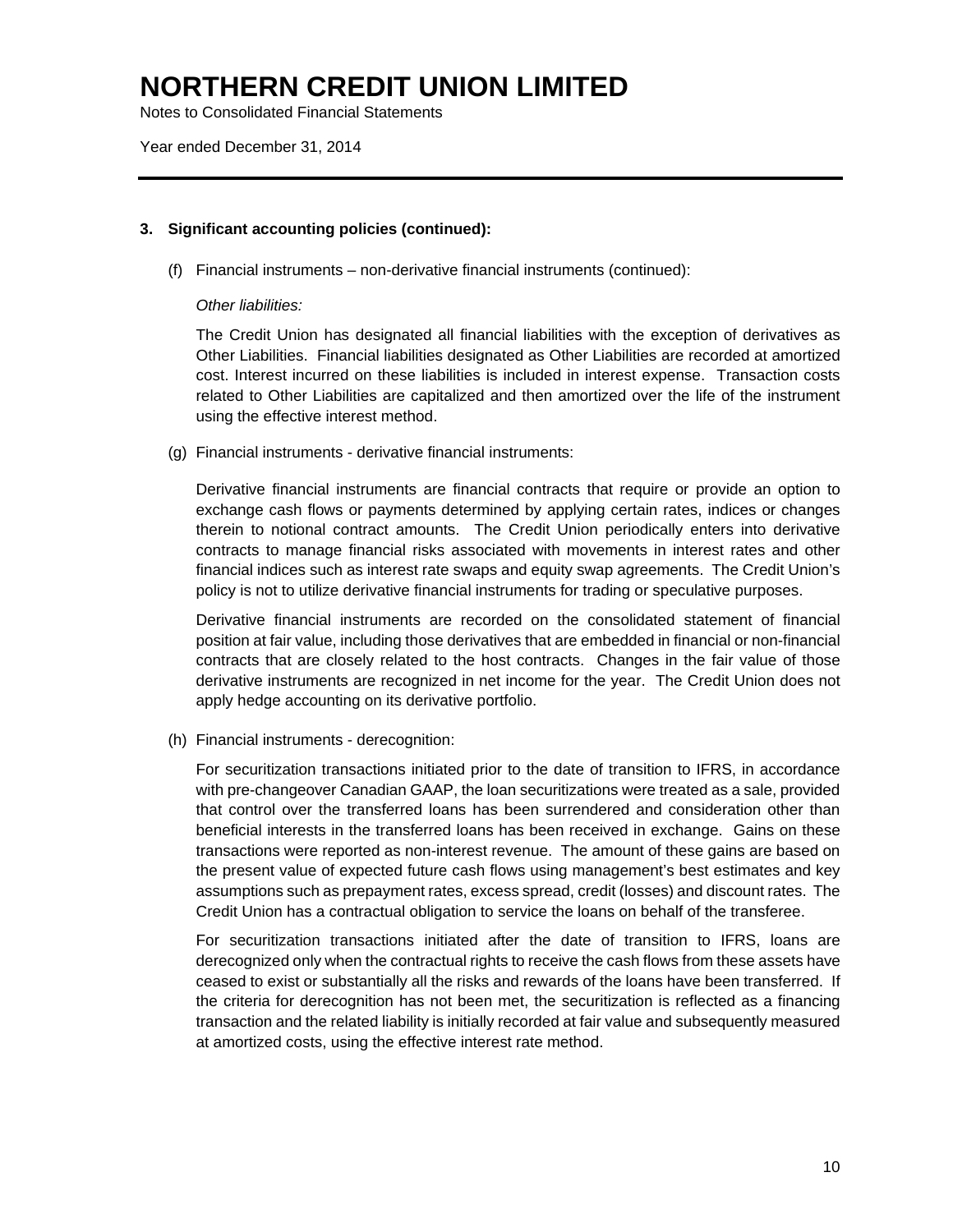Notes to Consolidated Financial Statements

Year ended December 31, 2014

#### **3. Significant accounting policies (continued):**

(i) Other assets:

 Included in other assets are costs incurred in equity swap agreement hedge premiums and prepaid software maintenance costs. Hedge premiums are recorded as expense using the effective interest rate method over the term of the agreement.

(j) Intangible assets:

Computer software that is not an integral part of other property and equipment is accounted for as intangible assets. Computer software is stated at cost less accumulated amortization and is presented as part of property and equipment on the consolidated statement of financial position. Amortization of computer software is calculated by applying the straight-line method at rates based on estimated useful lives between 3 and 10 years.

(k) Property and equipment:

 Property and equipment is stated at cost less accumulated depreciation and accumulated impairment losses. Depreciation is provided on the straight-line basis over the estimated useful lives of the assets as follows:

| Buildings and improvements<br>5 to 50 years<br>Parking areas<br>Furniture, office and computer equipment<br>Automated banking machines<br>Leasehold improvements | 3 to 50 years<br>3 to 20 years<br>5 to 10 years<br>5 to 15 years |
|------------------------------------------------------------------------------------------------------------------------------------------------------------------|------------------------------------------------------------------|
|------------------------------------------------------------------------------------------------------------------------------------------------------------------|------------------------------------------------------------------|

Depreciation methods, useful lives and residual values are reviewed annually and adjusted if necessary.

(l) Impairment of non-financial assets:

Non-financial assets are subject to impairment tests whenever events or changes in circumstances indicate that their carrying amount may not be recoverable. Where the carrying value of an asset exceeds its recoverable amount, which is the higher of value in use and fair value less costs to sell, the asset is written down accordingly.

Where it is not possible to estimate the recoverable amount of an individual asset, the impairment test is carried out on the asset's cash-generating unit, which is the lowest group of assets in which the asset belongs for which there are separately identifiable cash flows. The Credit Union has 26 cash-generating units. Impairment charges are included in net income.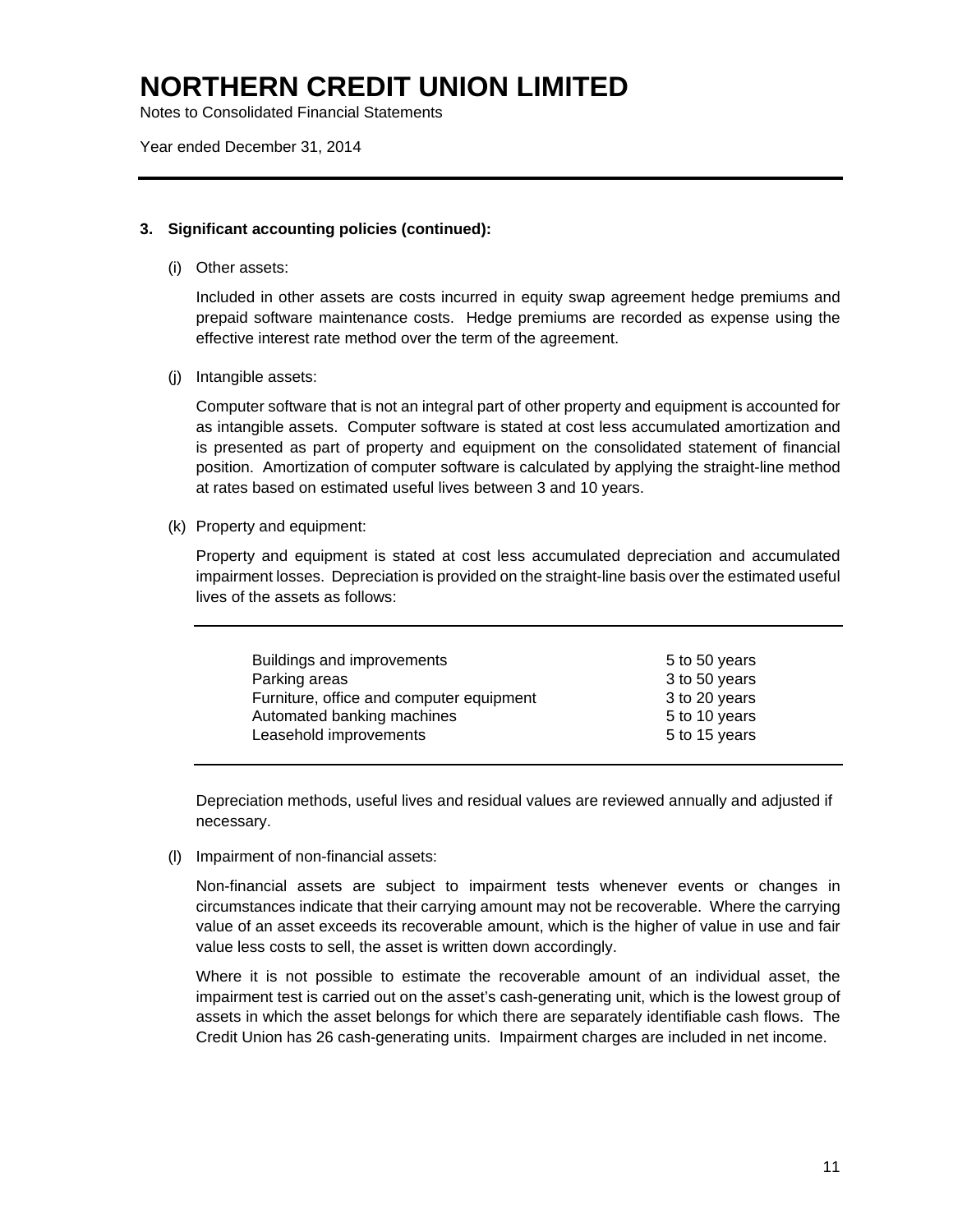Notes to Consolidated Financial Statements

Year ended December 31, 2014

### **3. Significant accounting policies (continued):**

(m) Income taxes:

 Income tax expense comprises current and deferred tax. Current tax and deferred tax are recognized in net income except to the extent that it relates to a business combination, or items recognized directly in equity or in other comprehensive income.

 Current income taxes are recognized for the estimated income taxes payable or receivable on taxable income or loss for the current year and any adjustment to income taxes payable in respect of previous years. Current income taxes are measured at the amount expected to be recovered from or paid to the taxation authorities. This amount is determined using tax rates and tax laws that have been enacted or substantively enacted by the reporting date.

 Deferred tax assets and liabilities are recognized where the carrying amount of an asset or liability differs from its tax base, except for taxable temporary differences arising on the initial recognition of goodwill and temporary differences arising on the initial recognition of an asset or liability in a transaction that is not a business combination and at the time of the transaction affects neither accounting or taxable profit or loss.

 Recognition of deferred tax assets for unused tax (losses), tax credits and deductible temporary differences is restricted to those instances where it is probable that future taxable profit will be available which allow the deferred tax asset to be utilized. Deferred tax assets are reviewed at each reporting date and are reduced to the extent that it is no longer probable that the related tax benefit will be realized.

 The amount of the deferred tax asset or liability is measured at the amount expected to be recovered from or paid to the taxation authorities. This amount is determined using tax rates and tax laws that have been enacted or substantively enacted by the reporting date and are expected to apply when the liabilities / (assets) are settled / (recovered).

Deferred tax assets and liabilities are offset if there is a legally enforceable right to offset current tax liabilities and assets, and they relate to income taxes levied by the same tax authority on the same taxable entity, or on different tax entities, but they intend to settle current tax liabilities and assets on a net basis or their tax assets and liabilities will be realized simultaneously.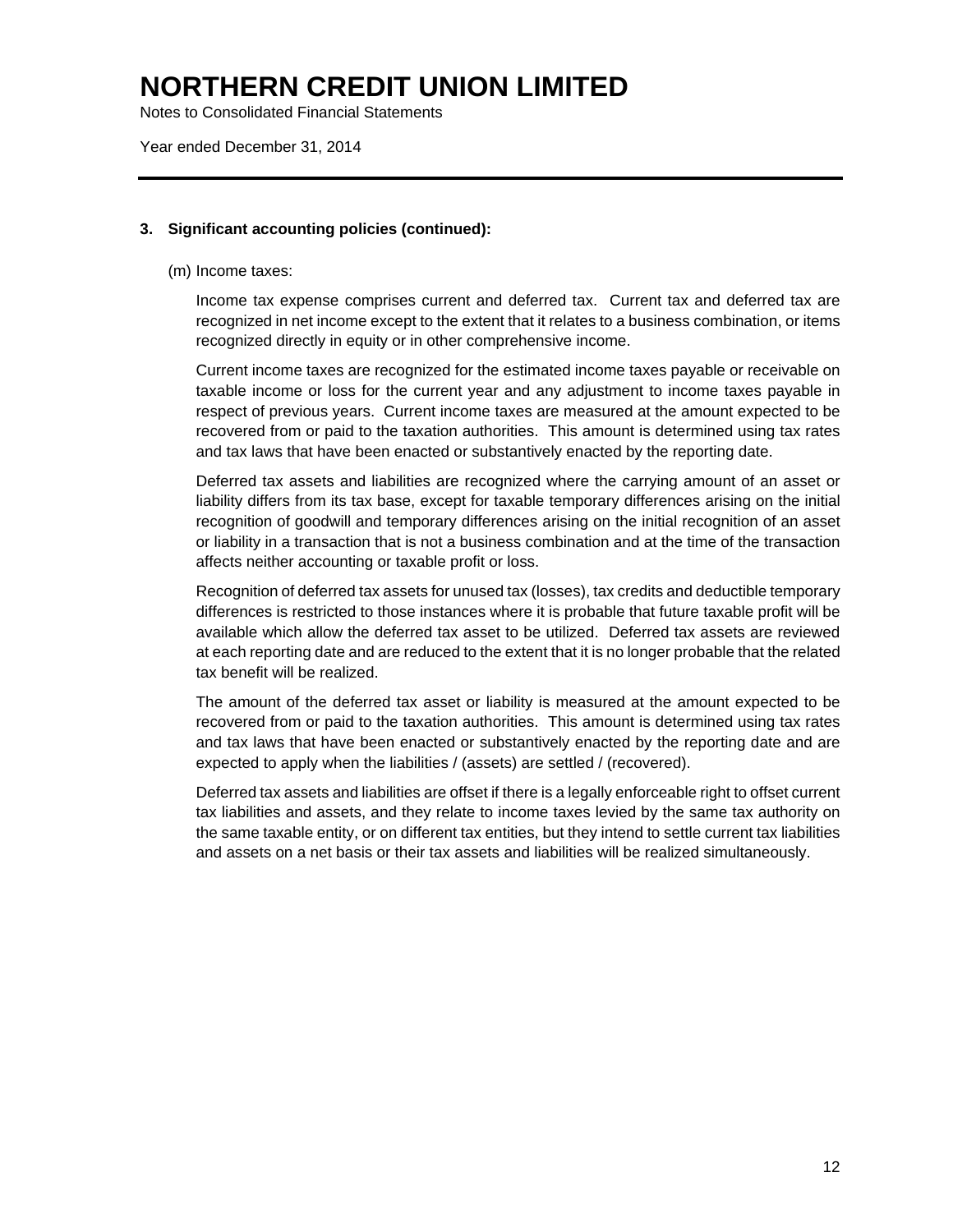Notes to Consolidated Financial Statements

Year ended December 31, 2014

### **3. Significant accounting policies (continued):**

(n) Foreign currency translation:

 The consolidated financial statements are presented in Canadian dollars, which is the Credit Union's presentation and functional currency. Assets and liabilities denominated in foreign currencies, primarily US dollars, are translated into Canadian dollars at rates prevailing at the year-end date. Income and expenses are translated at the exchanges rates in effect on the date of the transactions. The foreign currency gain or loss on monetary items is the difference between amortized cost in the functional currency at the beginning of the period, adjusted for effective interest and payments during the period, and the amortized cost in foreign currency translated at the exchange rate at the end of the reporting period. Non-monetary assets and liabilities denominated in foreign currencies that are measured at fair value are retranslated to the functional currency at the exchange rate at the date that the fair value was determined. Foreign currency differences arising on retranslation are recognized in profit or loss, except for differences arising on the retranslation of available-for-sale equity instruments are recognized in other comprehensive income. Non-monetary items that are measured in terms of historical cost in a foreign currency are translated using the exchange rate at the date of the transaction.

- (o) Employee retirement benefits:
	- i) Defined benefit plans:

The Credit Union's net obligation in respect of defined benefit plans is calculated separately for each plan by estimating the amount of future benefit that employees have earned in the current and prior periods, discounting that amount and deducting the fair value of any plan assets.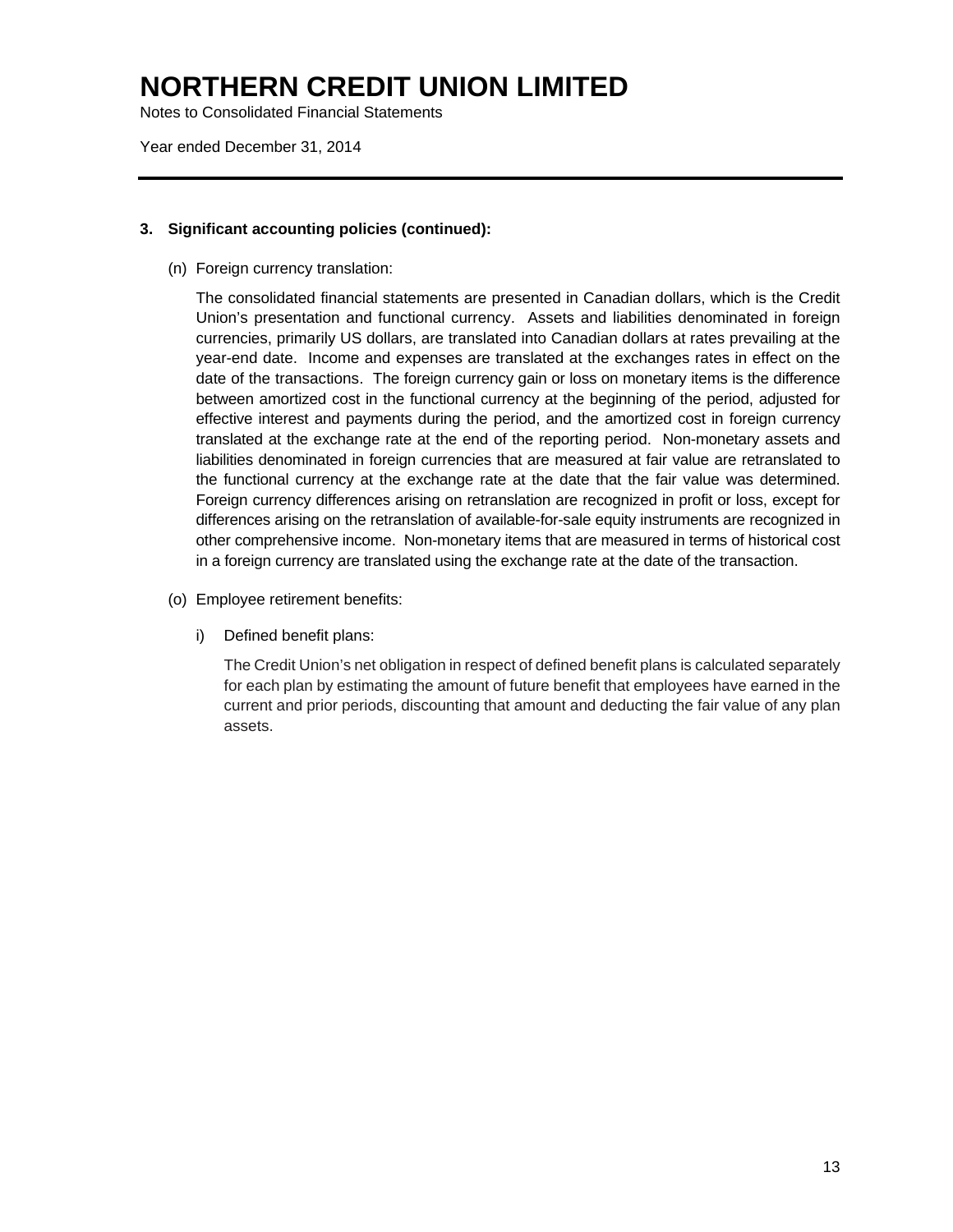Notes to Consolidated Financial Statements

Year ended December 31, 2014

### **3. Significant accounting policies (continued):**

- (o) Employee retirement benefits (continued):
	- i) Defined benefit plans (continued):

The calculation of defined benefit obligations is performed annually by a qualified actuary using the projected unit credit method. When the calculation results in a potential asset for the Credit Union, the recognized asset is limited to the present value of economic benefits available in the form of any future refunds from the plan or reductions in future contributions to the plan. To calculate the present value of economic benefits, consideration is given to any applicable minimum funding requirements.

Remeasurements of the net defined benefit liability, which comprise actuarial gains and losses, the return on plan assets (excluding interest) and the effect of the asset ceiling (if any, excluding interest), are recognized immediately in OCI. The Credit Union determines the net interest expense (income) on the net defined benefit liability (asset) for the period by applying the discount rate used to measure the defined benefit obligation at the beginning of the annual period to the then-net defined benefit liability (asset), taking into account any changes in the net defined benefit liability (asset) during the period as a result of contributions and benefit payments. Net interest expense and other expenses related to defined benefit plans are recognized in personnel expenses in profit or loss.

When the benefits of a plan are changed or when a plan is curtailed, the resulting change in benefit that relates to past service or the gain or loss on curtailment is recognized immediately in profit or loss. The Credit Union recognizes gains and losses on the settlement of a defined benefit plan when the settlement occurs.

ii) Defined contribution plans:

The Credit Union also has defined contribution plans providing pension benefits for eligible employees not included in the defined benefit plan.

A defined contribution plan is a post-employment benefit plan under which an entity pays fixed contributions into a separate entity and will have no legal or constructive obligation to pay further amounts. Obligations for contributions to defined contribution pension plans are recognized as an employee benefit expense in profit or loss in the periods during which services are rendered by employees. Prepaid contributions are recognized as an asset to the extent that a cash refund or a reduction in future payments is available. Contributions to a defined contribution plan that are due more than 12 months after the end of the period in which the employees render the service are discounted to their present value.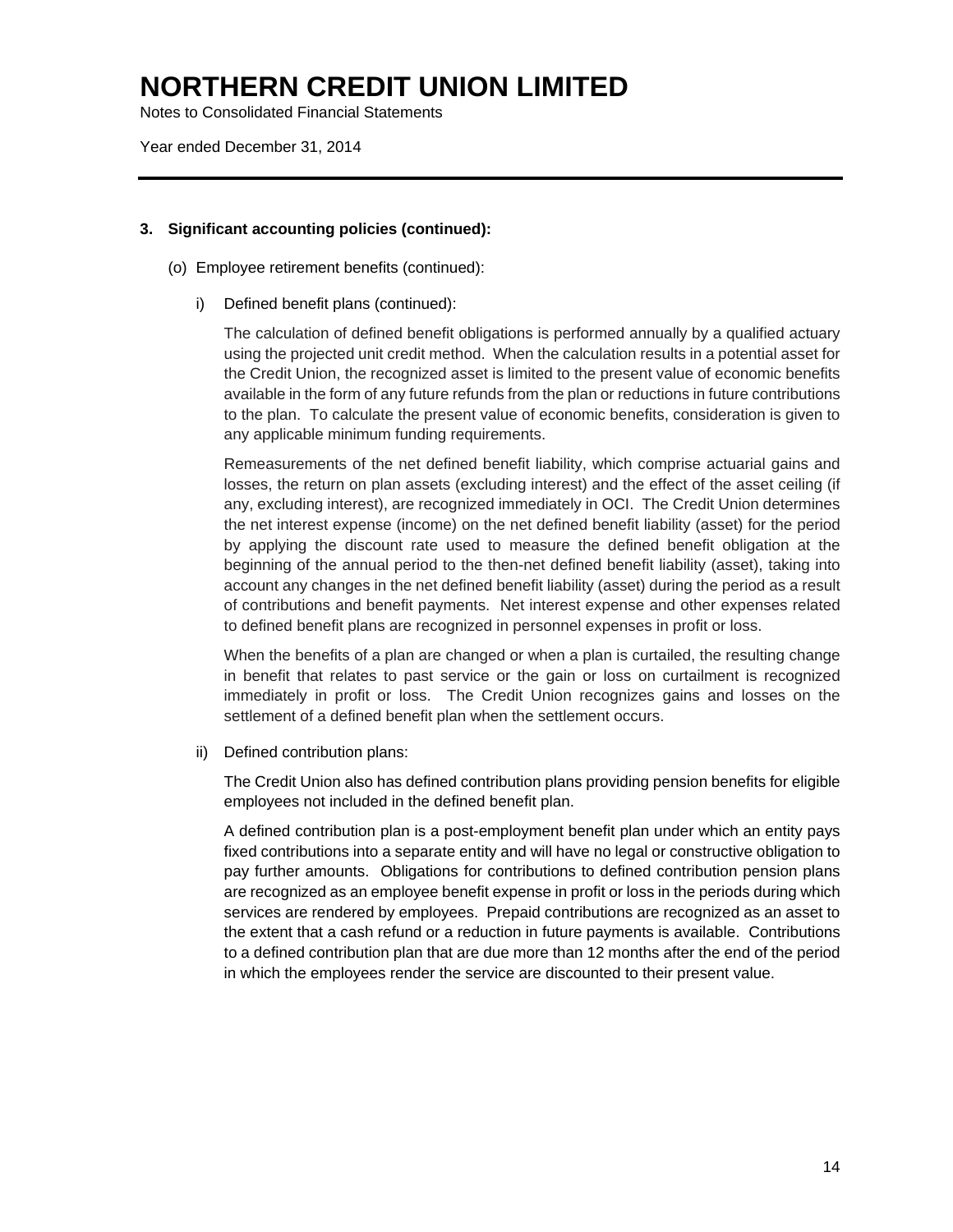Notes to Consolidated Financial Statements

Year ended December 31, 2014

#### **3. Significant accounting policies (continued):**

(p) Leased assets:

 Leases in terms of which the Credit Union assumes substantially all the risks and rewards of ownership are classified as finance leases. Upon initial recognition the leased asset is measured at an amount equal to the lower of its fair value and the present value of the minimum lease payments. Subsequent to initial recognition, the asset is accounted for in accordance with the accounting policy applicable to that asset.

 Other leases are operating leases and, except for investment property, the leased assets are not recognized in the Credit Union's statement of financial position. Investment property held under an operating lease is recognized in the Credit Union's statement of financial position at its fair value.

(q) Provisions:

A provision is recognized if, as a result of a past event, the Credit Union has a present legal or constructive obligation that can be estimated reliably, and it is probable that an outflow of economic benefits will be required to settle the obligation. Provisions are determined by discounting the expected future cash flows at a pre-tax rate that reflects current market assessments of the time value of money and the risks specific to the liability. The unwinding of the discount is recognized as financing cost.

- (r) New standards and interpretations not yet effective:
	- i) Amendments to IAS 32, *Offsetting Financial Assets and Liabilities:*

The amendments to IAS 32 clarify the allowable circumstances for an entity to present a financial asset and liability as a net balance ('offsetting'). The amendments also describe when a settlement mechanism provides for net settlement or gross settlement that is equivalent to net settlement. The Company intends to adopt the amendments to IAS 32 in its financial statements for the fiscal year beginning January 1, 2015 with the amendments applied retrospectively. The Company does not expect the amendments to have a material impact on the financial statements.

ii) IFRS 15 *Revenue from Contracts with Customers:*

On May 28, 2014 the IASB issued IFRS 15 Revenue from Contracts with Customers. The new standard is effective for annual periods beginning on or after January 1, 2017. Earlier application is permitted.

IFRS 15 will replace IAS 11 Construction Contracts, IAS 18 Revenue, IFRIC 13 Customer Loyalty Programs, IFRIC 15 Agreements for the Construction of Real Estate, IFRIC 18 Transfer of Assets from Customers, and SIC 31 Revenue – Barter Transactions Involving Advertising Services.

The standard contains a single model that applies to contracts with customers and two approaches to recognizing revenue: at a point in time or over time. The model features a contract-based five-step analysis of transactions to determine whether, how much and when revenue is recognized. New estimates and judgmental thresholds have been introduced, which may affect the amount and/or timing of revenue recognized.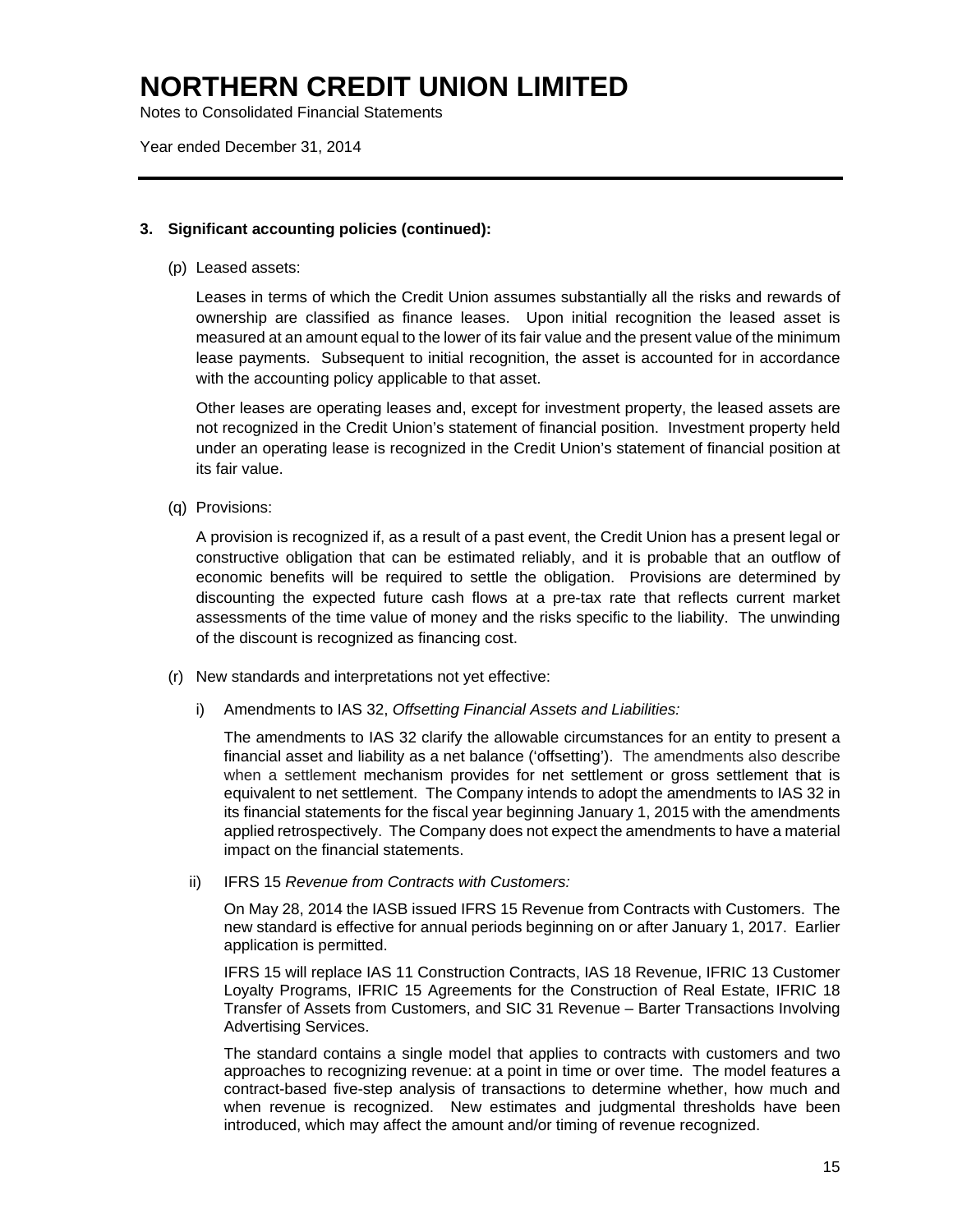Notes to Consolidated Financial Statements

Year ended December 31, 2014

#### **3. Significant accounting policies (continued):**

- (r) New standards and interpretations not yet effective (continued):
	- iii) IFRS 15 *Revenue from Contracts with Customers (continued):*

The new standard applies to contracts with customers. It does not apply to insurance contracts, financial instruments or lease contracts, which fall in the scope of other IFRSs.

The Credit Union intends to adopt IFRS 15 in its financial statements for the annual period beginning on January 1, 2017. The extent of the impact of adoption of the standard has not yet been determined.

iv) IFRS 9 *Financial Instruments* ("IFRS 9"(2014)):

The mandatory effective date of IFRS 9 is for annual periods beginning on or after January 1, 2018 and must be applied retrospectively with some exemptions. Early adoption is permitted. The restatement of prior periods is not required and is only permitted if information is available without the use of hindsight.

IFRS 9 (2014) introduces new requirements for the classification and measurement of financial assets. Under IFRS 9 (2014), financial assets are classified and measured based on the business model in which they are held and the characteristics of their contractual cash flows.

The standard introduces additional changes relating to financial liabilities.

It also amends the impairment model by introducing a new 'expected credit loss' model for calculating impairment.

IFRS 9 (2014) also includes a new general hedge accounting standard which aligns hedge accounting more closely with risk management. This new standard does not fundamentally change the types of hedging relationships or the requirement to measure and recognize ineffectiveness, however it will provide more hedging strategies that are used for risk management to qualify for hedge accounting and introduce more judgment to assess the effectiveness of a hedging relationship.

Special transitional requirements have been set for the application of the new general hedging model.

The Credit Union intends to adopt IFRS 9 in its financial statements for its fiscal year beginning on January 1, 2018. It is expected that IFRS 9, when initially applied, will have a significant impact on the Credit Union's financial statements. As well, the implementation and ability to elect options provided by the new standards may be influenced by the regulators (DICO).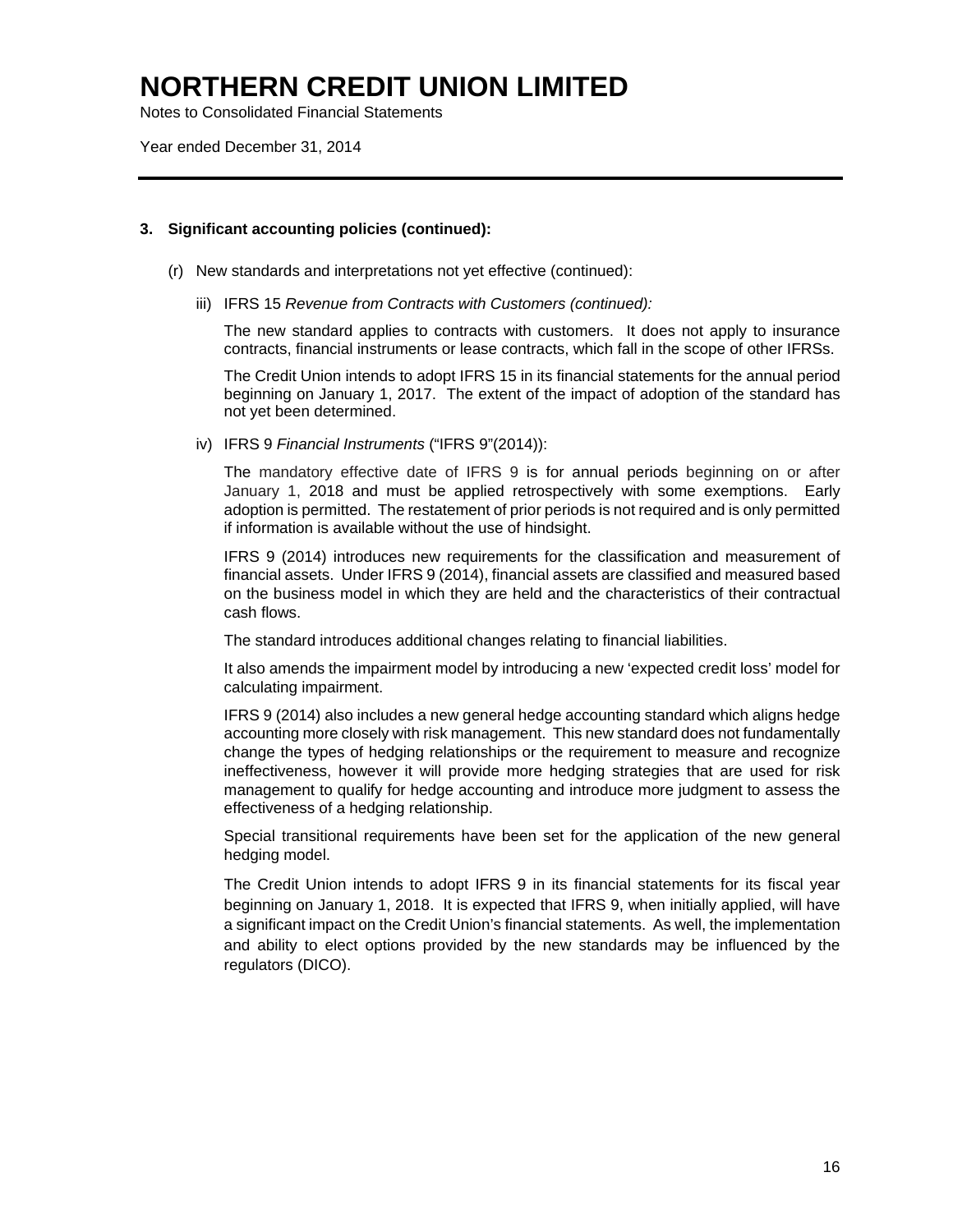Notes to Consolidated Financial Statements

Year ended December 31, 2014

#### **3. Significant accounting policies (continued):**

- (r) New standards and interpretations not yet effective (continued):
	- v) Annual Improvements to IFRS (2010 2012) and (2011 2013) cycles:

On December 12, 2013 the IASB issued narrow-scope amendments to a total of nine standards as part of its annual improvements process. The IASB uses the annual improvements process to make non-urgent but necessary amendments to IFRS.

Most amendments will apply prospectively for annual periods beginning on or after July 1, 2014; however, the amendments to IFRS 2 and IFRS 3 refer to grant dates and dates of acquisition, respectively, on or after July 1, 2014. Earlier application is permitted, in which case, the related consequential amendments to other IFRSs would also apply Amendments were made to clarify the following in their respective standards:

Classification and measurement of contingent consideration; and scope exclusion for the formation of joint arrangements in IFRS 3 *Business Combinations* 

- Disclosures on the aggregation of operating segments in IFRS 8 *Operating segments*;
- Measurement of short-term receivables and payables; and scope of portfolio exception in IFRS 13 *Fair Value Measurement*;
- Definition of "related party" in IAS 24 *Related Party Disclosures*; and

Special transitional requirements have been set for amendments to IFRS 2, IAS 16, IAS 38 and IAS 40.

The Credit Union intends to adopt these amendments in its financial statements for the annual period beginning on January 1, 2015. The extent of the impact of adoption of the amendments has not yet been determined.

vi) Annual Improvements to IFRS (2012 - 2014) cycle:

On September 25, 2014 the IASB issued narrow-scope amendments to a total of four standards as part of its annual improvements process.

The amendments will apply for annual periods beginning on or after January 1, 2016. Earlier application is permitted, in which case, the related consequential amendments to other IFRSs would also apply.

Each of the amendments has its own specific transition requirements.

Amendments were made to clarify the following in their respective standards:

- Changes in method for disposal under IFRS 5 Non-current Assets Held for Sale and Discontinued Operations;
- Continuing involvement' for servicing contracts and offsetting disclosures in condensed interim financial statements under IFRS 7 Financial Instruments: Disclosures;
- Discount rate in a regional market sharing the same currency under IAS 19 Employee **Benefits**

The Credit Union intends to adopt these amendments in its financial statements for the annual period beginning on January 1, 2016. The extent of the impact of adoption of the amendments has not yet been determined.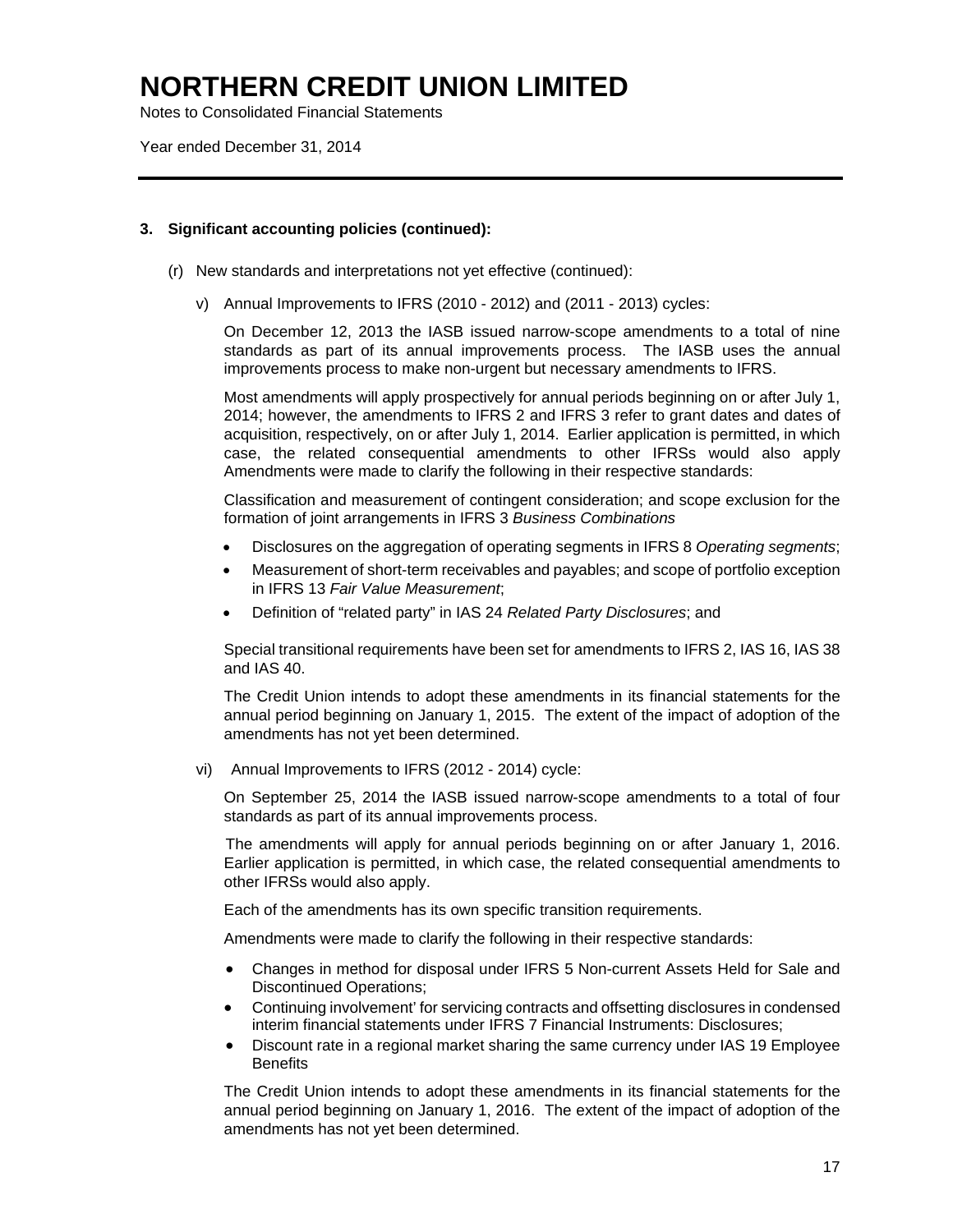Notes to Consolidated Financial Statements

Year ended December 31, 2014

#### **4. Critical accounting estimates and judgments:**

The Credit Union makes estimates and assumptions about the future that affect the reported amounts of assets and liabilities. Estimates and judgments are continually evaluated based on historical experience and other factors, including expectations of future events that are believed to be reasonable under the circumstances. In the future, actual experience may differ from these estimates and assumptions.

The effect of a change in an accounting estimate is recognized prospectively by including it in comprehensive income in the period of the change, if the change affects that period only; or in the period of the change and future periods, if the change affects both.

### Fair value of financial instruments:

The Credit Union determines the fair value of financial instruments that are not quoted in an active market, using valuation techniques. Those techniques are significantly affected by the assumptions used, including discount rates and estimates of future cash flows. In that regard, the derived fair value estimates cannot always be substantiated by comparison with independent markets and, in many cases, may not be capable of being realized immediately.

The methods, and assumptions applied, and the valuation techniques used, for financial instruments that are not quoted in an active market are disclosed in note 18.

#### Member loan loss provision:

In determining whether an impairment loss should be recorded in the statement of comprehensive income, the Credit Union makes judgment on whether objective evidence of impairment exists individually for financial assets that are individually significant. Where this does not exist, the Credit Union uses its judgment to group member loans with similar credit risk characteristics to allow a collective assessment of the group to determine any impairment loss.

In determining the collective loan loss provision management uses estimates based on historical loss experience for assets with similar credit risk characteristics and objective evidence of impairment. Further details on the estimates used to determine the allowance for impaired loans collective provision are provided in note 6.

#### Income taxes:

The Credit Union periodically assesses its liabilities and contingencies related to income taxes for all years open to audit by the tax authorities based on the latest information available. For matters where it is probable that an adjustment will be made, the Credit Union records its best estimate of the tax liability including the related interest and penalties in the current tax provision. Management believes they have adequately provided for the probable outcome of these matters; however, the final outcome may result in a materially different outcome than the amount included in the tax liabilities.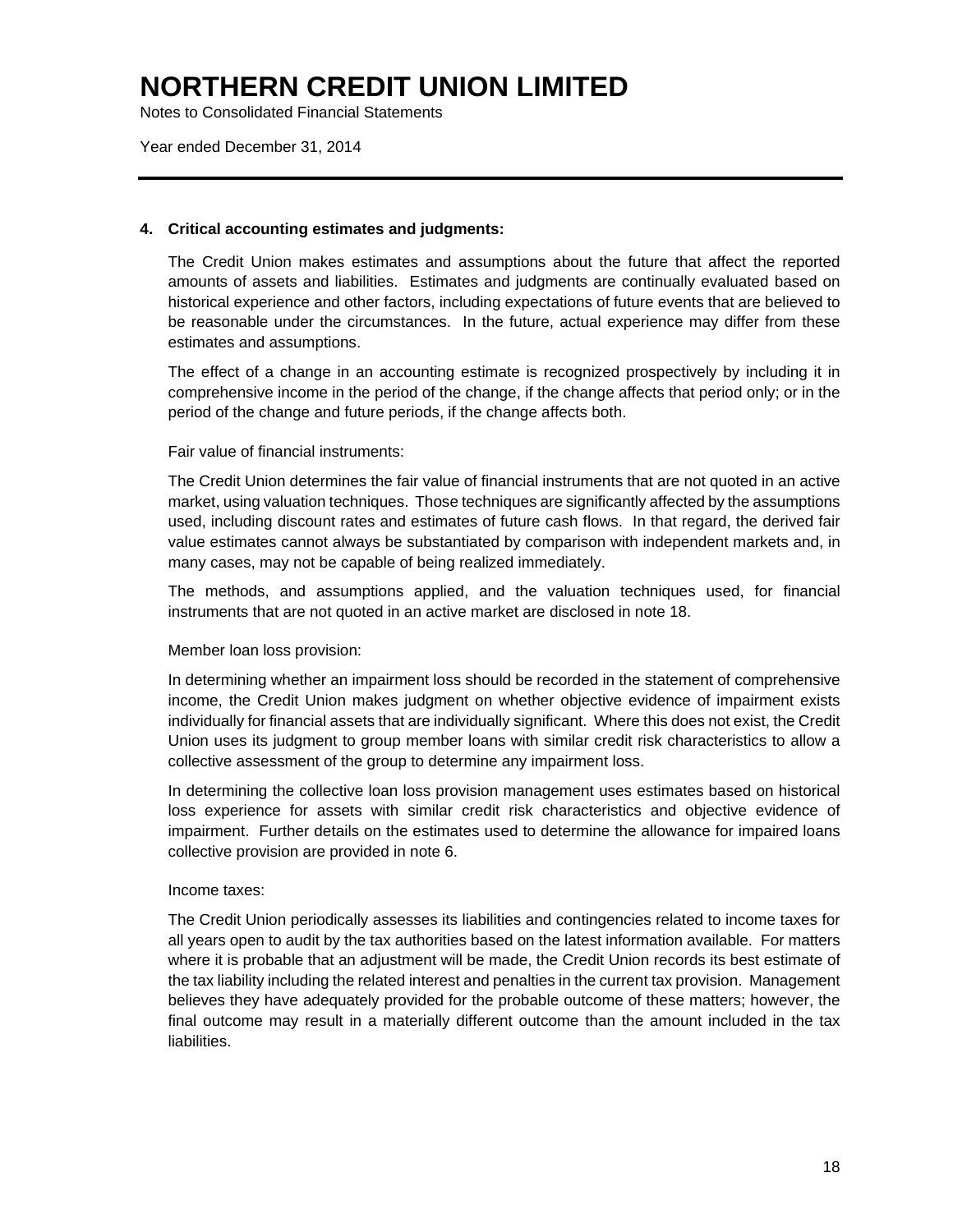Notes to Consolidated Financial Statements

Year ended December 31, 2014

### **5. Loans to members:**

|                                                                         |                                                 |                                 |                                  | 2014                                            |
|-------------------------------------------------------------------------|-------------------------------------------------|---------------------------------|----------------------------------|-------------------------------------------------|
|                                                                         | Principal and<br>interest                       | Allowance for<br>impaired loans |                                  | <b>Net</b>                                      |
| Residential mortgage loans<br>Personal loans<br><b>Commercial loans</b> | \$<br>446,149,799<br>130,972,417<br>137,433,402 | \$                              | 37,470<br>2,002,690<br>797,976   | \$<br>446,112,329<br>128,969,727<br>136,635,426 |
|                                                                         | \$<br>714,555,618                               | \$                              | 2,838,136                        | \$<br>711,717,482                               |
|                                                                         |                                                 |                                 |                                  | 2013                                            |
|                                                                         | Principal and<br>interest                       |                                 | Allowance for<br>impaired loans  | Net                                             |
| Residential mortgage loans<br>Personal loans<br><b>Commercial loans</b> | \$<br>430,634,326<br>110,207,123<br>134,219,359 | \$                              | 86,272<br>1,541,590<br>1,047,310 | \$<br>430,548,054<br>108,665,533<br>133,172,049 |
|                                                                         | \$<br>675,060,808                               | \$                              | 2,675,172                        | \$<br>672,385,636                               |

Commercial loans consist of the following loan types:

|                              | 2014              | 2013          |
|------------------------------|-------------------|---------------|
|                              |                   |               |
| Commercial                   | 116,465,964<br>S. | \$117,625,089 |
| Syndicated                   | 18,353,228        | 13,635,094    |
| Institutional                | 2,422,976         | 2,602,903     |
| Unincorporated associations  | 191,234           | 356,273       |
| Allowance for impaired loans | (797, 976)        | (1,047,310)   |
|                              | 136,635,426       | 133,172,049   |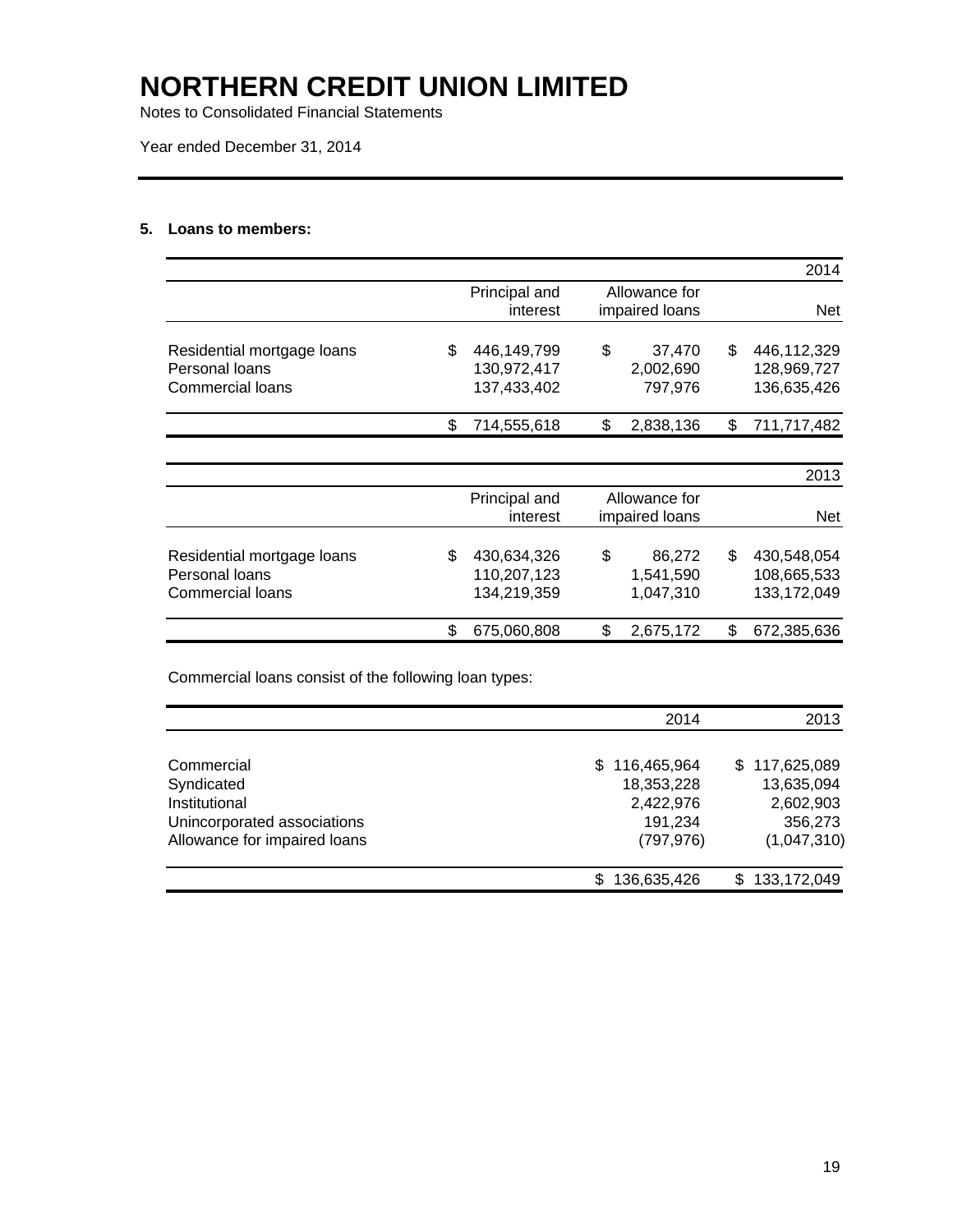Notes to Consolidated Financial Statements

Year ended December 31, 2014

### **5. Loans to members (continued):**

Certain Residential Mortgage Loans are securitized and have been legally transferred to other entities for funding purposes. These loans are administered by the Credit Union and recognized on the consolidated statement of financial position to the extent of the Credit Union's continuing involvement. A summary of the carrying values of loans is as follows:

|                                                                  | 2014          | 2013                        |
|------------------------------------------------------------------|---------------|-----------------------------|
| Loans held by the Credit Union<br>Loans transferred to Central 1 | \$714,555,618 | \$ 675,057,078<br>4.480.046 |
|                                                                  | \$714,555,618 | \$679,537,124               |

The following summarizes the Credit Union's loan portfolio by the contractual repricing or maturity date, whichever is earlier:

|                              |                             | 2014             |                             | 2013             |
|------------------------------|-----------------------------|------------------|-----------------------------|------------------|
|                              | Principal<br><b>Balance</b> | Average<br>Yield | Principal<br><b>Balance</b> | Average<br>Yield |
|                              |                             |                  |                             |                  |
| Floating                     | 156,878,387<br>SS.          | 5.48%            | \$155,610,889               | 5.46%            |
| Within 1 year                | 160,237,004                 | 5.63%            | 137,217,909                 | 5.39%            |
| Over 1 year                  | 397,440,227                 | 4.44%            | 382,232,010                 | 4.99%            |
|                              | 714,555,618                 | 4.93%            | 675,060,808                 | 5.18%            |
| Allowance for impaired loans | 2,838,136                   |                  | 2,675,172                   |                  |
|                              | \$711,717,482               |                  | 672,385,636<br>S            |                  |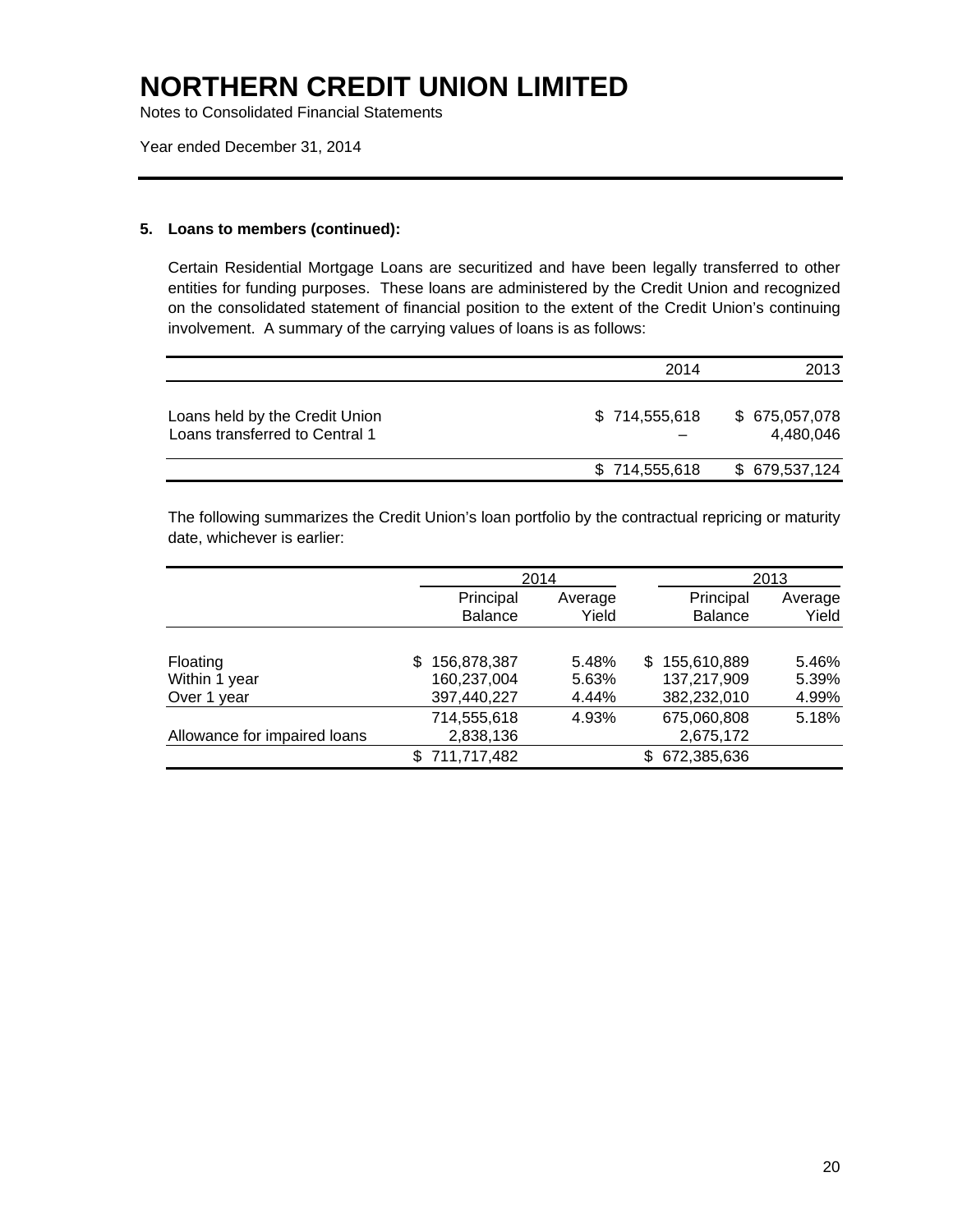Notes to Consolidated Financial Statements

Year ended December 31, 2014

#### **6. Allowance for impaired loans:**

Details of the activity in the allowance for impaired loans are as follows:

|                                                   | Residential    | Personal   | Commercial | 2014        | 2013            |
|---------------------------------------------------|----------------|------------|------------|-------------|-----------------|
|                                                   | Mortgage Loans | Loans      | Loans      | Total       | Total           |
|                                                   |                |            |            |             |                 |
| Balance, beginning of year                        | \$<br>86.272   | 1.541.590  | 1.047.310  | 2,675,172   | \$ 2,480,462    |
| <b>Recoveries</b>                                 |                | 145,429    |            | 145.429     | 108,394         |
| Loans written-off<br>Provision for impaired loans | (204,288)      | (705, 768) | (540.965)  | (1,451,021) | (792,064)       |
| during the year                                   | 155.486        | 1,021,439  | 291.631    | 1,468,556   | 878,380         |
| Balance, end of year                              | \$<br>37.470   | 2,002,690  | 797.976    | 2,838,136   | \$<br>2,675,172 |

For the year ended December 31, 2014, accrued interest of \$124,343 was recorded on impaired loans (2013 - \$113,271).

Details of the impaired loans, net of specific allowances are as follows:

| 2014                                 | Residential<br>Mortgage Loans |                     | Personal<br>Loans      | Commercial<br>Loans  | Total                   |
|--------------------------------------|-------------------------------|---------------------|------------------------|----------------------|-------------------------|
|                                      |                               |                     |                        |                      |                         |
| Impaired loans<br>Specific allowance | \$                            | 8,275,048<br>37,222 | 3,140,455<br>1,936,299 | 6,036,248<br>274,461 | 17,451,751<br>2,247,982 |
| <b>Net</b>                           | \$                            | 8,237,826           | 1,204,156              | 5,761,787            | 15,203,769              |
|                                      |                               |                     |                        |                      |                         |
|                                      |                               | Residential         | Personal               | Commercial           |                         |
| 2013                                 |                               | Mortgage Loans      | Loans                  | Loans                | Total                   |
| Impaired loans<br>Specific allowance | \$                            | 7,380,547<br>76,822 | 1,882,153<br>1,428,890 | 2,314,465<br>806,180 | 11,577,165<br>2,311,892 |
| <b>Net</b>                           | \$                            | 7,303,725           | 453,263                | 1,508,285            | 9,265,273               |

The Credit Union's commercial loan portfolio contains Member concentration risk, whereby a large amount of the loans are connected to certain individuals. Collectively, the largest five commercial Members by loan dollar value are associated with approximately 20% (2013 - 20%) of the commercial loan portfolio.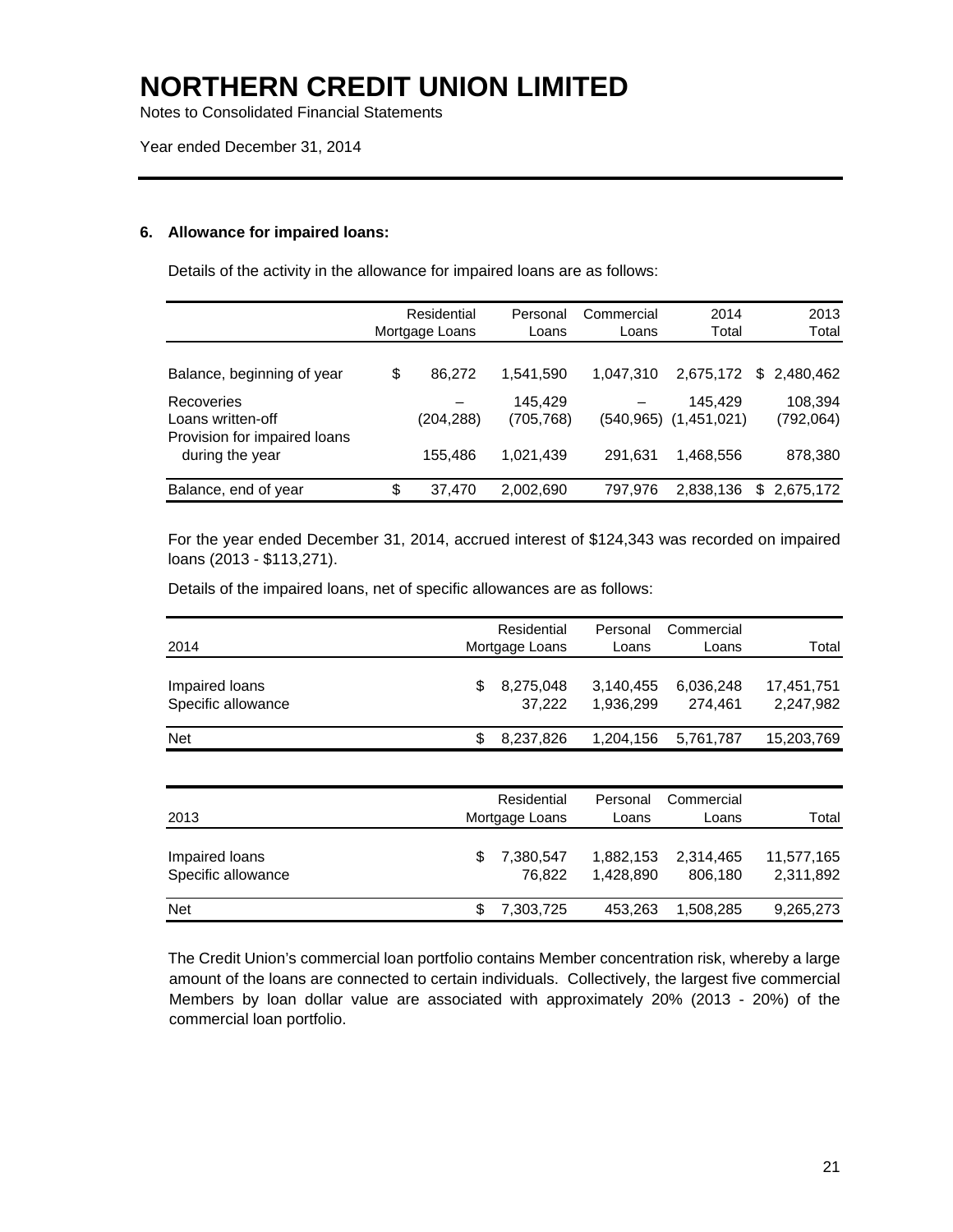Notes to Consolidated Financial Statements

#### **6. Allowance for impaired loans (continued):**

The Credit Union's commercial loan portfolio consists of the following industry sectors:

|                                        | 2014       | 2013 |
|----------------------------------------|------------|------|
|                                        |            |      |
| Hospitality                            | 24%        | 23%  |
| <b>Retail and Commercial Buildings</b> | 49%        | 44%  |
| Other                                  | <b>27%</b> | 33%  |

### *Past due but not impaired loans:*

The Credit Union has the following loans that are past due but not impaired:

|                        |   | 2014      | 2013 |           |
|------------------------|---|-----------|------|-----------|
| 31 to 90 days past due | S | 3,938,846 | \$   | 4,538,619 |

#### *Collateral:*

There are documented policies and procedures in place for the valuation of financial and nonfinancial collateral. The fair valuation exercise of non-financial collateral is performed if there has been a significant change in the terms and conditions of the loan and (or) the loan is considered impaired. For impaired loans, an assessment of the collateral is taken into consideration when estimating the net realizable amount of the loan.

The amount and type of collateral and other credit enhancements required depend upon the Credit Union's assessment of counterparty credit quality and repayment capacity. The Credit Union complies with industry standards for collateral valuation, frequency of recalculation of the collateral requirements, documentation, registration and perfection procedures and monitoring.

Non-financial assets accepted by the Credit Union as collateral include vehicles, residential real estate, real estate under development, commercial real estate and certain business assets (accounts receivable, inventory, property and equipment). Financial collateral includes cash and negotiable securities issued by governments and investment grade issuers. Guarantees and are also accepted to reduce credit risk. The Credit Union also uses credit insurance on mortgage loans to reduce the credit risk.

The fair value of collateral held with respect to assets that are either past due greater than 30 days or impaired is \$19,480,705 as at December 31, 2014 (2013 - \$11,242,971).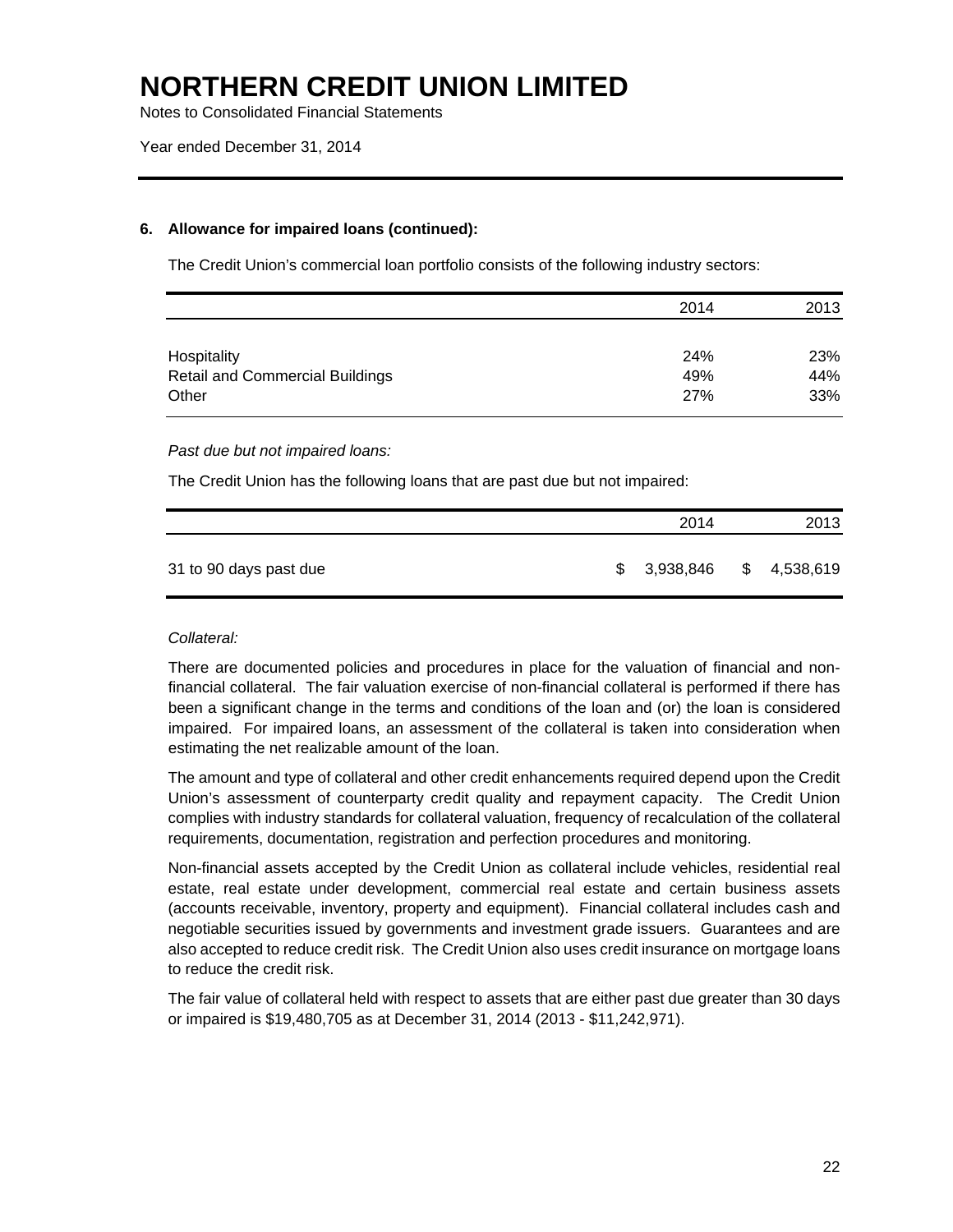Notes to Consolidated Financial Statements

### **6. Allowance for impaired loans (continued):**

#### *Credit risk:*

The following tables illustrate the credit quality of loans that are neither past due nor impaired:

|              |                                           | Credit quality of loans - December 31, 2014 |                         |
|--------------|-------------------------------------------|---------------------------------------------|-------------------------|
|              | <b>Retail Mortgage and Personal Loans</b> |                                             | <b>Commercial Loans</b> |
| Rating       | % of Portfolio                            | Rating                                      | % of Portfolio          |
| Undoubted    | 15%                                       | Undoubted                                   | 0%                      |
| Superior     | 21%                                       | Superior                                    | 6%                      |
| Satisfactory | 63%                                       | Satisfactory                                | 90%                     |
| Watch List   | $1\%$                                     | Watch list                                  | 4%                      |

|              | <b>Retail Mortgage and Personal Loans</b> | Credit quality of loans - December 31, 2013 | <b>Commercial Loans</b> |
|--------------|-------------------------------------------|---------------------------------------------|-------------------------|
| Rating       | % of Portfolio                            | <b>Rating</b>                               | % of Portfolio          |
| Undoubted    | 19%                                       | Undoubted                                   | 0%                      |
| Superior     | 18%                                       | Superior                                    | 6%                      |
| Satisfactory | 62%                                       | Satisfactory                                | 88%                     |
| Watch List   | $1\%$                                     | Watch list                                  | 6%                      |

Refer to Note 21 – Financial Risk Management for a detailed explanation of the credit risk rating process of both portfolios.

#### **7. Securitized liabilities:**

 As part of its program of liquidity, capital, and interest rate risk management, the Credit Union enters into arrangements to fund loan growth by selling residential mortgages to unrelated third parties.

 As part of these mortgage receivable transfers, the Credit Union retains mortgage servicing responsibilities but does not receive an explicit servicing fee for its servicing responsibilities. The Credit Union's retained interest in the mortgages sold also consists of their right to future cash flows arising from any excess of the mortgage cash flows over and above the contractual return due to the mortgage pool investors. The Credit Union's retained interests are subject to credit, prepayment, and interest rate risks on the securitized mortgages.

 The third parties, as holders of the securitized mortgages, have recourse only to a cash collateral account and cash flow from the securitized mortgages. The investors and the third parties have no recourse to the Credit Union's other assets.

In accordance with the Credit Unions accounting policy the transferred financial assets continue either to be recognized in their entirety or to the extent of the continuing involvement, are derecognized in their entirety.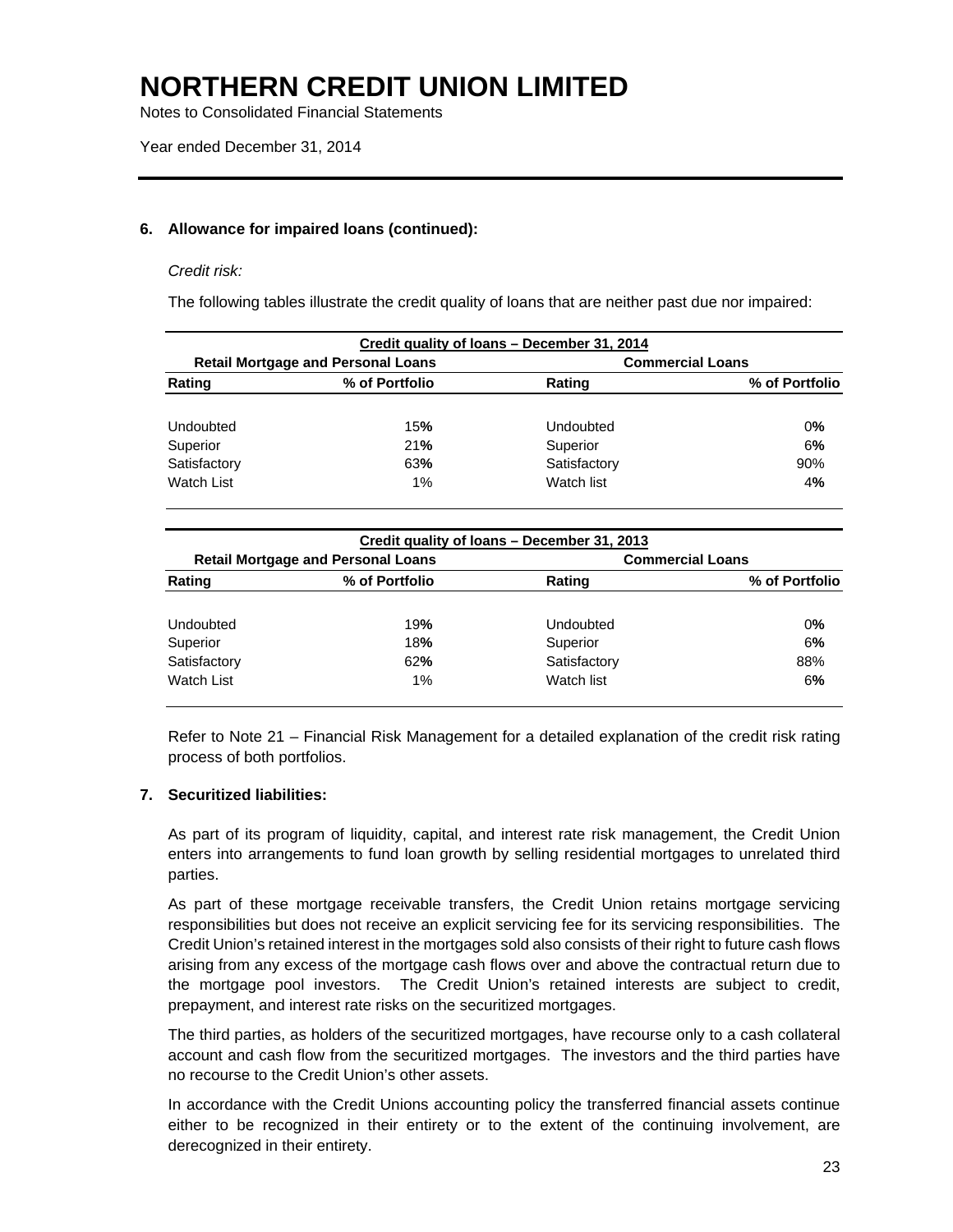Notes to Consolidated Financial Statements

Year ended December 31, 2014

#### **7. Securitized liabilities (continued):**

*i) Transferred Financial Assets that are recognized in their entirety:* 

At year end, Mortgage Backed Securities secured by residential mortgage loans of \$43,098,353 (2013 - \$14,892,461) bearing a weighted average fixed interest rate of 1.8611% (2013 - 2.208%), expected weighted average maturity date of 2018 were outstanding under this arrangement.

### *ii) Transferred Financial Assets that are derecognized in their entirety:*

Transferred financial assets that are derecognized in their entirety at December 31, 2014 was \$Nil (2013 - \$4,480,046).

The total amount of securitized mortgages under administration as at December 31, 2014 was \$43,098,353 (2013 - \$19,372,507).

The total amount of retained interests to future excess spread recorded in increments as at December 31, 2014 was \$Nil (2013 - \$101,488). The component of retained interests related to future excess spread are designated as Available for Sale.

|                                                                            |    | 2014       | 2013            |
|----------------------------------------------------------------------------|----|------------|-----------------|
| Available for sale:                                                        |    |            |                 |
| Central 1 Credit Union Limited:                                            |    |            |                 |
| Class A shares                                                             | \$ | 2,782,660  | 2,485,810<br>\$ |
| Class E shares                                                             |    | 2,970,700  | 2,970,700       |
| Cost, net of distributions received and write-down                         |    | 5,753,360  | 5,456,510       |
| Retained rights loan securitizations                                       |    |            | 101,488         |
| Other investments                                                          |    | 6,682      | 6,682           |
| Fair value through profit and loss:<br><b>CUCO Cooperative Association</b> |    | 1,710,389  | 2,704,665       |
| Loans and receivables:                                                     |    |            |                 |
| Central 1 liquidity reserve deposits                                       |    | 48,479,105 | 45,953,645      |
| Accrued interest on investments                                            |    | 561,978    | 408,163         |
| Other investment                                                           |    | 280,000    | 280,000         |
|                                                                            | S. | 56,791,514 | \$54,911,153    |

### **8. Investments:**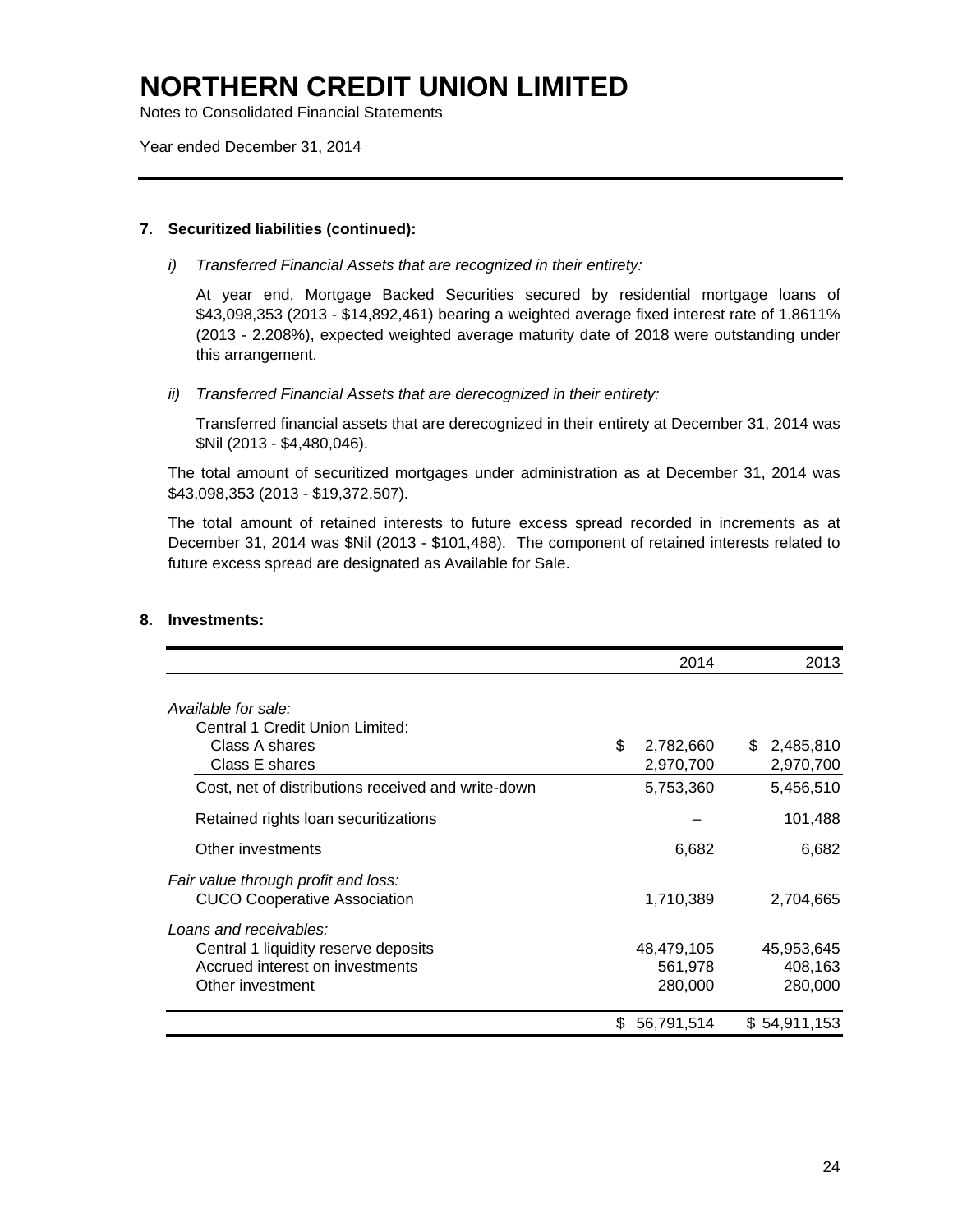Notes to Consolidated Financial Statements

#### **8. Investments (continued):**

The following summarizes the Credit Union's investments by the contractual repricing or maturity date, whichever is earlier:

|                    |                   | 2014    | 2013              |         |
|--------------------|-------------------|---------|-------------------|---------|
|                    | Principal         | Average |                   | Average |
|                    | <b>Balance</b>    | Yield   | <b>Balance</b>    | Yield   |
|                    |                   |         |                   |         |
| Within 1 year      | 24,855,480<br>S.  | 1.48%   | 17,747,151<br>\$. | 1.15%   |
| Over 1 year        | 23,623,625        | 1.23%   | 28,206,494        | 1.47%   |
|                    | 48,479,105        | 1.36%   | 45,953,645        | 1.36%   |
| Non-rate sensitive | 7,750,431         |         | 8,549,345         |         |
| Accrued interest   | 561,978           |         | 408,163           |         |
|                    | 56,791,514<br>\$. |         | 54,911,153        |         |

### a) Shares in Central 1:

As a member of Central 1, the Credit Union is required to maintain an investment in Central 1 shares equal to its share of the level of capital required by Central 1. The Credit Union's Share of Central 1 capital requirements are based on asset size relative to other Class "A" members. Central 1 rebalances the investment annually.

When Credit Union Central of Ontario Limited ("CUCO") and Credit Union Central of British Columbia ("CUCBC") merged to form Central 1, CUCO sold substantially all of its assets to Central 1 in exchange for Class A and Class E shares. As there is no active market for these shares, the shares are not sellable, and, as a result of continued investment in these shares, the Credit Union receives significant benefits from Central 1, fair market value is not reliably determinable as future cash flows cannot be adequately predicted with a standard valuation technique. As a result, these shares are carried at cost. The Credit Union does not intend to dispose of the shares in the near future.

The shares may be surrendered upon withdrawal from membership for proceeds equal to the paid-in value, to be received in accordance with a Central 1 by-law providing for the redemption of its share capital.

#### b) Investment in CUCO Cooperative Association:

 As a result of the merger between CUCO and CUCBC to form Central 1 in 2008, member credit unions were required to invest in a limited partnership ("ABCP LP") in order to acquire thirdparty asset-backed commercial paper ("ABCP"). Members of CUCO were required to purchase units in the ABCP LP based on their proportionate asset size.

On August 31, 2011, ABCP LP sold all of its assets to the CUCO Cooperative Association ("CUCO Co-op") in exchange for CUCO Co-op Class B Investment Shares. Subsequently, on September 2, 2011, ABCP transferred to the Credit Union its proportionate share of CUCO Co-op Class B Investment Shares. As a result, the Credit Union received 1,081,848,866 Class B Shares.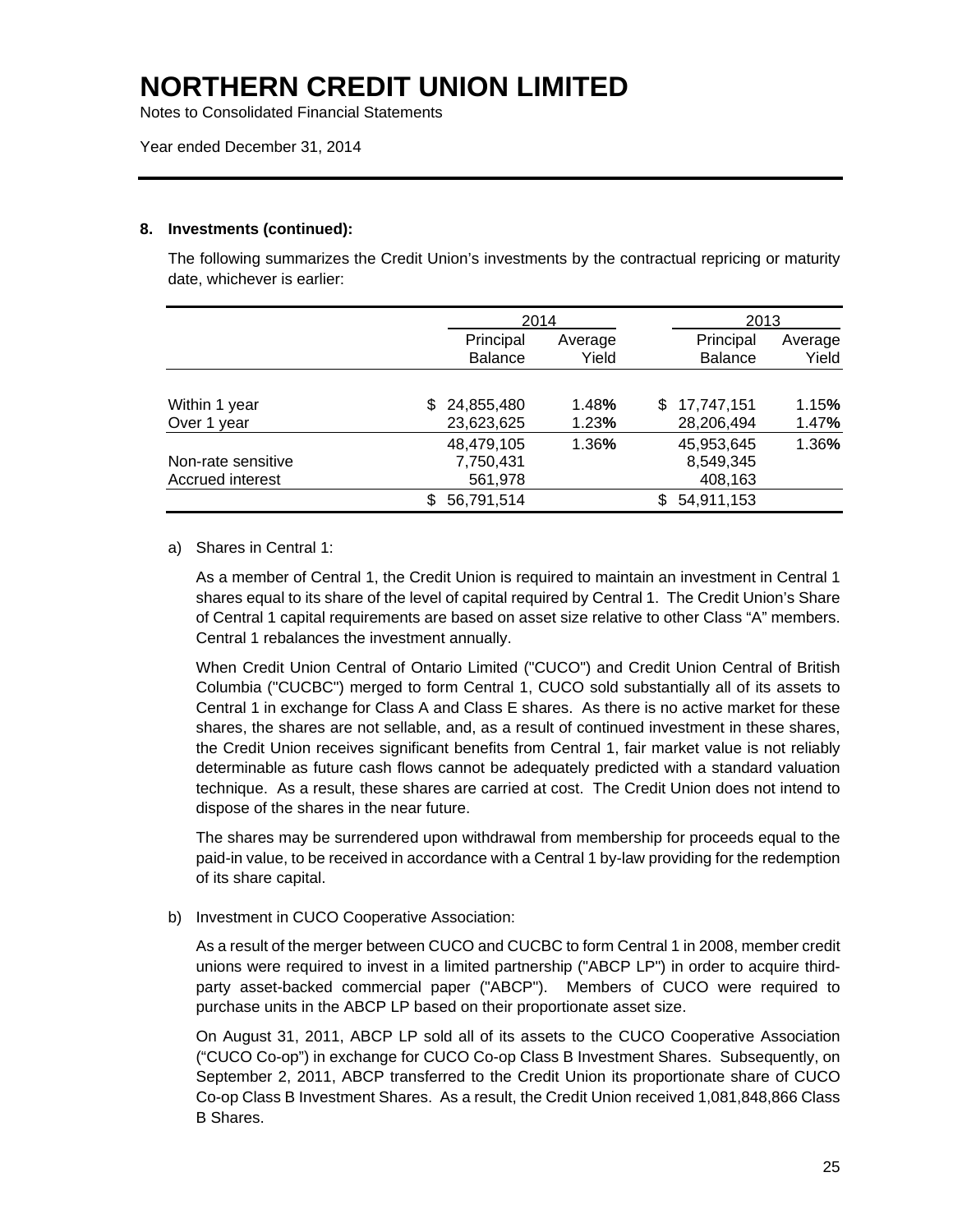Notes to Consolidated Financial Statements

Year ended December 31, 2014

### **8. Investments (continued):**

b) Investment in CUCO Cooperative Association:

At December 30, 2012 and December 30, 2011, an independent valuation was completed on the underlying investments of the CUCO Co-op utilizing valuation techniques based on discounting expected future cash flows. The valuation was based on conditions existing at the statement of financial position date. As a result of this valuation and distributions from CUCO Co-op, the carrying value of the investment in the CUCO Co-op on the Credit Union's balance sheet was decreased to \$1,710,388 (2013 - \$2,704,665). During the year the Credit Union received \$1,135,090 from the CUCO Co-op, of which \$1,135,090 has been recorded as a return of the initial capital invested and \$Nil has been recorded as interest income. In addition, as these investments have been designated as FVTPL a fair value adjustment of \$140,813 has been recorded in income for 2014 (2013 - \$442,604).

c) Central 1 Liquidity reserve deposit:

The Credit Union is a member of Central 1. As a condition of maintaining membership in Central 1 in good standing, the Credit Union is required to maintain on deposit an amount equal to 6% of its assets as at each preceding month end. The deposits bear interest at varying rates, dependent upon the term of the investment, and have been designated as Loans and Receivables.

d) Other shares:

The Credit Union maintains other instruments which are non-interest bearing. These shares have been designated as Available for Sale, but carried at cost as they are not traded in an active market and fair value cannot be measured reliably.

### **9. Other assets:**

|                      | 2014                       | 2013               |
|----------------------|----------------------------|--------------------|
| Other<br>Prepayments | 535,725<br>\$<br>1,015,120 | 525,204<br>957,352 |
|                      | \$1,550,845                | \$1,482,556        |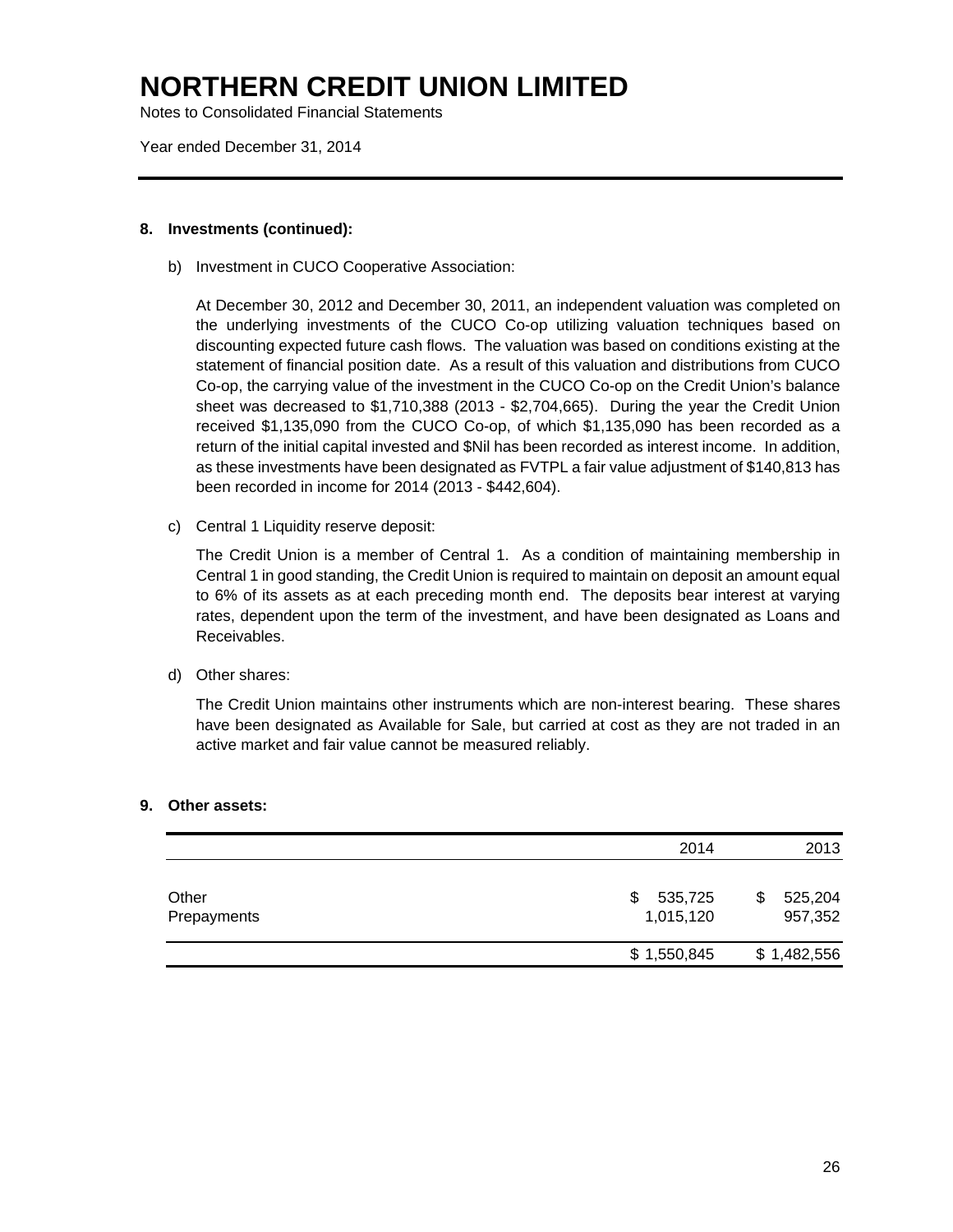Notes to Consolidated Financial Statements

Year ended December 31, 2014

### **10. Property and equipment and intangible assets:**

|                                          |                  |                             | 2014               |
|------------------------------------------|------------------|-----------------------------|--------------------|
|                                          | Cost             | Accumulated<br>depreciation | Carrying<br>amount |
| Land                                     | \$<br>2,495,352  | \$                          | \$<br>2,495,352    |
| Parking areas                            | 154,820          | 99,220                      | 55,600             |
| Buildings and improvements               | 16,420,650       | 7,400,434                   | 9,020,216          |
| Leasehold improvements                   | 4,356,694        | 1,965,338                   | 2,391,356          |
| Furniture, office and computer equipment | 13,205,880       | 9,521,151                   | 3,684,729          |
| Automated banking machines               | 1,247,848        | 543,660                     | 704,188            |
| Construction in progress                 | 313,924          |                             | 313,924            |
| Tangible assets                          | 38,195,168       | 19,529,803                  | 18,665,365         |
| Intangible assets (software)             | 2,551,375        | 867,152                     | 1,684,223          |
|                                          | \$<br>40,746,543 | 20,396,955                  | \$<br>20,349,588   |

|                                          |    |            |   |                             | 2013               |
|------------------------------------------|----|------------|---|-----------------------------|--------------------|
|                                          |    | Cost       |   | Accumulated<br>depreciation | Carrying<br>amount |
| Land                                     | \$ | 2,495,352  | S |                             | \$<br>2,495,352    |
| Parking areas                            |    | 154.820    |   | 89.134                      | 65,686             |
| Buildings and improvements               |    | 16,420,650 |   | 6,785,158                   | 9,635,492          |
| Leasehold improvements                   |    | 3,228,169  |   | 1,753,999                   | 1,474,170          |
| Furniture, office and computer equipment |    | 12,272,500 |   | 8,748,365                   | 3,524,135          |
| Automated banking machines               |    | 1,166,211  |   | 424.224                     | 741,987            |
| Construction in progress                 |    | 209,952    |   |                             | 209,952            |
| Tangible assets                          |    | 35,947,654 |   | 17,800,880                  | 18,146,774         |
| Intangible assets (software)             |    | 2,503,426  |   | 587,363                     | 1,916,063          |
|                                          | S  | 38,451,080 | S | 18,388,243                  | \$<br>20,062,837   |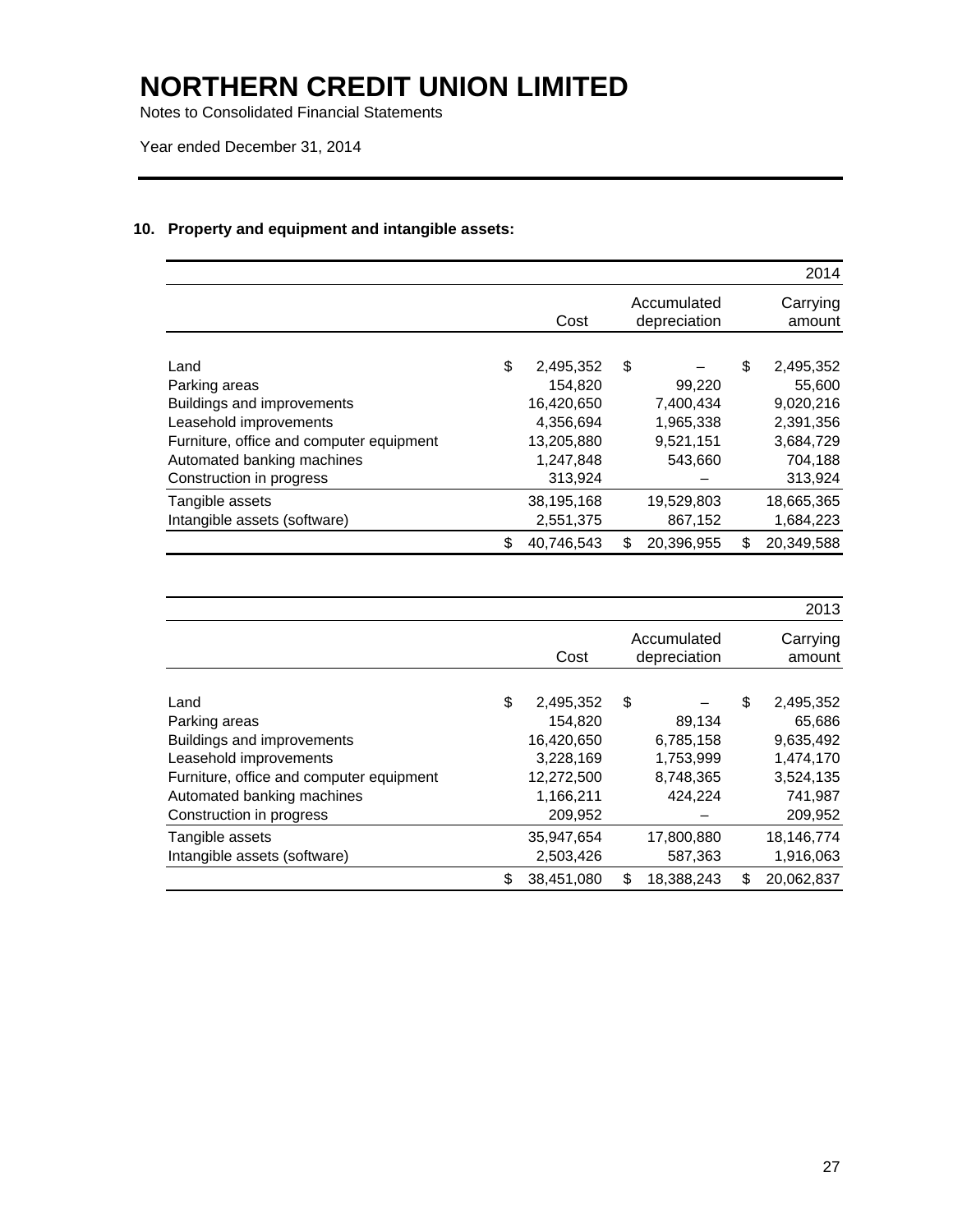Notes to Consolidated Financial Statements

### **10. Property and equipment and intangible assets (continued):**

Depreciation and amortization in respect of the above assets for the year amounts to \$2,008,712 (2013 - \$1,990,018). Reconciliations of the carrying amount for each class of fixed asset are summarized below.

|                                                                                               | 2014                                       | 2013                                                    |
|-----------------------------------------------------------------------------------------------|--------------------------------------------|---------------------------------------------------------|
| Land                                                                                          |                                            |                                                         |
| Carrying amount at the beginning of the year<br><b>Disposals</b>                              | \$<br>2,495,352                            | \$<br>2,564,933<br>(69, 581)                            |
| Carrying amount at the end of the year                                                        | \$<br>2,495,352                            | \$<br>2,495,352                                         |
| Parking area                                                                                  |                                            |                                                         |
| Carrying amount at the beginning of the year<br>Depreciation                                  | \$<br>65,686<br>(10,086)                   | \$<br>75,772<br>(10,086)                                |
| Carrying amount at the end of the year                                                        | \$<br>55,600                               | \$<br>65,686                                            |
| Buildings and improvements                                                                    |                                            |                                                         |
| Carrying amount at the beginning of the year<br>Additions<br><b>Disposals</b><br>Depreciation | \$<br>9,635,492<br>(615, 276)              | \$<br>10,358,760<br>118,299<br>(238, 803)<br>(602, 764) |
| Carrying amount at the end of the year                                                        | \$<br>9,020,216                            | \$<br>9,635,492                                         |
| Leasehold improvements                                                                        |                                            |                                                         |
| Carrying amount at the beginning of the year<br>Additions<br>Depreciation                     | \$<br>1,474,170<br>1,128,525<br>(211, 339) | \$<br>805,395<br>835,724<br>(166, 949)                  |
| Carrying amount at the end of the year                                                        | \$<br>2,391,356                            | \$1,474,170                                             |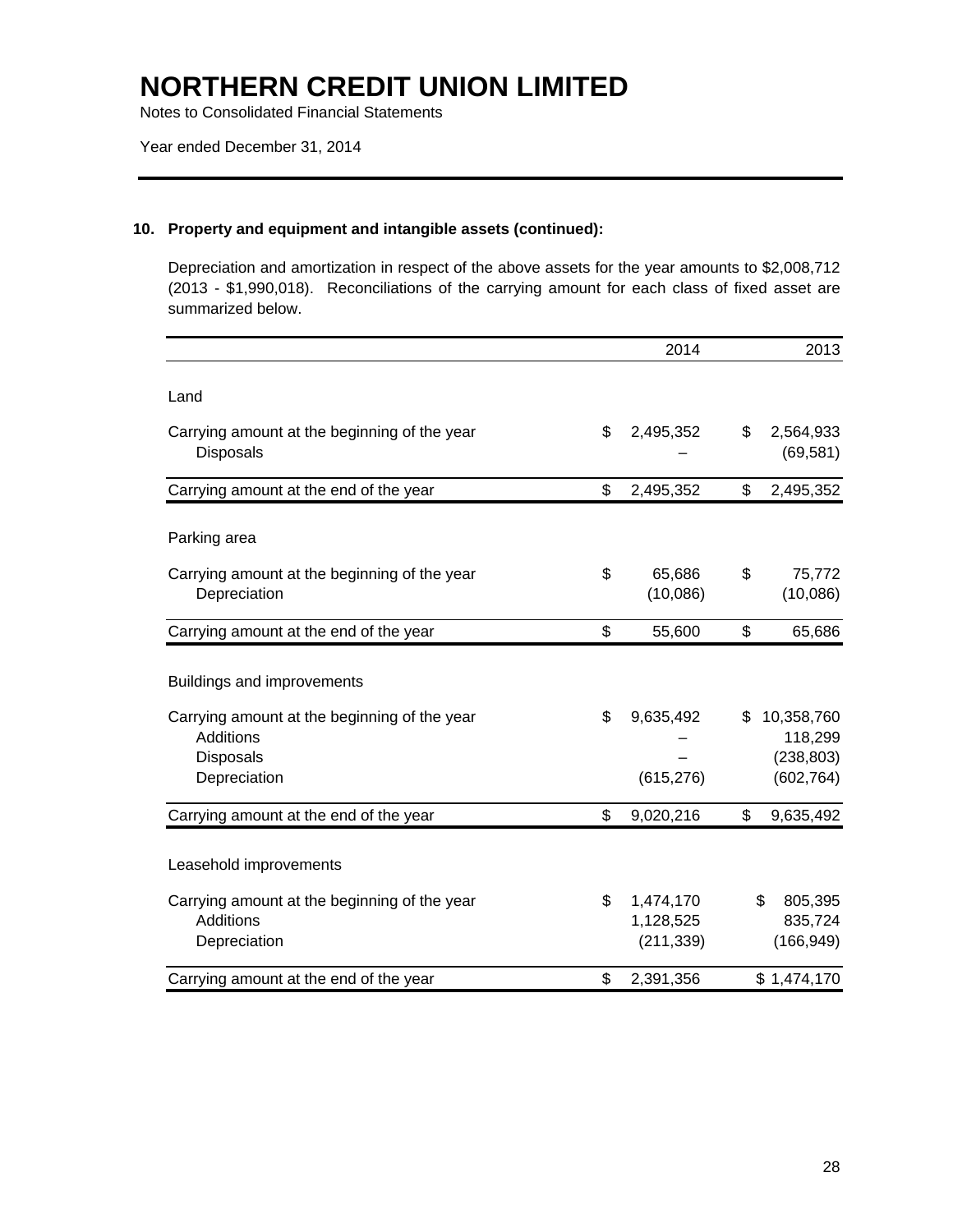Notes to Consolidated Financial Statements

Year ended December 31, 2014

### **10. Property and equipment and intangible assets (continued):**

|                                              | 2014            | 2013            |
|----------------------------------------------|-----------------|-----------------|
| Furniture, office and computer equipment     |                 |                 |
| Carrying amount at the beginning of the year | \$<br>3,524,135 | \$<br>3,074,864 |
| Additions                                    | 1,193,243       | 1,262,839       |
| <b>Disposals</b>                             | (259, 863)      |                 |
| Depreciation                                 | (772, 786)      | (813,568)       |
| Carrying amount at the end of the year       | \$<br>3,684,729 | \$<br>3,524,135 |
| Automated banking machines                   |                 |                 |
| Carrying amount at the beginning of the year | \$<br>741,987   | \$<br>850,179   |
| Additions                                    | 81,637          | 6,121           |
| Depreciation                                 | (119, 436)      | (114, 313)      |
| Carrying amount at the end of the year       | \$<br>704,188   | \$<br>741,987   |
| Construction in progress                     |                 |                 |
| Carrying amount at the beginning of the year | \$<br>209,952   | \$<br>514,306   |
| <b>Additions</b>                             | 1,232,499       | 187,126         |
| <b>Transfer to service</b>                   | (1, 128, 527)   | (491, 480)      |
| Carrying amount at the end of the year       | \$<br>313,924   | \$<br>209,952   |
| Intangible assets (computer software)        |                 |                 |
| Carrying amount at the beginning of the year | \$<br>1,916,063 | \$<br>1,959,582 |
| <b>Additions</b>                             | 47,949          | 238,819         |
| Amortization                                 | (279, 789)      | (282, 338)      |
| Carrying amount at the end of the year       | \$<br>1,684,223 | \$<br>1,916,063 |
|                                              |                 |                 |
| Total carrying amount                        | \$ 20,349,588   | \$ 20,062,837   |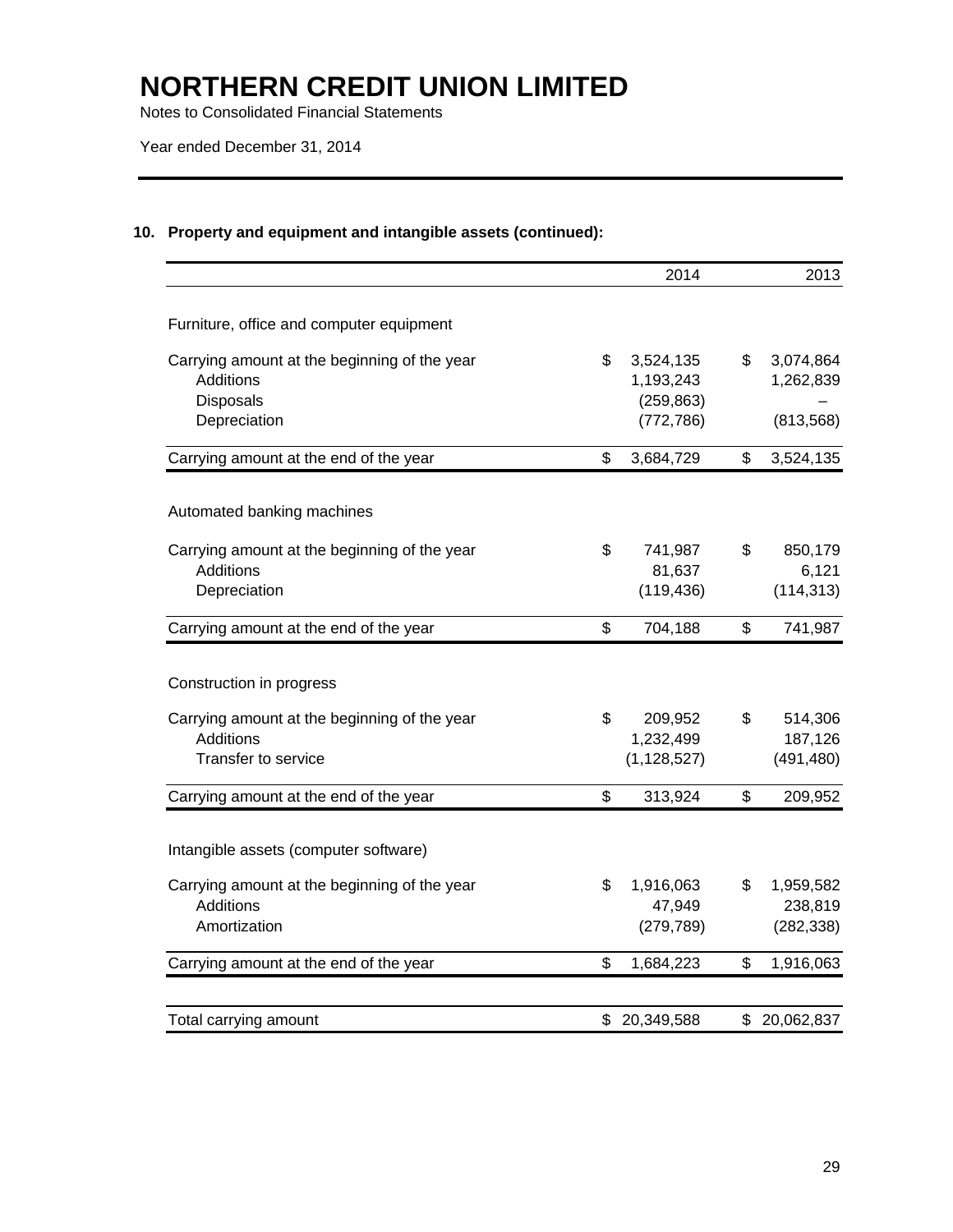Notes to Consolidated Financial Statements

Year ended December 31, 2014

### **11. Members' deposits:**

|                                        |    | 2014        |     | 2013        |
|----------------------------------------|----|-------------|-----|-------------|
| Non-interest bearing deposits          | \$ | 1,651,069   | \$  | 1,824,905   |
| Deposits with variable interest rates: |    |             |     |             |
| Chequing                               |    | 200,436,137 |     | 194,523,124 |
| Savings                                |    | 143,791,615 |     | 138,064,425 |
| Registered retirement plans            |    | 26,267,387  |     | 24,513,090  |
|                                        |    | 370,495,139 |     | 357,100,639 |
| Deposits with fixed interest rates:    |    |             |     |             |
| Term deposits                          |    | 162,425,421 |     | 169,595,283 |
| Registered retirement plans            |    | 145,387,690 |     | 154,041,582 |
| Accrued interest                       |    | 3,277,870   |     | 3,947,096   |
|                                        |    | 311,090,981 |     | 327,583,961 |
|                                        | S  | 683,237,189 | \$. | 686,509,505 |

The following summarizes the Credit Union's Members' deposits by the contractual repricing or maturity date, whichever is earlier:

|                    |    |                             | 2014             |    | 2013                        |                  |
|--------------------|----|-----------------------------|------------------|----|-----------------------------|------------------|
|                    |    | Principal<br><b>Balance</b> | Average<br>Yield |    | Principal<br><b>Balance</b> | Average<br>Yield |
|                    |    |                             |                  |    |                             |                  |
| Floating           | S  | 370,495,139                 | 0.36%            | \$ | 357,100,639                 | 0.31%            |
| Within 1 year      |    | 155,544,606                 | 1.53%            |    | 217,670,910                 | 1.79%            |
| Over 1 year        |    | 152,268,505                 | 1.42%            |    | 105,965,954                 | 1.42%            |
|                    |    | 678,308,250                 | 0.67%            |    | 680,737,503                 | 0.79%            |
| Non-rate sensitive |    | 4,928,939                   |                  |    | 5,772,002                   |                  |
|                    | \$ | 683,237,189                 |                  |    | 686,509,505                 |                  |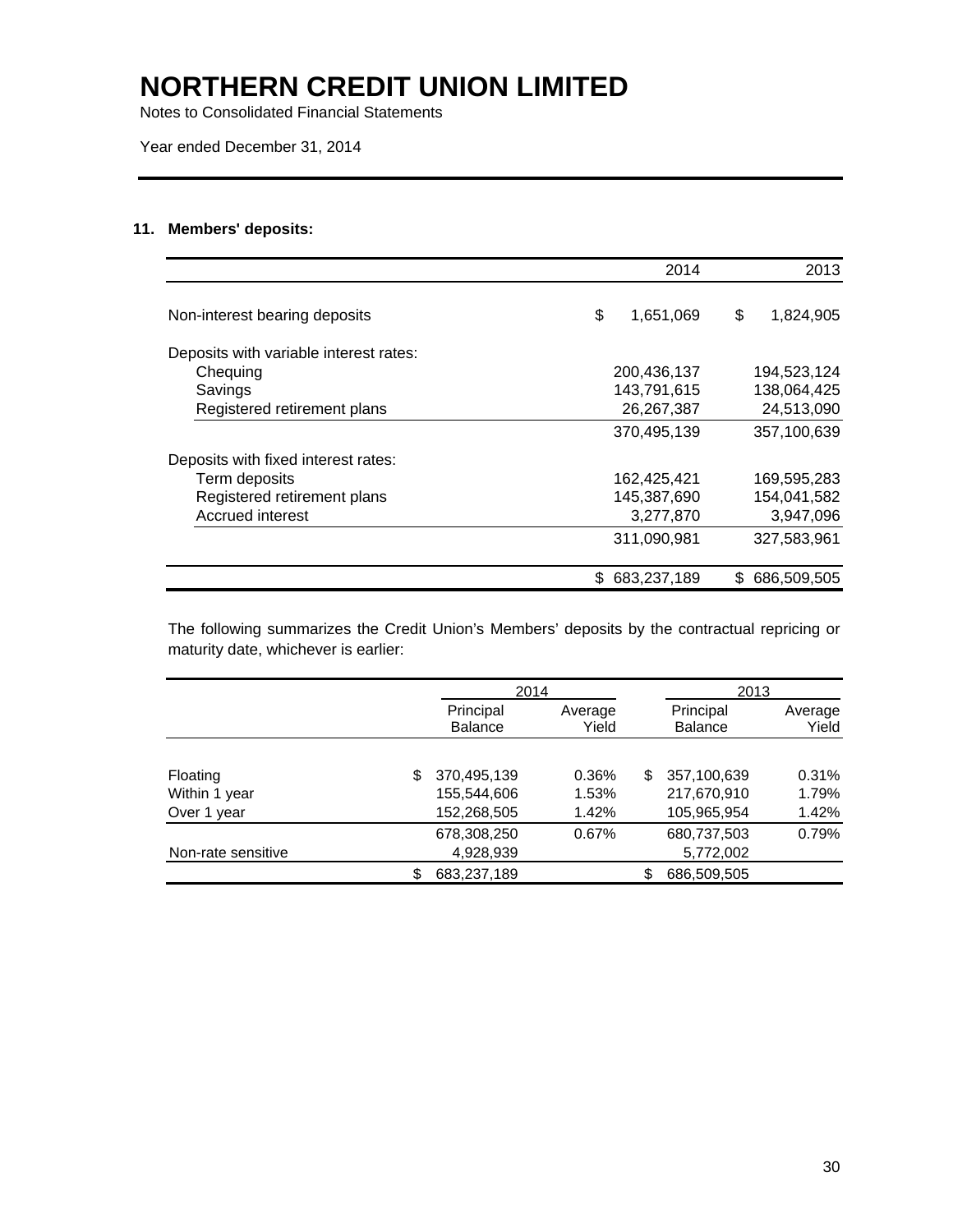Notes to Consolidated Financial Statements

Year ended December 31, 2014

### **12. Short-term borrowings with Central 1 Credit Union:**

The Credit Union has authorized credit facilities available with Central 1 in the aggregate amount of \$35 million. These credit facilities are secured by a general security agreement and an assignment of book debts. At the end of the year, \$8,000,000 (2013 - \$10,000,000) was outstanding under this facility.

### **13. Liabilities qualifying as regulatory capital:**

|                                                            | 2014                                      | 2013                                     |
|------------------------------------------------------------|-------------------------------------------|------------------------------------------|
| Membership shares<br>Patronage shares<br>Investment shares | 1,339,436<br>S<br>1,360,405<br>27,864,101 | 1,331,036<br>S<br>1,440,690<br>7,647,383 |
|                                                            | \$30,563,942                              | \$10,419,109                             |

Patronage and Investment shares are recognized as a liability, equity or compound instrument based on the terms and in accordance with IAS 32, Financial Instrument Presentation and IFRIC 2 Members' Shares in Cooperative Entities and Similar Instruments. If they are classified as equity, they are recognized at cost net of transaction costs. If they are recognized as liability, they are initially recognized at fair value net of any transaction costs directly attributable to the issuance of the instrument and subsequently carried at amortized cost using the effective interest rate method.

#### *Terms and Conditions*

#### *Membership Shares*

Membership shares have a par value of \$5 per share and members eighteen years of age and over are required to have a minimum of five shares. Members under the age of eighteen are required to have one share. Membership share balances can be withdrawn only upon termination of membership and approval of the directors. At December 31, 2014, there were 54,284 members of the Credit Union holding 267,887 membership shares (2013 - 55,026 members holding 266,207 shares). Dividends are at the discretion of the Board of Directors.

Funds invested by members in member shares are not insured by DICO. The withdrawal of member shares is subject to the Credit Union maintaining adequate regulatory capital (see note 14), as is the payment of any dividends on these shares. Membership shares are available for redemption and based on their features are classified as a liability.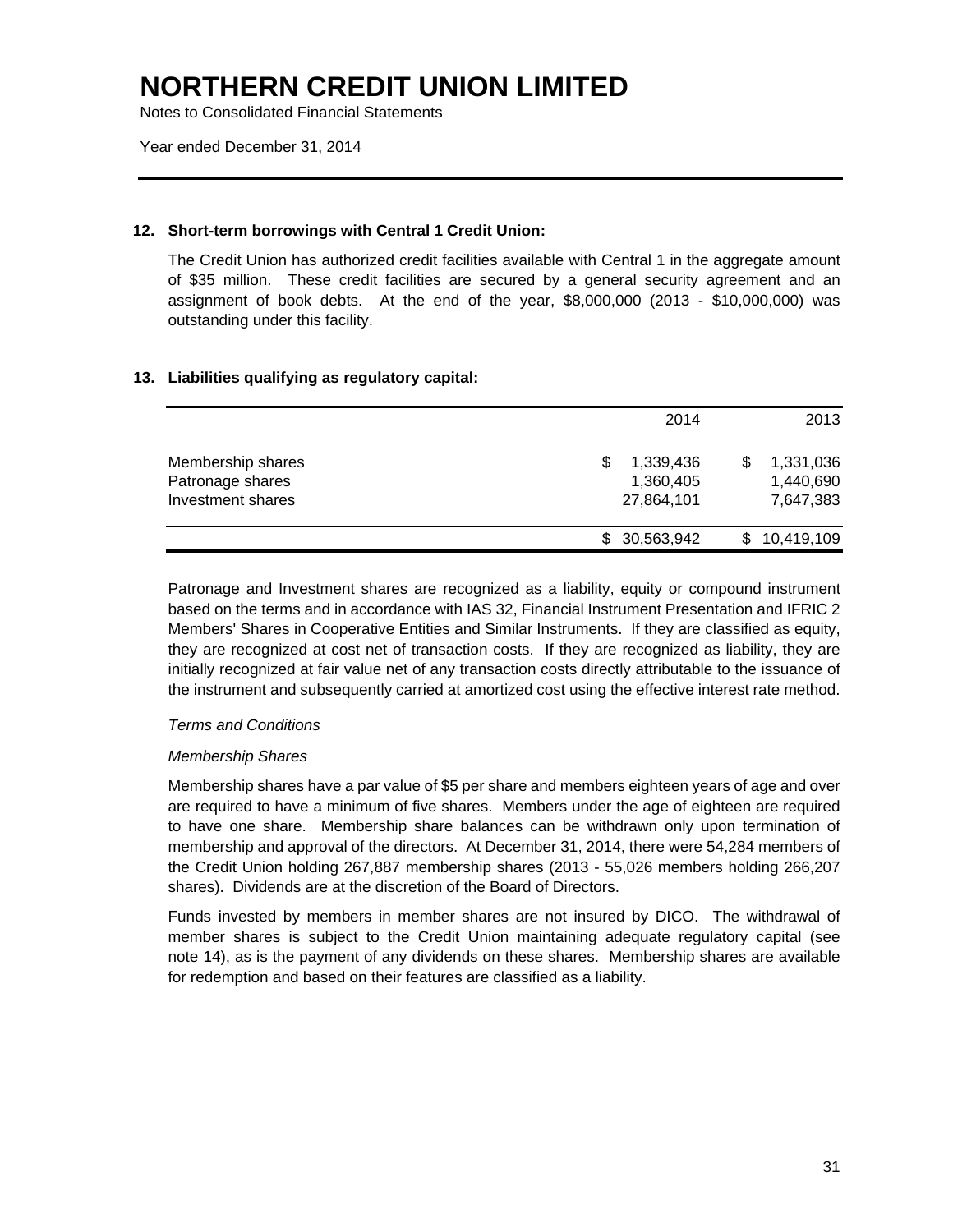Notes to Consolidated Financial Statements

Year ended December 31, 2014

### **13. Liabilities qualifying as regulatory capital (continued):**

#### *Patronage Shares*

The Credit Union is authorized to issue an unlimited number of non-voting, non-participating, Class A non-cumulative, redeemable patronage shares. Class A non-cumulative redeemable patronage shares can only be withdrawn subject to any restrictions imposed by the Credit Unions and Caisses Populaires Act, 1994. Issued and outstanding shares as at December 31, 2014 were 1,360,405 (2013 - 1,440,690). Patronage shares are available for redemption and based on their features are classified as a liability.

Patronage share redemptions are at the discretion of the Directors to a maximum of 10% of the shares outstanding at the previous year end.

### *Investment Shares*

Class B investment shares pay dividends at the discretion of the Board of Directors in the form of cash or additional shares, to a maximum of 10% of the shares outstanding at the previous year end. The Credit Union has the option to redeem these shares in whole or in part or on a pro-rata basis any time after five years from the date of issuance. Issued and outstanding shares as at December 31, 2014 were 27,864,101 (2013 - 7,647,383). Investment shares are non-voting, are available for redemption and based on their features are classified as a liability.

On November 1, 2014, the Credit Union issued 19,962,168 Class B investment shares, Series 2014, at a price of \$1.00 per share for gross proceeds of \$19,962,168. The share issuance costs related to the sale of these shares totaled \$99,225. The resulting net proceeds from the share issuance was \$19,862,943.

On November 1, 2014, the Credit Union issued a 1.0% share dividend on Class B investment shares, Series 2014, totaling \$199,609 and 199,609 shares.

#### **14. Capital management:**

The Credit Union maintains policies and procedures relative to capital management so as to ensure that capital levels are sufficient to cover risks inherent in the business.

The Credit Union's objectives when managing capital are to implement a policy that:

- ensures that the quantity, quality and composition of capital needed that reflects the inherent risks of the Credit Union and to support the current and planned operations; and
- provides distributions of dividends and redemptions of capital instruments to members.

The Credit Union Act requires credit unions to maintain minimum regulatory capital, as defined by the Act. Regulatory capital is calculated as a percentage of total assets, and of risk-weighted assets. Risk-weighted assets are calculated by applying risk weight percentages, as prescribed by the Act, to various asset categories, operational and interest rate risk criteria. The prescribed risk weights are dependent upon the degree of risk inherent in the asset.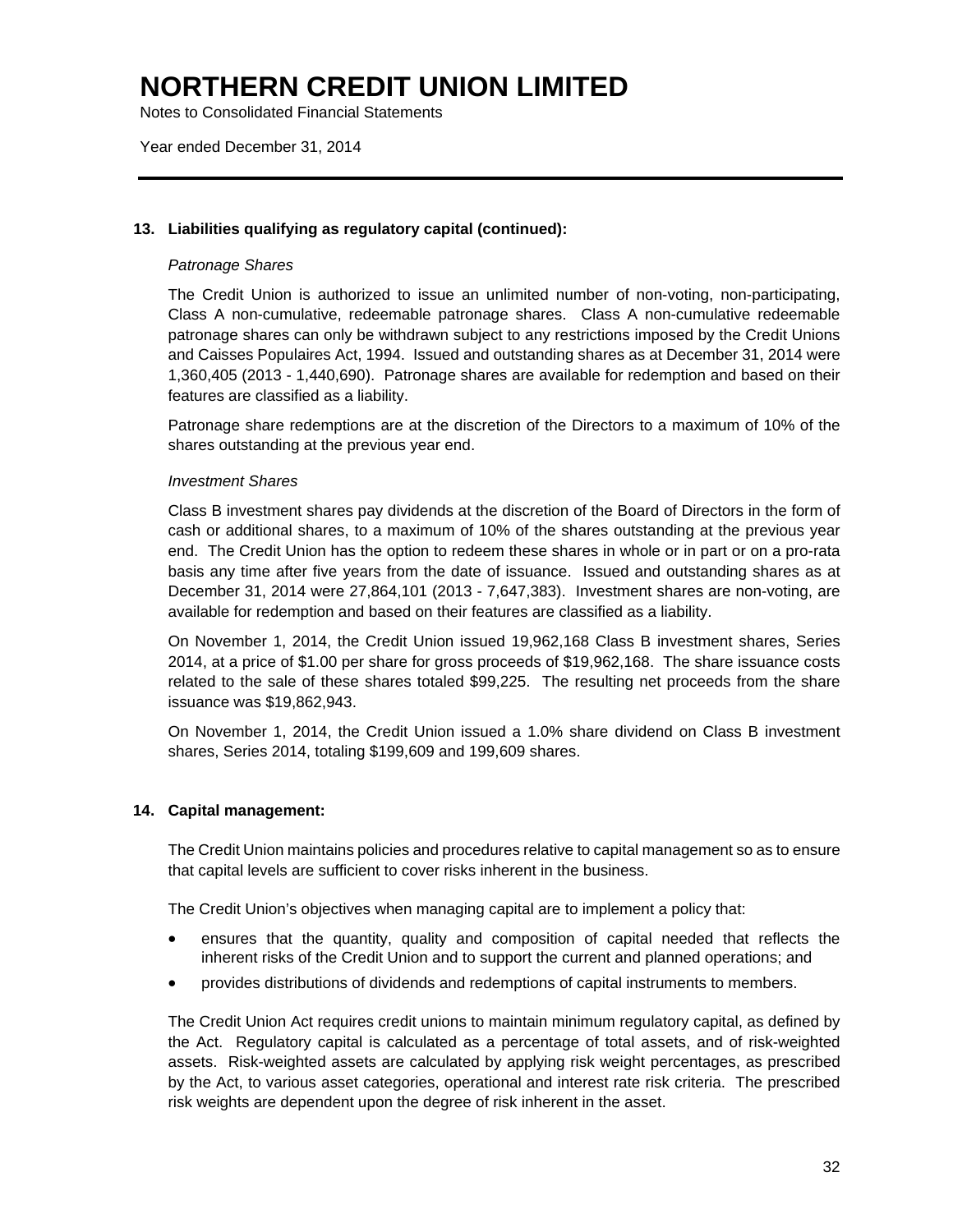Notes to Consolidated Financial Statements

Year ended December 31, 2014

### **14. Capital management (continued):**

The Act requires credit unions to maintain a capital ratio of 4.00% and a risk-weighted capital ratio of 8.00%. The Credit Union has a stated policy that it will maintain at all times capital equal to the minimum required by the Act plus a prudent cushion. The current minimum ratios per board policy are a capital ratio of 4.00% and a risk-weighted capital ratio of 8.00%. The Credit Union is in compliance with the Act as indicated by the table below:

|                   | Regulatory<br>Capital | Capital leverage<br>minimum<br>actual |       |       |        | minimum | Risk weighted<br>actual |
|-------------------|-----------------------|---------------------------------------|-------|-------|--------|---------|-------------------------|
| December 31, 2014 | \$71,347,179          | 4.00%                                 | 8.78% | 8.00% | 16.92% |         |                         |
| December 31, 2013 | \$49,909,341          | 4.00%                                 | 6.50% | 8.00% | 12.60% |         |                         |

The Credit Union manages its Tier 1 and Tier 2 capital in accordance with internal policies and regulatory requirements. Tier 1 capital is the highest quality and consists of retained earnings, membership shares and the portion of the value of Class A and B investment and patronage shares that are not redeemable within 12 months. Tier 2 capital is comprised of the value of Class A and B investment and patronage shares ineligible as Tier 1 capital and the eligible portion of the allowance for impaired loans.

The amount of composition of Tier 1 and Tier 2 capital was as follows:

|                                                      | 2014             | 2013            |
|------------------------------------------------------|------------------|-----------------|
| <b>Tier 1 Capital</b>                                |                  |                 |
| Retained earnings                                    | 31,300,298<br>S. | \$30,234,167    |
| Accumulated actuarial losses on defined benefit plan |                  |                 |
| Contributed surplus                                  | 8,892,785        | 8,892,785       |
| Membership shares                                    | 1,339,436        | 1,331,036       |
| Class A non-cumulative redeemable                    |                  |                 |
| patronage shares (90%)                               | 1,296,621        | 1,298,870       |
| Class B non-cumulative, non-voting,                  |                  |                 |
| non-participating investments shares (90%)           | 27,210,397       | 6,903,823       |
| Tier 2 Capital                                       |                  |                 |
| Class A non-cumulative redeemable                    |                  |                 |
| patronage shares (10%)                               | 63,784           | 141,820         |
| Class B non-cumulative, non-voting,                  |                  |                 |
| non-participating investment shares (10%)            | 653,703          | 743,560         |
| Non-specific collective allowance for impaired loans | 590,154          | 363,280         |
| Total regulatory capital                             | 71,347,178<br>S  | 49,909,341<br>S |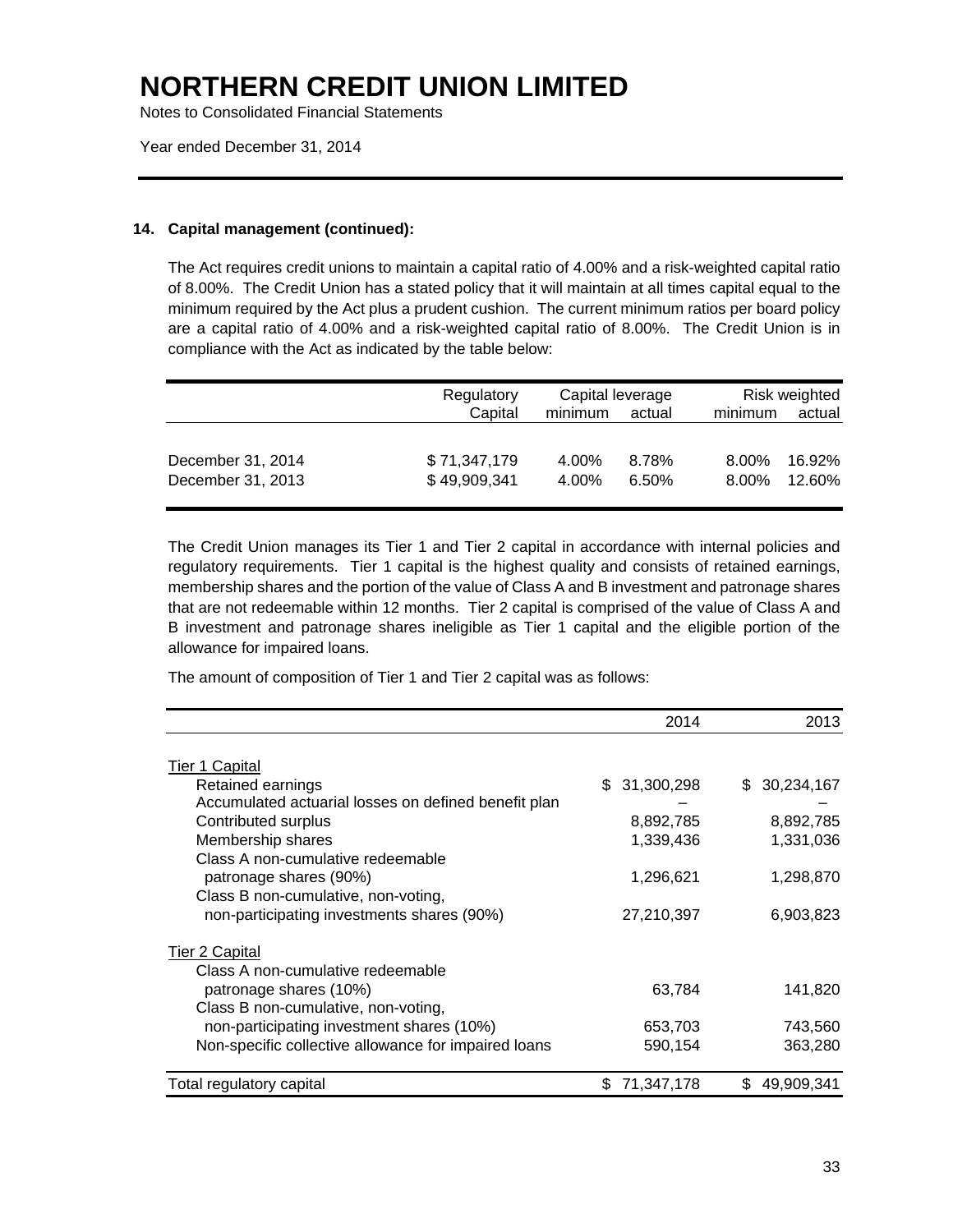Notes to Consolidated Financial Statements

Year ended December 31, 2014

#### **15. Commitments and contingencies:**

- (a) As at December 31, 2014, commitments for authorized but not issued loans to members amounted to approximately \$21,237,927 (2013 - \$24,021,323).
- (b) As at December 31, 2014, commitments for unused lines and letters of credit amounted to approximately \$114,131,761 and \$2,033,121, respectively (2013 - \$112,326,978 and \$1,424,790, respectively).
- (c) The Credit Union has commitments for the rental of branch premises under long-term noncancelable operating leases and other rental agreements which expire on various dates to 2028. Future annual minimum lease payments are approximately as follows:

| 2015       | 532,641<br>\$. |
|------------|----------------|
| 2016       | 476,370        |
| 2017       | 471,665        |
| 2018       | 473,165        |
| 2019       | 467,465        |
| Thereafter | 1,446,670      |
|            |                |

(d) The Credit Union is involved in certain legal matters and litigation from time to time, the outcomes of which are not presently determinable. The effects, if any, from such contingencies will be accounted for in the periods in which the matters are probable.

#### **16. Income taxes:**

The components of income tax expense (benefit) are as follows

|                                                                      | 2014 |                      |    | 2013               |
|----------------------------------------------------------------------|------|----------------------|----|--------------------|
| Current income tax expense<br>Deferred income tax (recovery) expense | \$   | 363.951<br>(150,000) | \$ | 165,500<br>333,168 |
| Total income tax expense                                             | \$   | 213.951              | S  | 498,668            |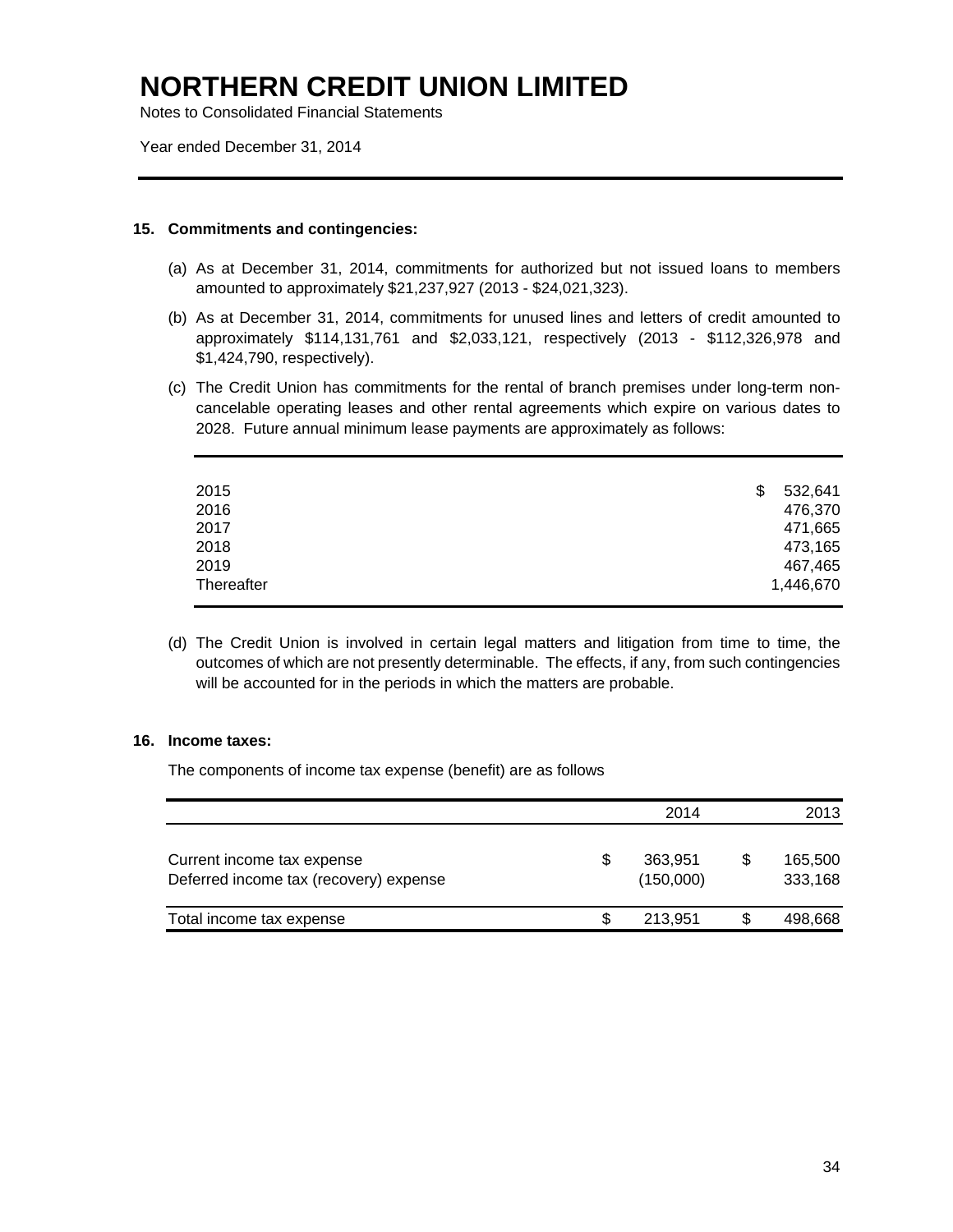Notes to Consolidated Financial Statements

Year ended December 31, 2014

#### **16. Income taxes (continued):**

Income tax expense differs from the amount that would be computed by applying the federal and provincial statutory rate of 26.5% (2013 - 26.5%) to income before income taxes. The reasons for the difference are as follows:

|                                                                                                                                           | 2014                                        | 2013                                       |
|-------------------------------------------------------------------------------------------------------------------------------------------|---------------------------------------------|--------------------------------------------|
| Income before income tax                                                                                                                  | \$<br>1,280,082                             | \$<br>1,466,217                            |
| Statutory tax rate                                                                                                                        | 26.5%                                       | 26.5%                                      |
| Computed tax expense                                                                                                                      | \$<br>339,222                               | \$<br>388,548                              |
| Increase (decrease) resulting from:<br>Lower rate on preferred rate amount<br>Small business deduction<br>Non-deductible expense<br>Other | (37,022)<br>(55,000)<br>15,567<br>(48, 816) | (183,821)<br>(35,000)<br>11,666<br>317,275 |
| Total income tax expense                                                                                                                  | \$<br>213,951                               | \$<br>498,668                              |

The movements of deferred tax assets and liabilities are presented below:

| 2014                                                                                                                     |     | Opening<br><b>Balance</b>     | Recognized<br>in OCI |    | Recognized in<br>Profit or loss  |    | Closing<br><b>Balance</b> |
|--------------------------------------------------------------------------------------------------------------------------|-----|-------------------------------|----------------------|----|----------------------------------|----|---------------------------|
| Deferred tax assets:<br>Employee retirement benefits \$<br>Allowance for impaired loans<br>Mortgage securitization       |     | 175,300<br>22,800             | \$<br>537,900        | \$ | (92,200)<br>216,000<br>(22, 800) | \$ | 621,000<br>216,000        |
| Total deferred tax assets                                                                                                | \$  | 198,100                       | \$<br>537,900        | \$ | 101,000                          | \$ | 837,000                   |
| Deferred tax liabilities:<br>Investments<br>Property, equipment and<br>intangible assets<br>Allowance for impaired loans | \$  | 304,400<br>205,100<br>157,600 | \$<br>(3,700)        | \$ | 66,300<br>42,300<br>(157,600)    | \$ | 367,000<br>247,400        |
| Total deferred tax liabilities                                                                                           | \$. | 667,100                       | \$<br>(3,700)        | S  | (49,000)                         | \$ | 614,400                   |
|                                                                                                                          |     |                               |                      |    |                                  |    |                           |
| Total movement taken to<br>income tax expense                                                                            | S   | (469,000)                     | \$<br>541,600        |    | 150,000                          | 5  | 222,600                   |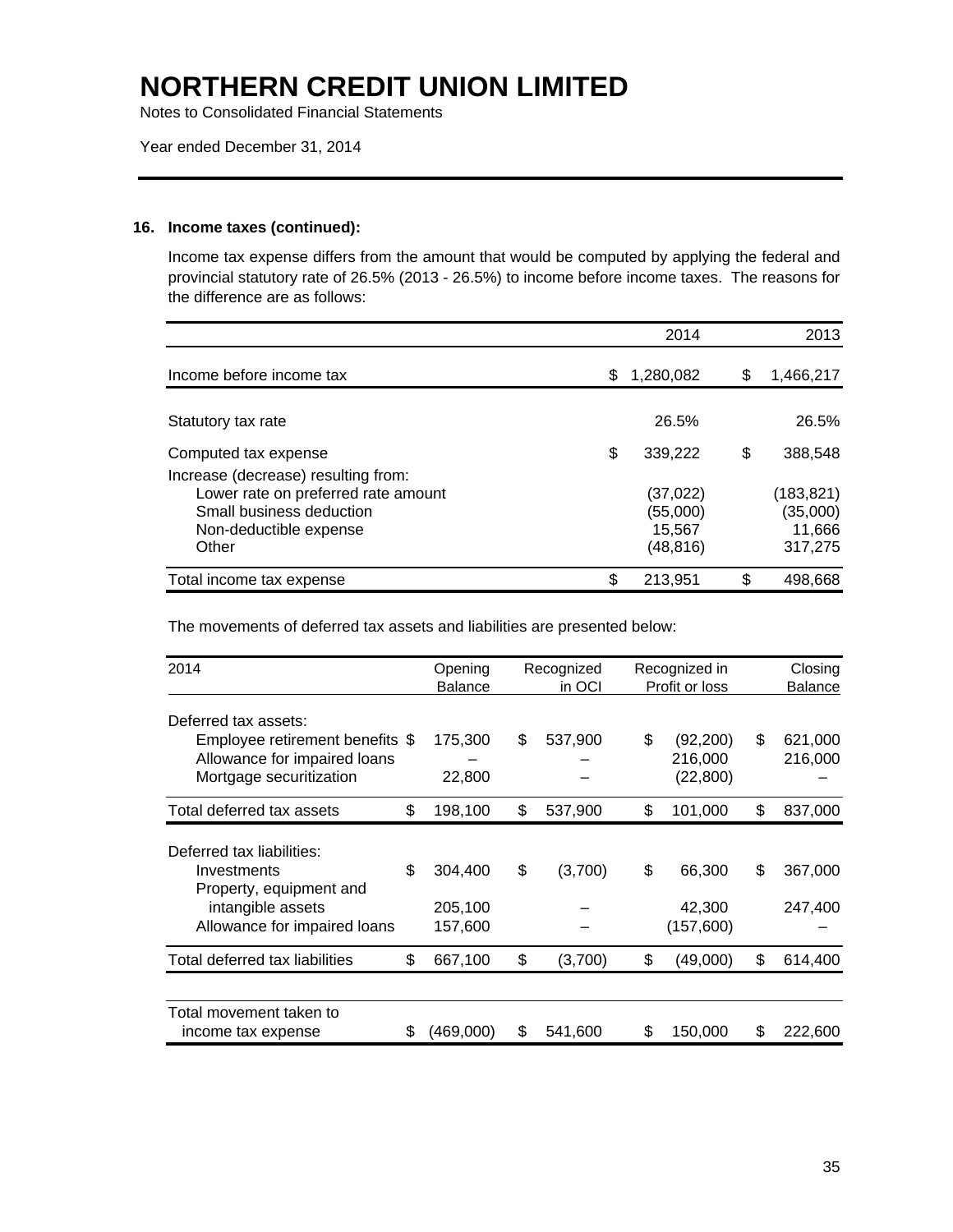Notes to Consolidated Financial Statements

Year ended December 31, 2014

### **16. Income taxes (continued):**

| 2013                                                       |    | Opening<br><b>Balance</b> |    | Recognized<br>in OCI |     | Recognized in<br>Profit or loss |     | Closing<br>Balance |
|------------------------------------------------------------|----|---------------------------|----|----------------------|-----|---------------------------------|-----|--------------------|
| Deferred tax assets:                                       |    |                           |    |                      |     |                                 |     |                    |
| Employee retirement benefits \$<br>Property, equipment and |    | 833,117                   | \$ | (929, 850)           | \$  | 272,033                         | \$  | 175,300            |
| intangible assets                                          |    | 110,400                   |    |                      |     | (110, 400)                      |     |                    |
| Allowance for impaired loans                               |    | 94,400                    |    |                      |     | (94,400)                        |     |                    |
| Mortgage securitization                                    |    |                           |    | (18, 962)            |     | 41,762                          |     | 22,800             |
| Total deferred tax assets                                  |    | \$1,037,917               | \$ | (948, 812)           | \$  | 108,995                         | \$  | 198,100            |
| Deferred tax liabilities:                                  |    |                           |    |                      |     |                                 |     |                    |
| Mortgage securitizations                                   | \$ | 37,937                    | \$ |                      | \$. | (37, 937)                       | \$  |                    |
| Investments                                                |    | 187,000                   |    |                      |     | 117,400                         |     | 304,400            |
| Property, equipment and                                    |    |                           |    |                      |     |                                 |     |                    |
| intangible assets                                          |    |                           |    |                      |     | 205,100                         |     | 205,100            |
| Allowance for impaired loans                               |    |                           |    |                      |     | 157,600                         |     | 157,600            |
| Total deferred tax liabilities                             | \$ | 224,937                   | \$ |                      | \$  | 442,163                         | \$  | 667,100            |
| Total movement taken to                                    |    |                           |    |                      |     |                                 |     |                    |
| income tax expense                                         | S  | 812,980                   | S  | (948, 812)           | \$  | (333, 168)                      | \$. | (469,000)          |

The ultimate realization of future tax assets is dependent upon generation of taxable income during future periods in which the unused tax losses are available.

The Credit Union has net capital loss carryforwards of \$154,000 with no expiry date which are available to reduce future taxable income. The tax benefit of the losses will be recognized in the year that it is determined that it is probable that they will be realized.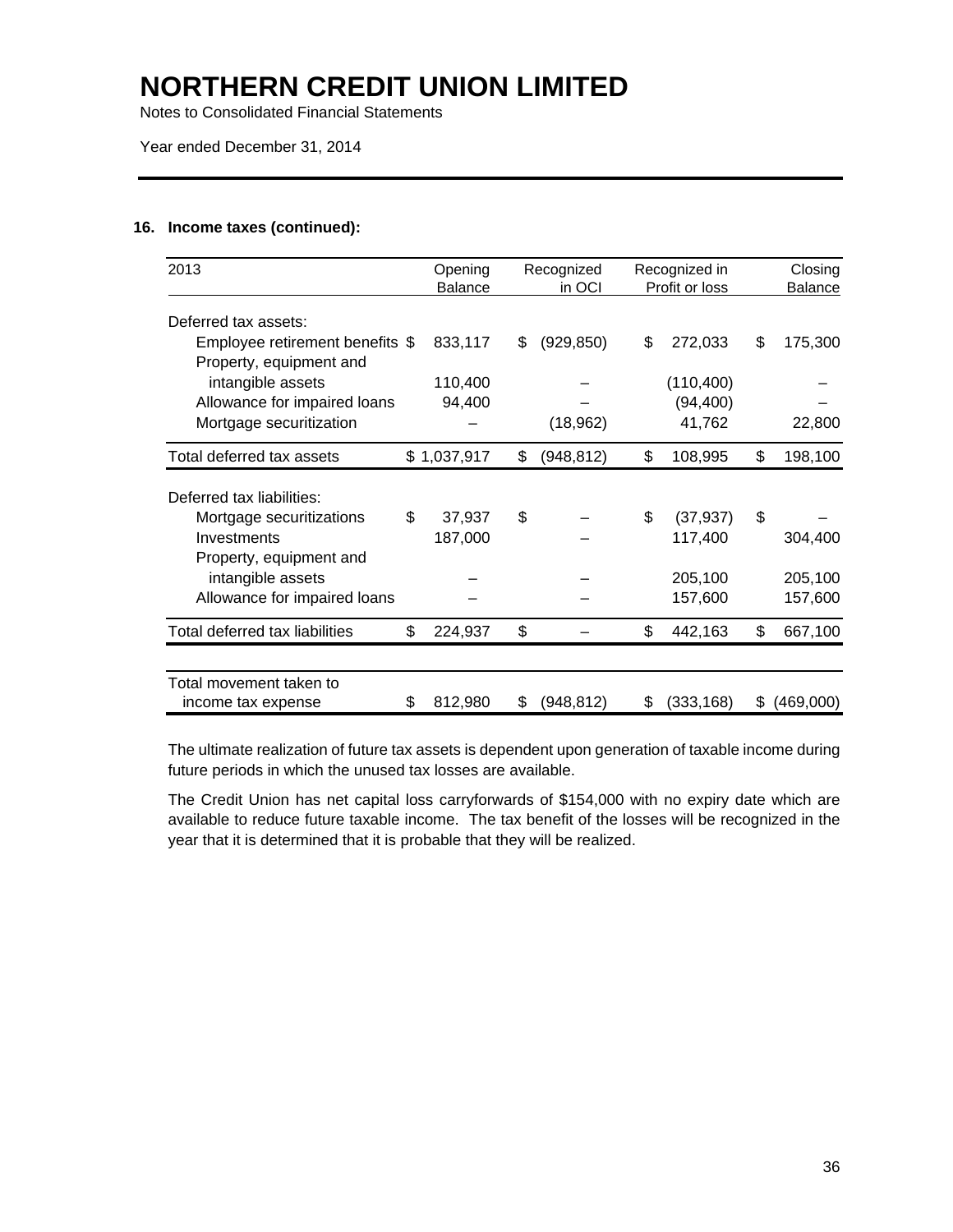Notes to Consolidated Financial Statements

Year ended December 31, 2014

### **17. Employee future benefits:**

The Credit Union has a defined benefit pension plan for certain management employees. All other employees of the Credit Union may elect to participate in the Canadian Credit Union Employees Pension Plan, a defined contribution plan, as provided by CUMIS Life Insurance Company.

The total expense for the pension plans are as follows:

|                                                                                       | 2014               | 2013                 |
|---------------------------------------------------------------------------------------|--------------------|----------------------|
| Defined benefit pension plan net benefit expense<br>Defined contribution pension plan | 802,800<br>163,000 | 1,110,700<br>196,180 |
|                                                                                       | 965,800            | 1,306,880            |

Information about the Credit Union's defined benefit plan is as follows:

|                                |     | 2014       | 2013             |
|--------------------------------|-----|------------|------------------|
| Accrued benefit obligation:    |     |            |                  |
| Balance, beginning of year     | \$  | 10,277,800 | \$<br>10,985,600 |
| Current service cost           |     | 1,000,900  | 1,195,000        |
| Interest cost                  |     | 533,900    | 478,600          |
| Benefits paid                  |     | (626,000)  | (320, 100)       |
| Actuarial losses (gains)       |     | 2,412,200  | (2,004,800)      |
| <b>Administration fees</b>     |     | (69, 100)  | (56, 500)        |
| Balance, end of year           | \$  | 13,529,700 | \$<br>10,277,800 |
|                                |     |            |                  |
| Plan assets:                   |     |            |                  |
| Fair value, beginning of year  | \$  | 9,868,100  | \$<br>8,066,000  |
| Expected return on plan assets |     | 495,400    | 330,200          |
| <b>Employer contributions</b>  |     | 944,300    | 521,100          |
| Employees' contributions       |     | 236,600    | 232,700          |
| Benefits paid                  |     | (626,000)  | (320, 100)       |
| Actuarial gains                |     | 619,200    | 1,094,700        |
| <b>Administration fees</b>     |     | (69, 100)  | (56, 500)        |
| Fair value, end of year        | \$. | 11,468,500 | \$<br>9,868,100  |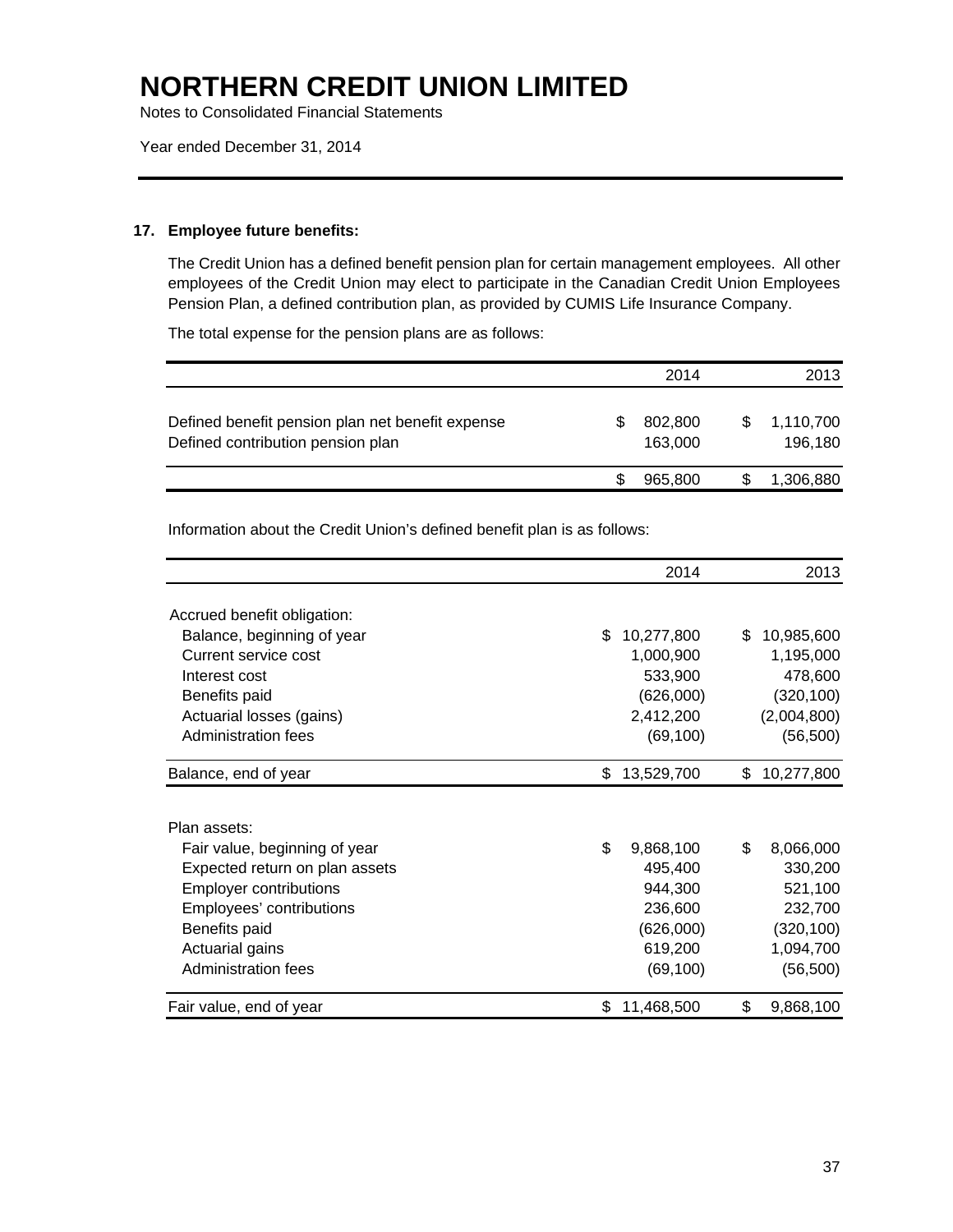Notes to Consolidated Financial Statements

### **17. Employee future benefits (continued):**

Experience adjustments incurred were as follows:

|                                           |  | 2014                   | Defined Benefit Pensions<br>2013 |  |  |
|-------------------------------------------|--|------------------------|----------------------------------|--|--|
| Accrued benefit obligation<br>Plan assets |  | (2,412,200)<br>619,200 | \$<br>2,004,800<br>1,094,700     |  |  |
| Total for the year                        |  | (1,793,000)            | \$<br>3,099,500                  |  |  |

The accrued benefit liability is included in accounts payable and accrued liabilities.

The following table provides the amount recognized in the consolidated statement of financial position:

|                                                                                          |    | 2014        | Defined Benefit Pensions<br>2013 |           |  |  |  |
|------------------------------------------------------------------------------------------|----|-------------|----------------------------------|-----------|--|--|--|
| Funded status (deficit) being accrued benefit<br>liability included in other liabilities | S. | (2,061,200) | S.                               | (409,700) |  |  |  |
| Net amount recognized                                                                    |    | (2,061,200) | \$                               | (409,700) |  |  |  |

The significant actuarial assumptions adopted in measuring the Credit Union's accrued benefit obligations are as follows:

|                                                  |          | Defined Benefit Pensions |  |
|--------------------------------------------------|----------|--------------------------|--|
|                                                  | 2014     | 2013                     |  |
|                                                  |          |                          |  |
| Discount rate                                    | 4.00%    | 4.90%                    |  |
| Rate of compensation increase                    | 3.50%    | 3.50%                    |  |
| Expected long-term rate of return on plan assets | 4.00%    | 4.90%                    |  |
| Rate of maximum pension increase                 | $3.00\%$ | 3.00%                    |  |

The expected rate of return on plan assets is based on the risks and associated returns expected of the underlying plan assets. Plan assets are held in balanced funds which include equities and fixed income investments.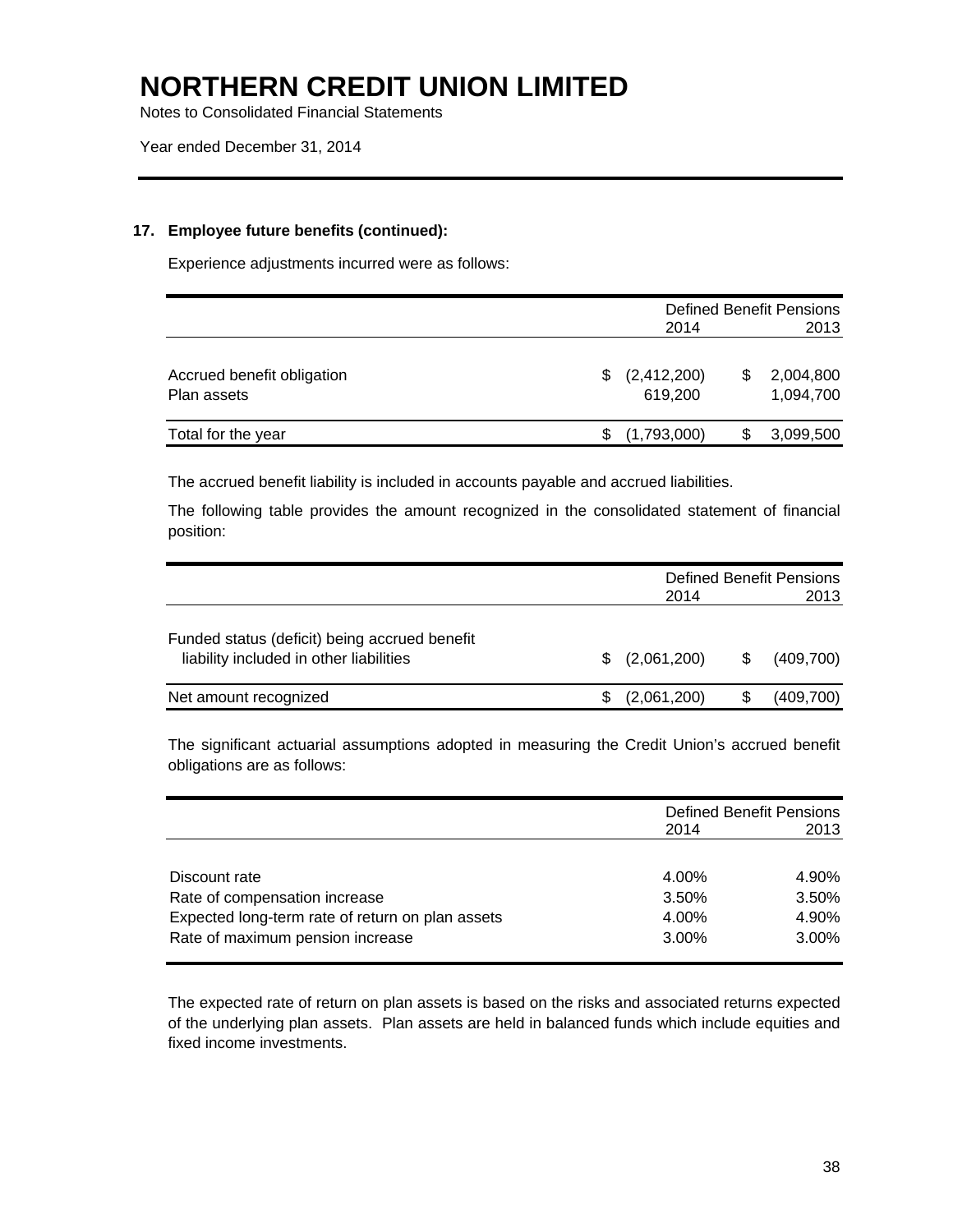Notes to Consolidated Financial Statements

### **17. Employee future benefits (continued):**

The Credit Union's net benefit plan expense is as follows:

|                                                                                                          |   | 2014                             | Defined Benefit Pensions<br>2013      |
|----------------------------------------------------------------------------------------------------------|---|----------------------------------|---------------------------------------|
| Current service cost, net of employees' contributions<br>Interest cost<br>Expected return on plan assets | 3 | 764.300<br>533,900<br>(495, 400) | 962.300<br>S<br>478,600<br>(330, 200) |
| Net benefit plan expense                                                                                 |   | 802,800                          | \$1,110,700                           |

These net benefit plan expenses are included in salaries and employee benefits on the consolidated statement of income. Aggregate contributions relating to the defined benefit pensions plan for the year ended December 31, 2014 is \$944,300.

The defined benefit plan assets comprise:

|                                       | 2014         | 2013        |
|---------------------------------------|--------------|-------------|
|                                       |              |             |
| Mawer balanced fund                   | \$5,827,243  | \$5,002,935 |
| Howson Tattersall Saxon balanced fund | 5,629,844    | 4,855,565   |
| <b>CUMIS</b> retirement security fund | 11,427       | 9,600       |
|                                       | \$11,468,514 | 9,868,100   |

The actual return on plan assets for the year-ended December 31, 2014 was \$495,400 (2013 - \$330,200).

A 1% decrease in the discount rate would increase the pension benefit obligation at December 31, 2014 by 20.5% or \$2,778,300 to \$16,308,000. In addition, a 1% decrease in the discount rate would increase the fiscal 2015 net service cost by 30.7% or \$351,000 to \$1,494,400.

A 1% decrease in the salary scale would decrease the pension benefit obligation at December 31, 2014 by 4.9% or \$660,500 to \$12,869,200. In addition, a 1% decrease in the salary scale would decrease the fiscal 2015 net service cost by 11.5% or \$131,000 to \$1,012,300.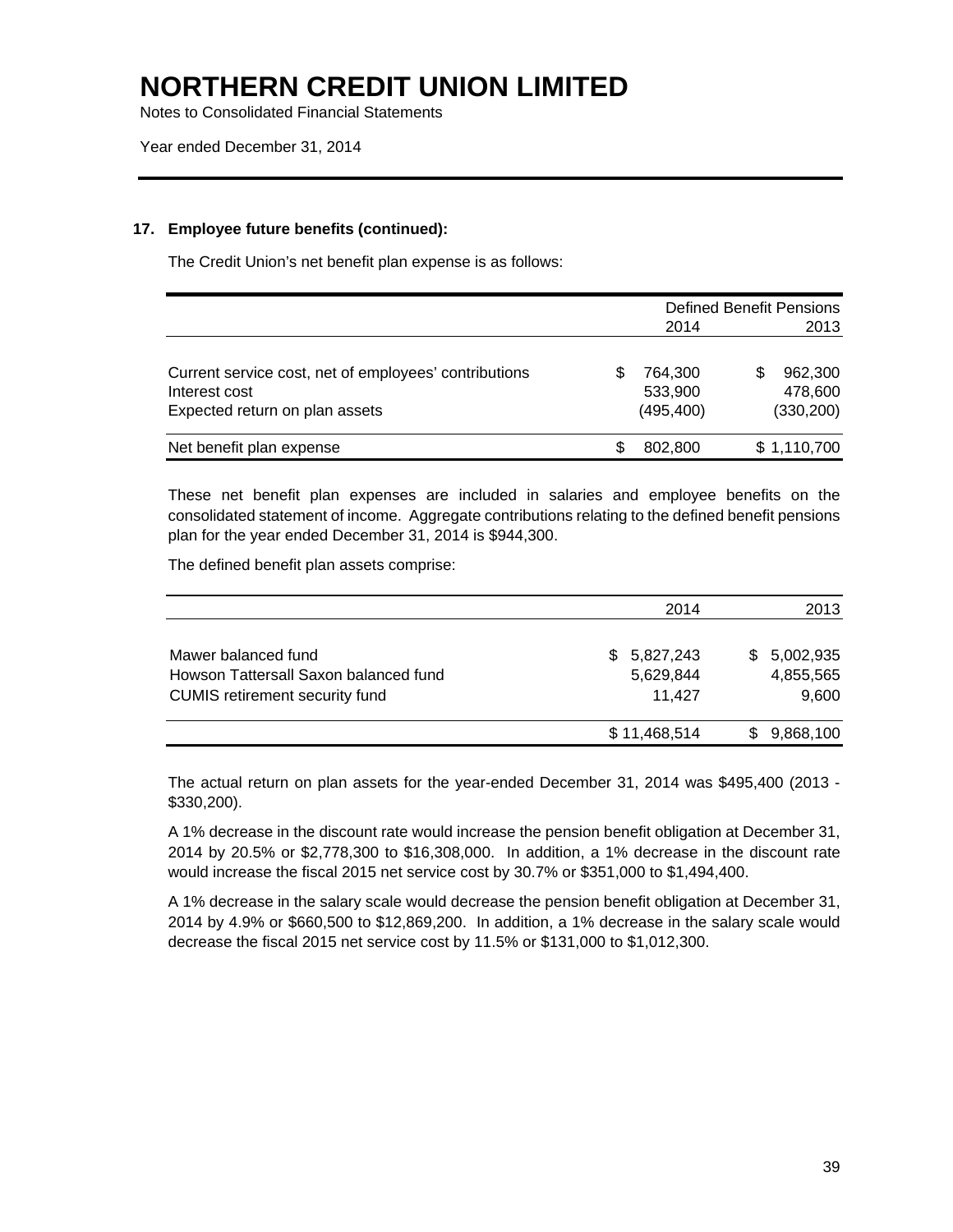Notes to Consolidated Financial Statements

Year ended December 31, 2014

### **18. Fair value of financial instruments:**

Estimated fair value of on-balance sheet financial instruments:

The amounts are designed to approximate the fair values of the Credit Union's financial instruments using the valuation methods and assumptions described below. Since many of the Credit Union's financial instruments lack an available trading market, the fair values represent estimates of the current market value of instruments, taking into account changes in the market rates that have occurred since their origination. Due to the use of judgement and estimates, the fair value amounts should not be interpreted as being necessarily realizable in immediate settlements of the instruments.

| (000's of \$'s)                                                                                                                         |                                                     |                                               | 2014                                     | 2013                                            |
|-----------------------------------------------------------------------------------------------------------------------------------------|-----------------------------------------------------|-----------------------------------------------|------------------------------------------|-------------------------------------------------|
|                                                                                                                                         | Fair<br>Value                                       | <b>Book</b><br>Value                          | Fair Value<br>Over (Under)<br>Book Value | Fair Value<br>Over (Under)<br><b>Book Value</b> |
| Financial assets (in 000's)                                                                                                             |                                                     |                                               |                                          |                                                 |
| Cash resources<br>Loans to members<br>Investments                                                                                       | \$<br>21,935<br>715,456<br>57,447                   | 21,935<br>711,717<br>56,792                   | 3,739<br>655                             | 4,446<br>2,864                                  |
| Financial liabilities (in 000's)                                                                                                        |                                                     |                                               |                                          |                                                 |
| Members' deposits<br>Payables and accruals<br>Loans payable<br>Securitized liabilities<br>Liabilities qualifying for regulatory capital | \$<br>684,872<br>7,082<br>8,004<br>43,098<br>30,564 | 683,237<br>7,082<br>8,000<br>43,098<br>30,564 | 1,635<br>4                               | 2,630<br>2                                      |

The estimated fair value of the Credit Union's financial instruments is set out as follows:

The following methods and assumptions were used to estimate the fair values.

Investments are valued using quoted market value prices when available. Book values are used when no quoted market prices are available and fair value cannot be determined reliably.

The estimated fair value of fixed rate member loans and fixed rate member deposits are determined by discounting the expected future cash flows of these loans and deposits at current market rates for products with similar terms and credit risks.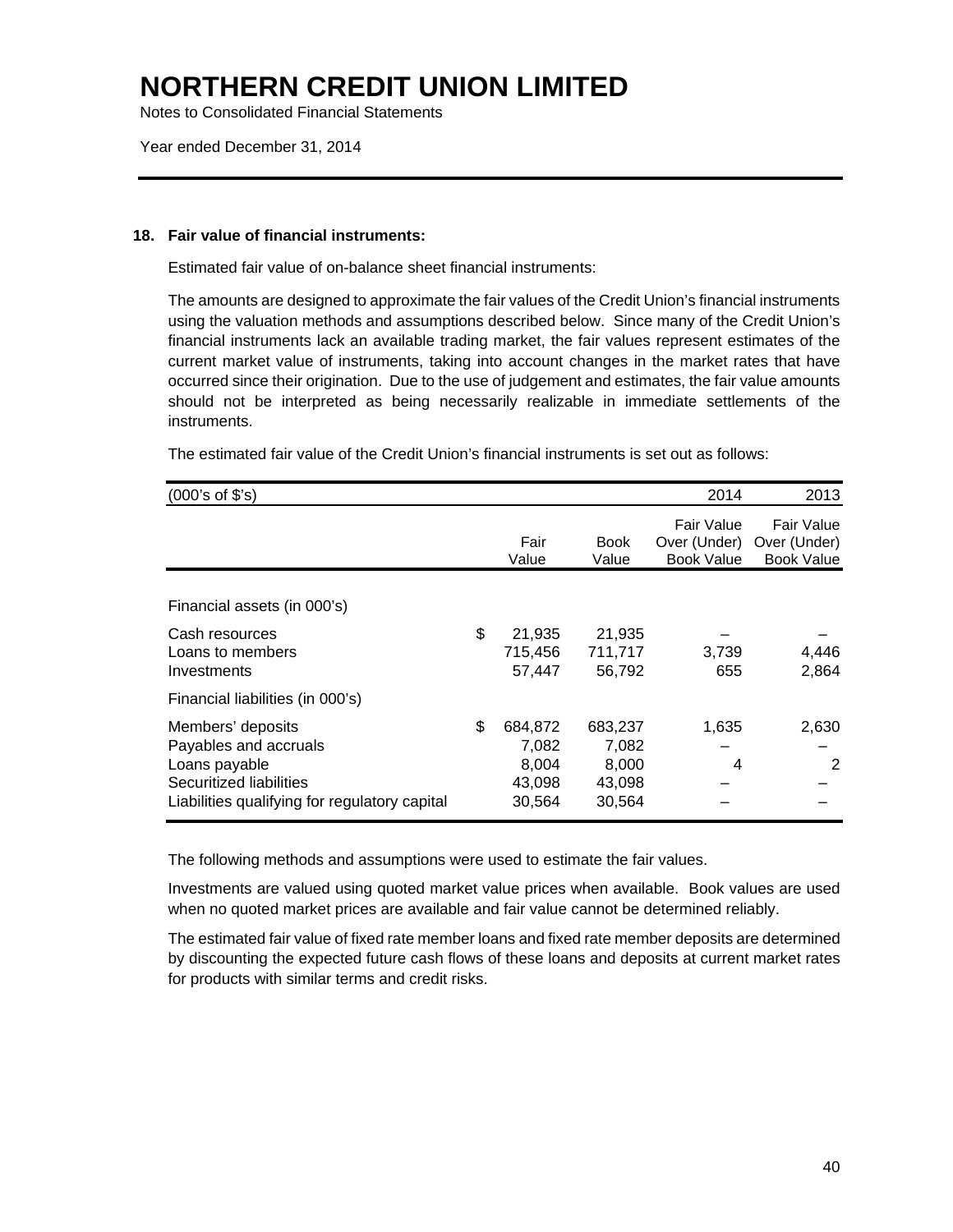Notes to Consolidated Financial Statements

Year ended December 31, 2014

#### **19. Derivative financial instruments:**

a) Notional amounts of derivatives:

The notional amounts of derivatives shown in the tables below do not represent amounts exchanged by the parties and, thus, are not a measure of the exposure of the Credit Union through its use of derivatives. The amounts exchanged are calculated on the basis of the notional amounts and the other terms of the derivatives, which relate to interest rates.

The Credit Union is exposed to credit-related losses in the event of non-performance by counterparties to financial instruments, but it does not expect any counterparties to fail to meet their obligations given their high credit ratings. The credit exposure of interest rate contracts is represented by the fair value of contracts with a positive fair value at the reporting date.

b) Interest rate risk management:

The Credit Union has entered into interest rate contracts to manage interest rate risk and variable rates to alter interest rate exposure. Interest rate swaps allow the Credit Union to finance transactions and effectively swap them into fixed rate terms. Under interest rate swaps, the Credit Union agrees with the counterparty to exchange, at the maturity date, the difference between fixed-rate and floating-rate interest amounts calculated by reference to the notional amount.

The following table indicates the swaps and options in place at December 31, 2014 and the interest rate.

| Date Agreement Entered                      |    | Notional Principal                    | <b>Fixed Rate</b>       | <b>Start Date</b>                            | <b>Expiry Date</b>                            | Fair Value |                               |
|---------------------------------------------|----|---------------------------------------|-------------------------|----------------------------------------------|-----------------------------------------------|------------|-------------------------------|
|                                             |    |                                       |                         |                                              |                                               |            |                               |
| Interest Rate Swaps                         |    |                                       |                         |                                              |                                               |            |                               |
| May 30, 2013<br>May 30, 2013                | S  | 50,000,000<br>25,000,000              | 1.43%<br>1.71%          | Jan 15, 2014<br>Jan 15, 2015                 | Jan 15, 2015<br>Jan 15, 2016                  | S          | 2,649<br>87,512               |
|                                             |    |                                       |                         |                                              |                                               | \$         | 90,161                        |
|                                             |    |                                       |                         |                                              |                                               |            |                               |
| Date Agreement Entered                      |    | Notional Principal                    | <b>Fixed Rate</b>       | <b>Start Date</b>                            | <b>Expiry Date</b>                            |            | Fair Value                    |
| Interest Rate Swaps                         |    |                                       |                         |                                              |                                               |            |                               |
| Dec 22, 2009<br>May 30, 2013<br>May 30 2013 | \$ | 4,305,339<br>50,000,000<br>25,000,000 | 2.51%<br>1.43%<br>1.71% | Jan 15, 2010<br>Jan 15, 2014<br>Jan 15, 2015 | July 15, 2014<br>Jan 15, 2015<br>Jan 15, 2016 | S          | (20, 883)<br>76,211<br>35,741 |
|                                             |    |                                       |                         |                                              |                                               | \$         | 91,069                        |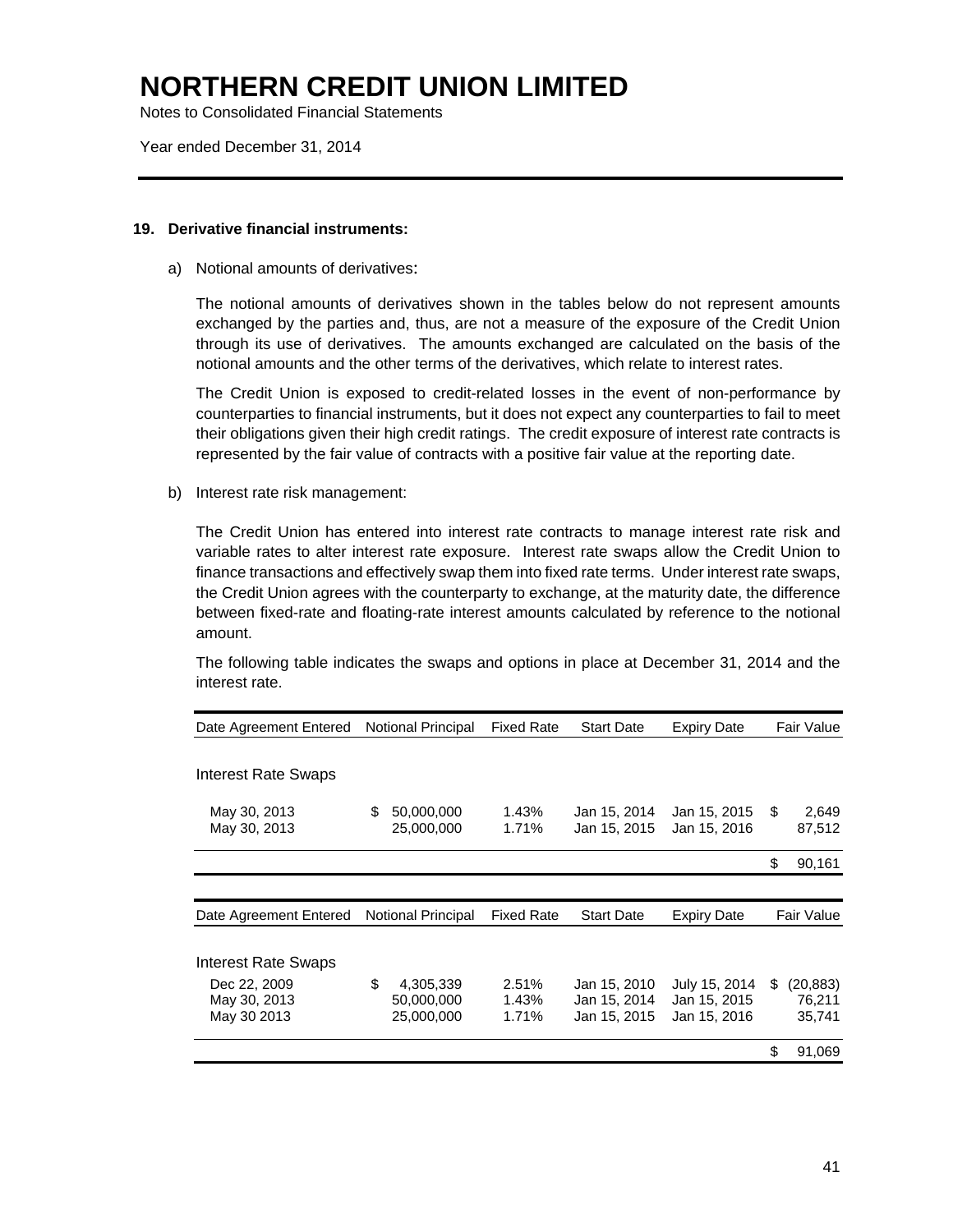Notes to Consolidated Financial Statements

Year ended December 31, 2014

### **19. Derivative financial instruments (continued):**

c) Foreign exchange forward contracts:

 As part of its ongoing program of managing foreign currency exposure, the Credit Union enters into forward rate agreements to purchase US dollars. These agreements function as a hedge against the Credit Union's net US dollar denominated liability position. The net fair value of these contracts as at December 31, 2014 was \$4,924 (2013 - \$(22,443)).

d) Equity swap agreements:

 The fair value of the index linked swap contracts at year end is approximately \$430,954 (2013 - \$341,162).

### **20. Related party transactions:**

The Credit Union entered into the following transactions with key management personnel, which are defined by IAS 24, Related Party Disclosures, as those persons that have authority and responsibility for planning, directing and controlling the activities of the Credit Union.

|                                                                                                                                                       | 2014                              |    | 2013                         |
|-------------------------------------------------------------------------------------------------------------------------------------------------------|-----------------------------------|----|------------------------------|
| Compensation:<br>Salaries and other short-term employee benefits                                                                                      | \$<br>834,516                     | S  | 847,380                      |
| Total pension and other post-employment benefits                                                                                                      | 110,860                           |    | 134,844                      |
|                                                                                                                                                       | \$<br>945.376                     | \$ | 982.224                      |
| Loans to key management personnel:<br>Aggregate value of loans advanced<br>Interest received on loans advanced<br>Aggregate value of unadvanced loans | \$<br>793,770<br>19,163<br>76,695 | \$ | 895,303<br>30,875<br>118,744 |

The Credit Union's policy for lending to key management personnel is that the loans are approved and deposits accepted on the same terms and conditions which apply to members for each class of loan or deposit.

|                                                                                                                                            | 2014                    | 2013             |
|--------------------------------------------------------------------------------------------------------------------------------------------|-------------------------|------------------|
| Deposits from key management personnel:<br>Aggregate value of term and savings deposits<br>Total interest paid on term and saving deposits | 536.929<br>SS.<br>8.059 | 452.802<br>5.777 |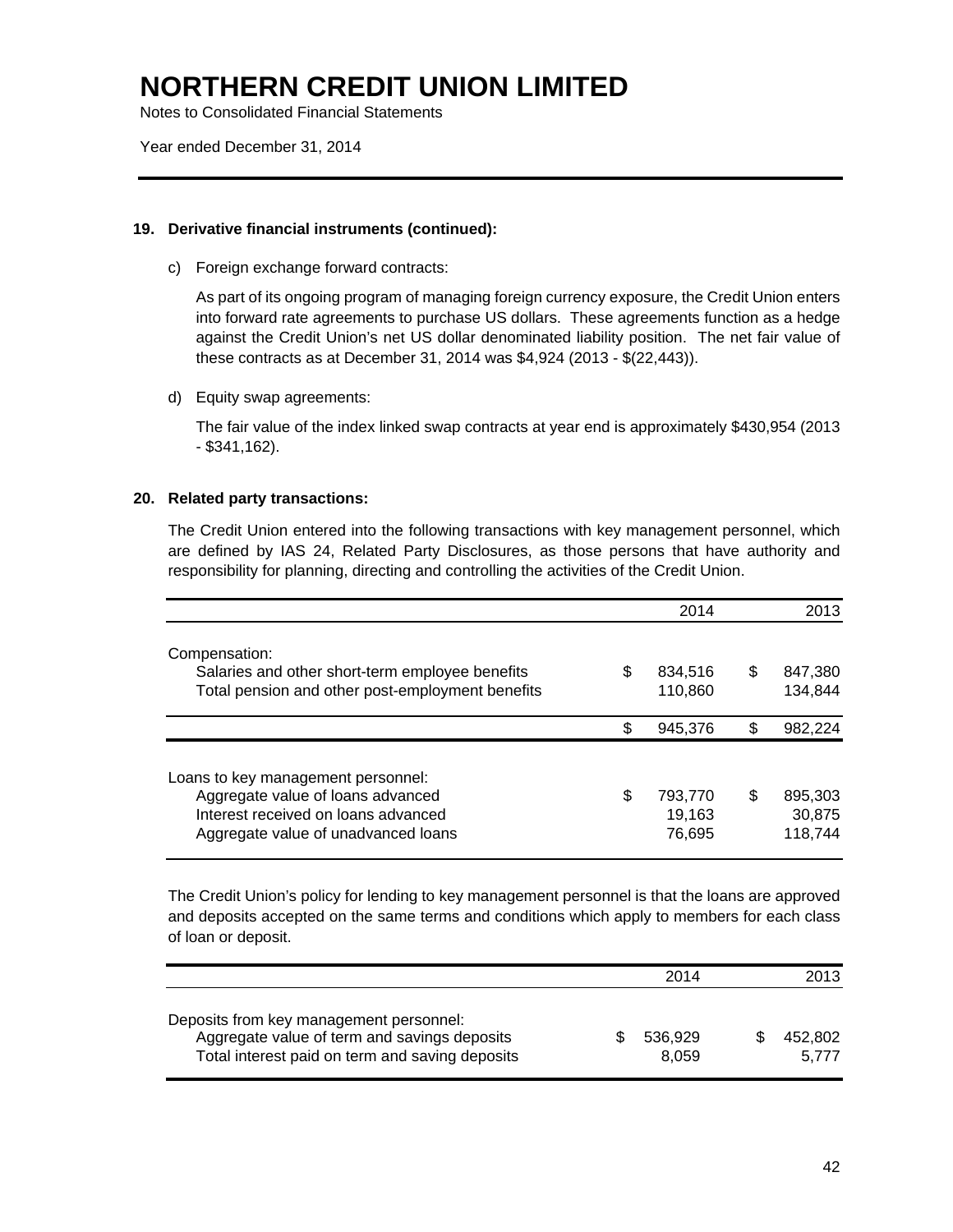Notes to Consolidated Financial Statements

Year ended December 31, 2014

#### **20. Related party transactions (continued):**

The Credit Union's policy for receiving deposits from key management personnel is that all transactions are approved and deposits accepted on the same terms and conditions which apply to members for each type of deposit. There are no benefits or concessional terms and conditions applicable to key management personnel or close family members.

 The total remuneration paid to the directors and committee members amounted to \$140,075 (2013 - \$122,575). The aggregate value of loans to related parties is as follows:

|                                 | 2014                       | 2013                  |
|---------------------------------|----------------------------|-----------------------|
| Directors and officers<br>Staff | S<br>762,532<br>14,686,922 | 914,198<br>14,281,566 |
|                                 | 15,449,454<br>\$.          | \$15,195,764          |

All loans issued to related parties conform to the Credit Union's policies for terms, interest rates, limits and credit.

 In accordance with the required disclosure under Ontario Regulation 237/09, section 28, of the Credit Unions and Caisses Populaires Act 1994, Mr. Albert W. Suraci, President and Chief Executive Officer was paid a salary of \$257,925 and received benefits amounting to \$34,352. Mr. Richard Adam, Senior Vice-President Finance and Administration was paid a salary of \$175,819 and received benefits amounting to \$26,638. Mr. Tony Dunham Senior Vice-President Sales and Service was paid a salary of \$179,569 and received benefits amounting to \$25,735. No other officer or employee of the Credit Union had remuneration greater than \$150,000 during the year.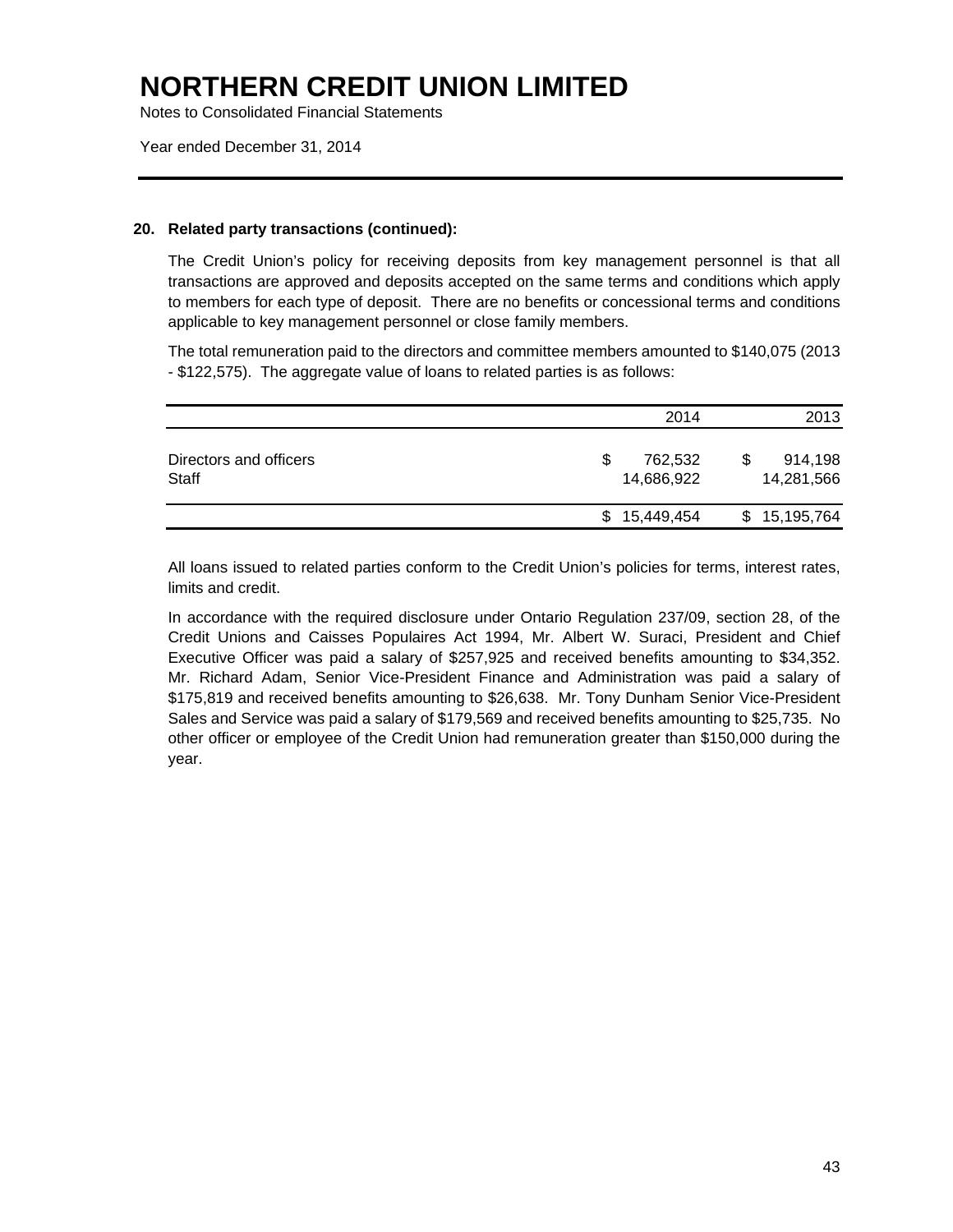Notes to Consolidated Financial Statements

Year ended December 31, 2014

#### **21. Financial risk management:**

The Board of Directors has overall responsibility for the establishment and oversight of the Credit Union's risk management framework. The Board has established the Audit Committee and charged them with the responsibility for, among other things, the development and monitoring of risk management policies. An Asset Liability Committee (ALCO) has been established consisting of senior management and an external consultant. This committee meets on a monthly basis to review the results of income simulation models and duration analysis and reports regularly to the Board on its activities.

### a) Liquidity risk:

Liquidity risk arises in the course of managing our assets and liabilities. It is the risk that the entity is unable to meet its financial obligations in a timely manner and at reasonable prices. The Credit Union's liquidity risk management strategies seek to maintain sufficient liquid financial resources to continually fund our balance sheet under both normal and stressed market environments. The Credit Union's liquidity risk is subject to extensive risk management controls and is managed within the framework of polices and limits approved by the Board. These policies and limits ensure, among other things, that the Credit Union is in full adherence to the regulatory requirements prescribed in the Credit Union Act as well as DICO's standards of Sound Business and Financial Practices. The Board receives regular reports on risk exposures and performance against approved limits.

The Credit Union believes that liquidity risk management is a necessary part of prudent financial administration, and is committed to engaging in proper liquidity risk management practices to comply with regulatory requirements and to guarantee the orderly funding of member needs and obligations. The Credit Union will ensure responsible liquidity risk management at all times to provide a cushion for unforeseen liquidity needs.

The key elements of the Credit Union's liquidity risk management framework establishes an overall framework of liquidity risk management which ensures that the Credit Union faces limited exposure to all material risks as well as addressing limits on the sources, quality and amount of liquid assets to meet normal operational, contingency funding for significant deposit withdrawals, and regulatory requirements.

The Credit Union targets to maintain operating liquidity within the range of 6% to 14%. The low end of the range has been established to maintain membership in Central 1. A cap has been placed on the range in recognition of the fact that too much excess liquidity has a negative impact on earnings. As at December 31, 2014 the Credit Union's liquidity ratio was 9.63% (2013 - 9.13%).

Assets held for liquidity purposes consist of cash resources designated as held for trading in the amount of \$21,934,700 and liquidity reserve deposits and term deposits held by Central 1 designated as loans and receivables totaling \$48,479,105.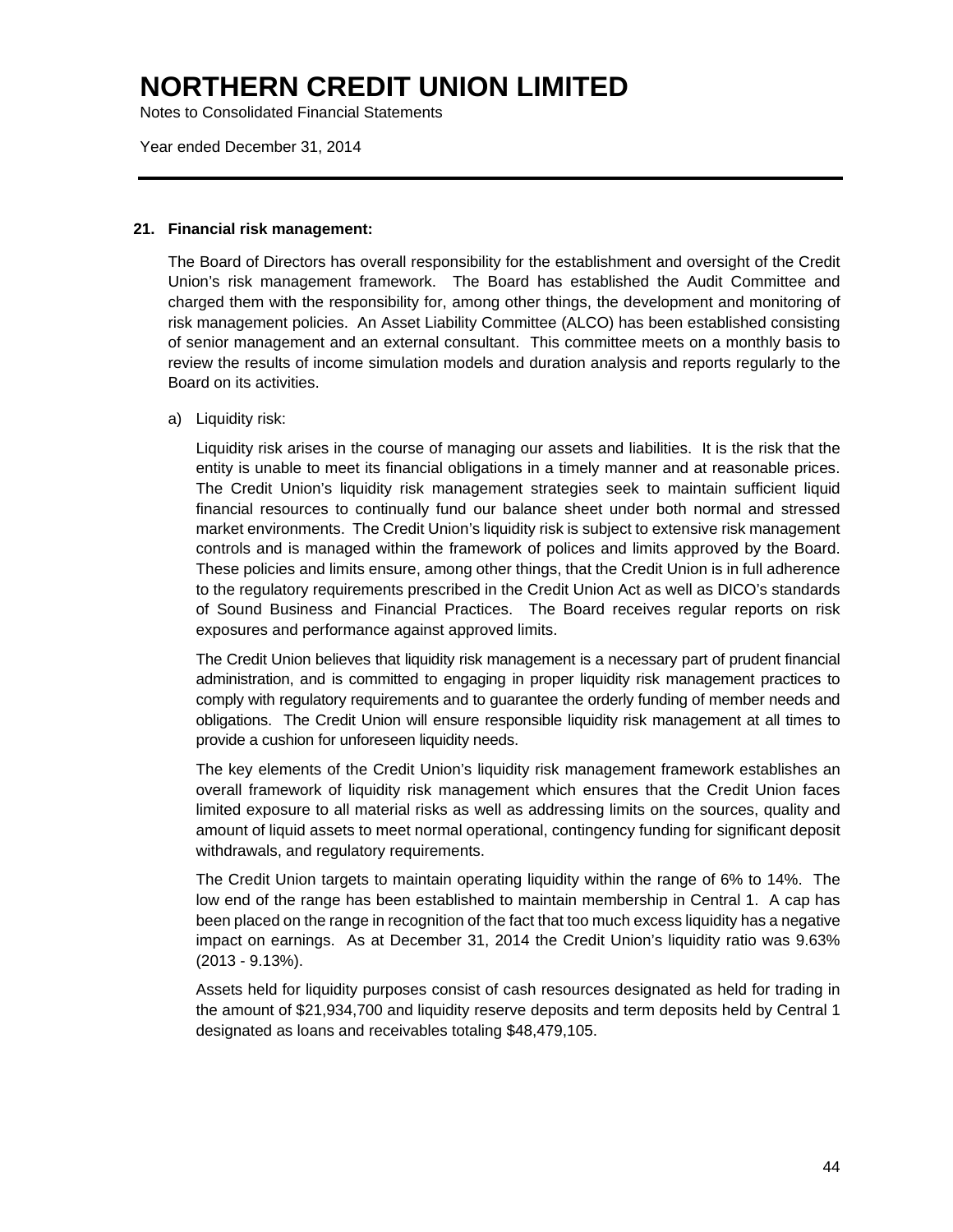Notes to Consolidated Financial Statements

Year ended December 31, 2014

#### **21. Financial risk management (continued):**

a) Liquidity risk (continued):

The table below sets out the period in which the Credit Union's monetary assets and liabilities will mature and be eligible for renegotiation or withdrawal. In addition to the cash flows detailed below, the Credit Union is exposed to potential cash outflows in the form of commitments and contingencies as set out in note 15.

December 31, 2014

|                                        | Within 3 | 3 months  | 1 to $5$ | Over <sub>5</sub> | Not       |         |
|----------------------------------------|----------|-----------|----------|-------------------|-----------|---------|
| (in \$000's)                           | months   | to 1 year | years    | vears             | specified | Total   |
|                                        |          |           |          |                   |           |         |
| <b>Assets</b>                          |          |           |          |                   |           |         |
| Financial assets:                      |          |           |          |                   |           |         |
| Cash and cash equivalents<br>\$        | 21,935   |           |          |                   |           | 21,935  |
| Investments                            | 22,589   | 10,343    | 23,860   |                   |           | 56,792  |
| Loans to members                       | 198,920  | 116,687   | 385,163  | 10,947            |           | 711,717 |
|                                        | 243,444  | 127,030   | 409,023  | 10,947            |           | 790,444 |
| Non-financial assets:                  |          |           |          |                   |           |         |
| Other assets                           |          |           |          |                   | 22,123    | 22,123  |
|                                        |          |           |          |                   |           |         |
| <b>Total assets</b><br>\$              | 243,444  | 127,030   | 409,023  | 10,947            | 22,123    | 812,567 |
|                                        |          |           |          |                   |           |         |
| <b>Liabilities and Members' Equity</b> |          |           |          |                   |           |         |
| Members' deposits<br>\$                | 397,192  | 133,777   | 152,268  |                   |           | 683,237 |
| <b>Other liabilities</b>               | 58,181   |           |          |                   |           | 58,181  |
| Share capital                          | 30,564   |           |          |                   |           | 30,564  |
| Members' equity                        | 40,585   |           |          |                   |           | 40,585  |
| Total liabilities and                  |          |           |          |                   |           |         |
| members' equity<br>\$                  | 526,522  | 133.777   | 152,268  |                   |           | 812,567 |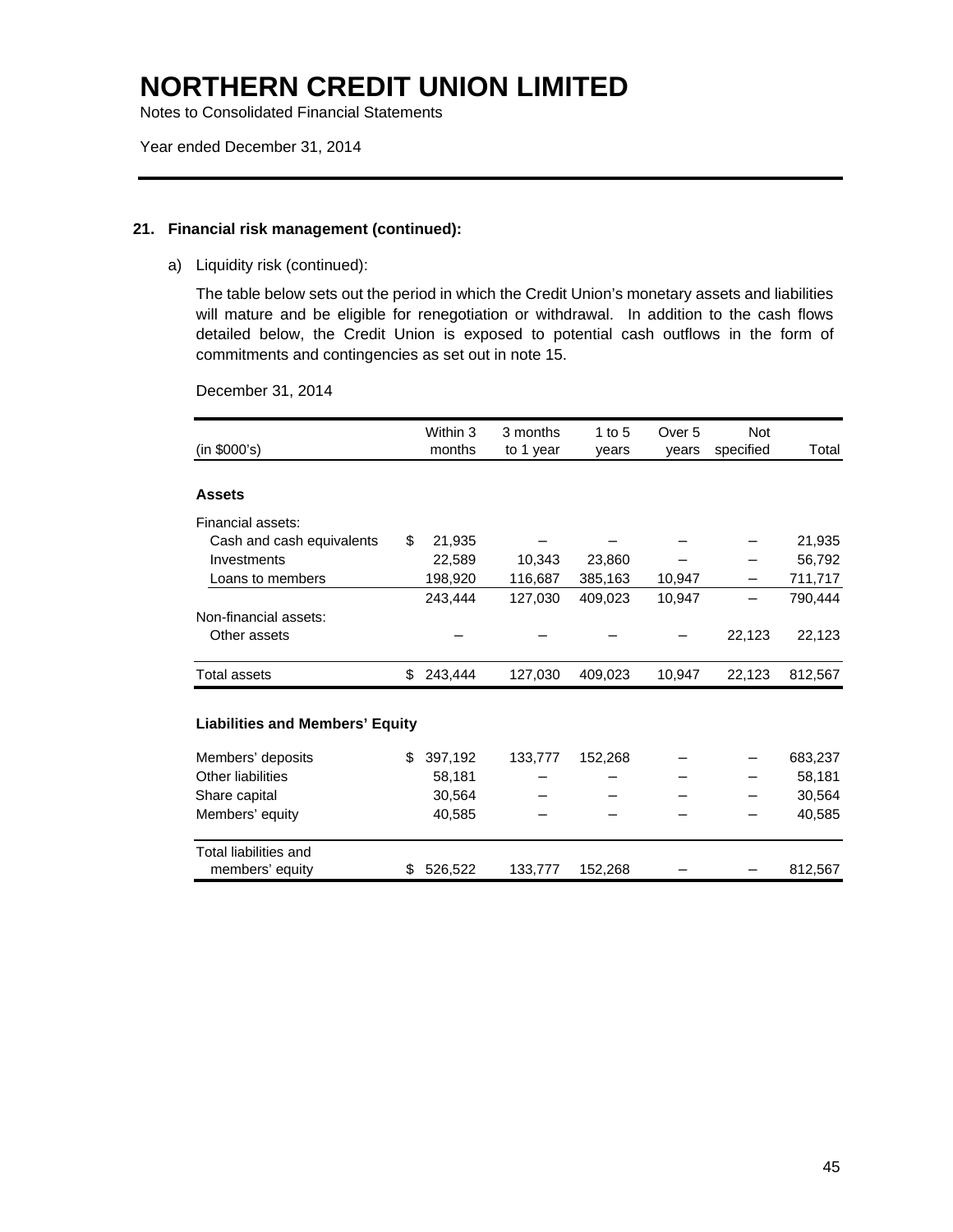Notes to Consolidated Financial Statements

Year ended December 31, 2014

### **21. Financial risk management (continued):**

a) Liquidity risk (continued):

December 31, 2013

|                                        | Within 3      | 3 months  | 1 to $5$ | Over 5 | <b>Not</b> |         |
|----------------------------------------|---------------|-----------|----------|--------|------------|---------|
| (in \$000's)                           | months        | to 1 year | years    | years  | specified  | Total   |
|                                        |               |           |          |        |            |         |
| <b>Assets</b>                          |               |           |          |        |            |         |
| Financial assets:                      |               |           |          |        |            |         |
| Cash and cash equivalents              | \$<br>18,611  |           |          |        |            | 18,611  |
| Investments                            | 17,537        | 9,168     | 28,206   |        |            | 54,911  |
| Loans to members                       | 197,227       | 92,912    | 382,247  |        |            | 672,386 |
|                                        | 233,375       | 102,080   | 410,453  |        |            | 745,908 |
| Non-financial assets:                  |               |           |          |        |            |         |
| Other assets                           |               |           |          |        | 21,545     | 21,545  |
|                                        |               |           |          |        |            |         |
| Total assets                           | \$<br>233,375 | 102,080   | 410,453  |        | 21,545     | 767,453 |
| <b>Liabilities and Members' Equity</b> |               |           |          |        |            |         |
| Members' deposits                      | 382,686<br>S  | 197,858   | 105,966  |        |            | 686,510 |
| Other liabilities                      | 29,740        |           |          |        |            | 29,740  |
| Share capital                          | 10,419        |           |          |        |            | 10,419  |
| Members' equity                        | 40,784        |           |          |        |            | 40,784  |
| Total liabilities and                  |               |           |          |        |            |         |
| members' equity                        | 463,629<br>\$ | 197,858   | 105,966  |        |            | 767,453 |

It is estimated that immediate and sustained parallel increase in interest rates of 1% across all maturities and currencies would increase net interest income by approximately \$428,000 and a decrease in interest rates of 1% across all maturities and currencies would decrease net interest income by approximately \$9,000 over the next twelve months using the following assumptions:

- (i) accrued interest receivable and payable as at December 31, 2014 are excluded from the calculation;
- (ii) no hedging or interest rate exposures are made;
- (iii) instruments reprice evenly within their respective time bands, and;
- (iv) existing credit commitments will not be drawn upon.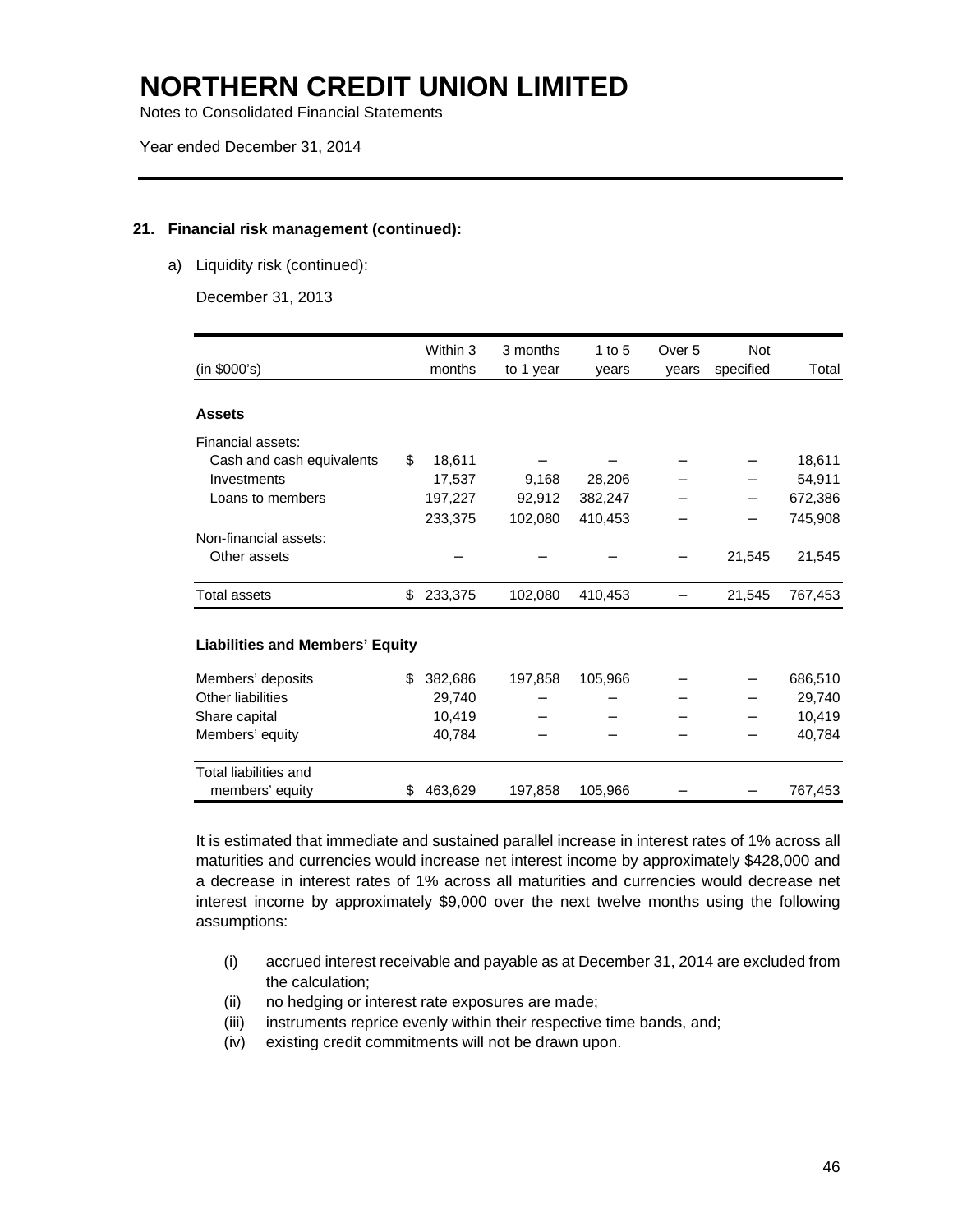Notes to Consolidated Financial Statements

Year ended December 31, 2014

### **21. Financial risk management (continued):**

b) Credit risk

Credit risk is the potential for financial loss to the Credit Union if a borrower or guarantor fails to meet payment obligations in accordance with agreed terms. Every loan, extension of credit or transaction that involves settlements between the Credit Union and other parties or financial institutions exposes the Credit Union to some degree of credit risk.

The Credit Union's primary objective is to create a methodological approach to its credit risk assessment in order to better understand, select and manage our exposures to deliver stable ongoing earnings. The strategy is to ensure central oversight of credit risk, fostering a culture of accountability, independence and balance. The responsibility for credit risk management is organization-wide in scope, and is managed through an infrastructure based upon:

- Ensuring that credit quality is not compromised for growth;
- Diversifying credit risks in transactions, relationships and portfolios;
- Using our credit risk weighting and scoring systems, policies and tools;
- Pricing appropriately for the credit risk taken;
- Mitigating credit risk through preventive and detective controls;
- Transferring credit risk to third parties where appropriate through approved credit; and, risk mitigation techniques including insurance coverage.
- c) Interest rate risk:

Interest rate risk is the sensitivity of the Credit Union's financial position to movements in interest rates. The Credit Union is exposed to interest rate risk when it enters into banking transactions with our members, primarily deposit and lending activities. When asset and liability principal and interest cash flows have different payment or maturity dates, this results in mismatched positions. An interest-sensitive asset or liability is re-priced when interest rates change, when there is cash flow from final maturity, normal amortization, or when members exercise prepayment, conversion or redemption options offered for the specific product. The Credit Union's exposure to interest rate risk depends on the size and direction of interest rate changes, and on the size and maturity of the mismatched positions. It is also affected by new business volumes, renewals of loans or deposits, and how actively members exercise options, such as prepaying a loan before its maturity date.

The Credit Union's interest rate risk is subject to extensive risk management controls and is managed within the framework of policies and limits approved by the Board. These policies and limits ensure, among other things, that the entity is in full adherence to the regulatory requirements prescribed in the Act as well as DICO's standards of Sound Business and Financial Practices. Overall responsibility for asset/liability management rests with the Board.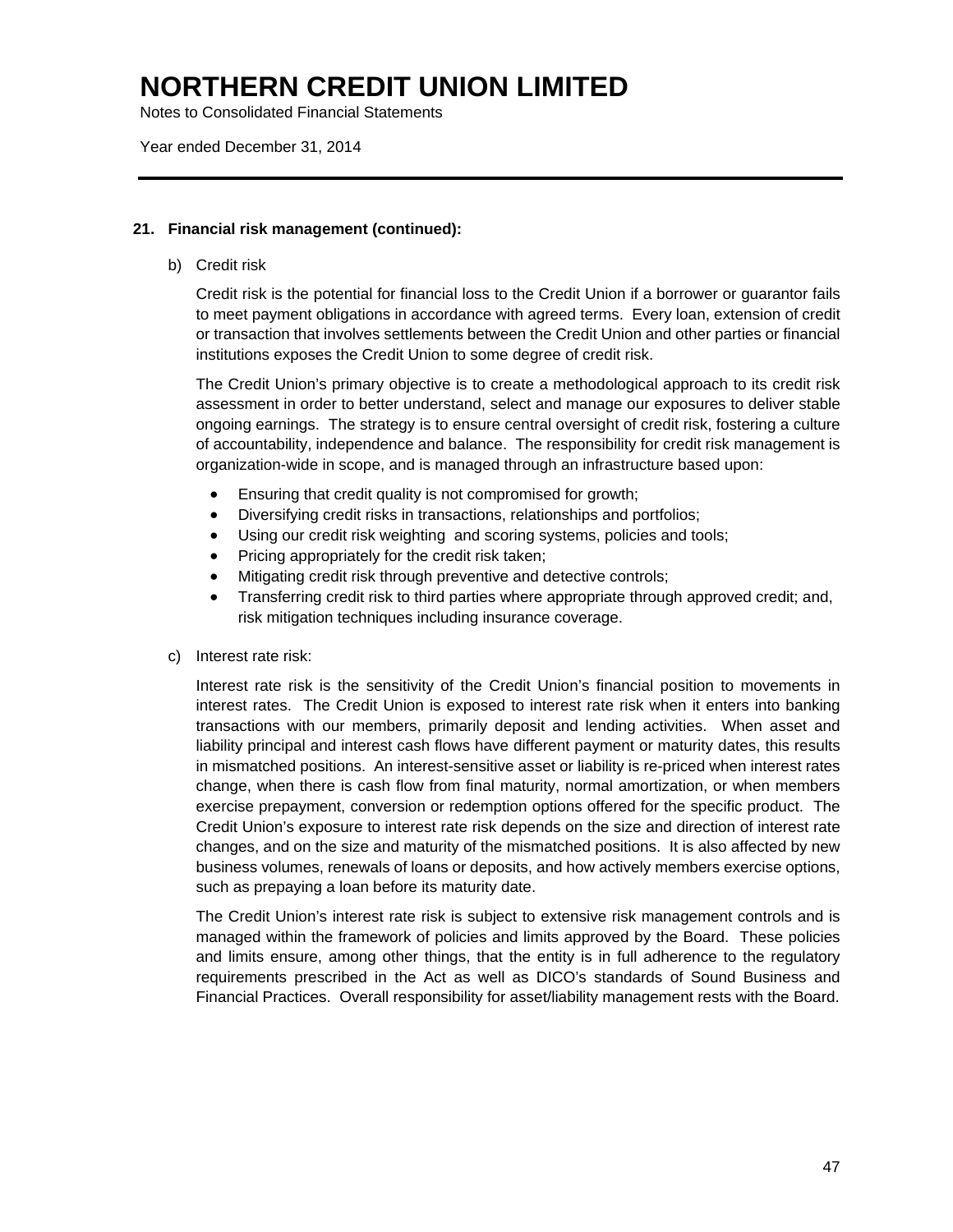Notes to Consolidated Financial Statements

#### **21. Financial risk management (continued):**

c) Interest rate risk (continued):

At the reporting date the interest rate profile of the Credit Union's interest-bearing financial instruments was:

|                                                                                      |    | Carrying amount            |      |                            |  |
|--------------------------------------------------------------------------------------|----|----------------------------|------|----------------------------|--|
|                                                                                      |    | 2014                       | 2013 |                            |  |
| Fixed rate instruments<br>Financial assets<br><b>Financial liabilities</b>           | \$ | 605,129,338<br>307,813,111 | \$   | 565,437,698<br>323,636,864 |  |
|                                                                                      | \$ | 297,316,227                | \$   | 241,800,834                |  |
| Variable rate instruments<br><b>Financial assets</b><br><b>Financial liabilities</b> | \$ | 153,989,576<br>370,495,139 | \$   | 152,935,716<br>357,100,640 |  |
|                                                                                      | S  | (216, 505, 563)            | S    | (204, 164, 924)            |  |

Fair value sensitivity analysis for fixed rate instruments

The Credit Union does not account for any fixed rate financial assets and liabilities at fair value through profit or loss, and the Credit Union does not designate derivatives (interest rate swaps) as hedging instruments under a fair value hedge accounting model; therefore a change in interest rates at the reporting date would not affect profit or loss.

A change of 100 basis points in interest rates would have increased or decreased equity by \$267,000 (2013 - \$2,093,790).

d) Market risk:

Market risk is the risk that changes in market prices, such as interest rates, equity rates, foreign exchange rates and credit spreads, will affect the Credit Union's income or the value of its holdings of financial instruments. The objective of market risk is to manage and control market risk exposures within acceptable parameters, while optimizing the return on risk.

The Credit Union uses income simulation modeling to measure exposure to changes in interest rates over short term periods. Earnings at risk, is calculated by forecasting the net interest margin for the next 12 months using the most likely assumptions. These assumptions include management's estimates of future growth rates, and future interest rates and term preferences of members. Future growth rates are initially based on the board approved budget. Future interest rates are based on the most current interest rate path. These earnings at risk are then shocked by a change in rates sustained for a 12 month period. The resulting change in the forecast as a result of the rate shock then determines the earnings at risk. Maximum limits are established under these scenarios and are approved by the Board of Directors.